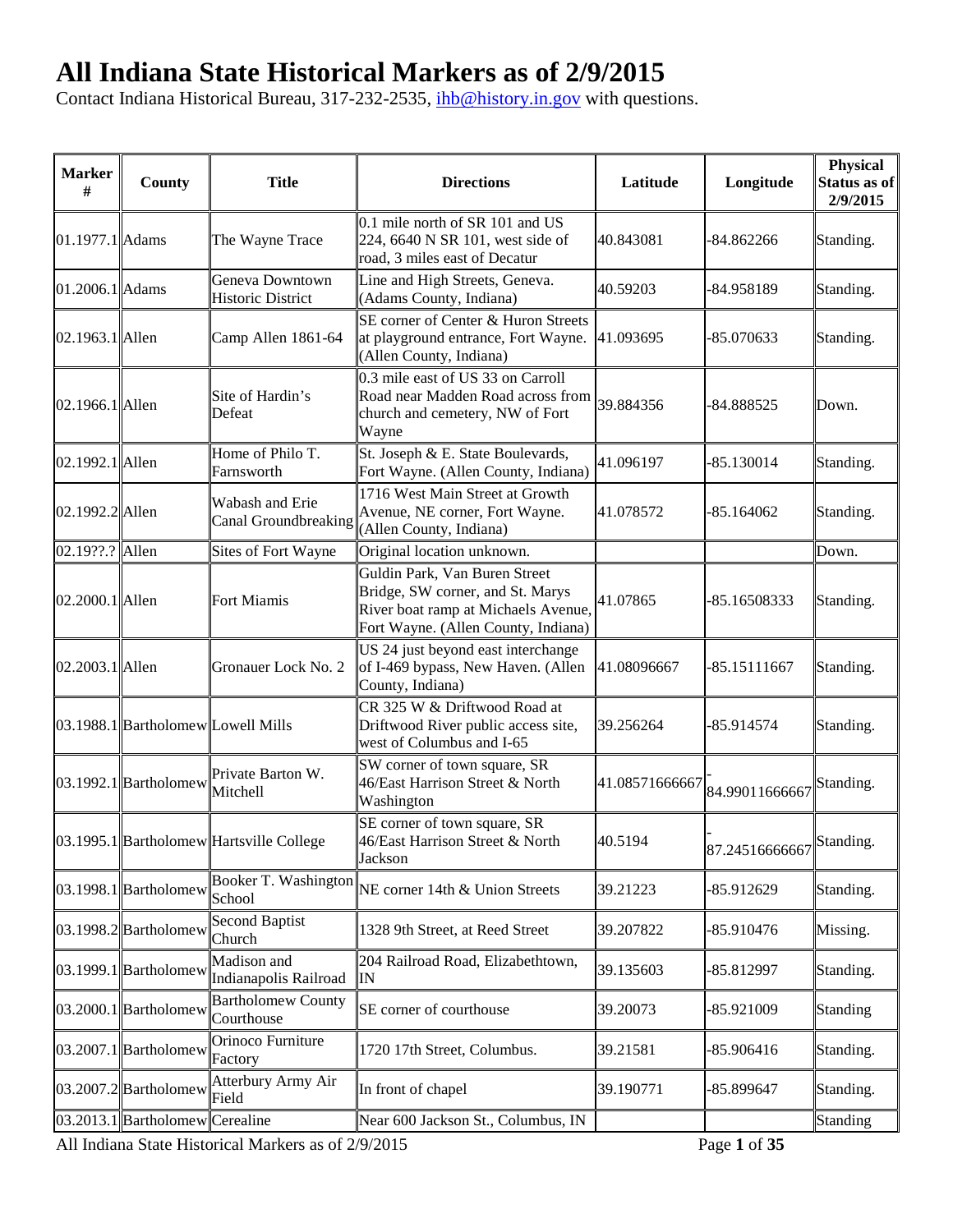|                         |                         | Manufacturing Co.                                         | 47203                                                                                                                                                                                       |             |                |                                                      |
|-------------------------|-------------------------|-----------------------------------------------------------|---------------------------------------------------------------------------------------------------------------------------------------------------------------------------------------------|-------------|----------------|------------------------------------------------------|
| 04.1966.1 Benton        |                         | <b>New Purchase</b><br>Boundary (Treaty of<br>St. Mary's) | SR 18, 2.5 miles west of US 52, 0.5<br>mile east of US 41                                                                                                                                   | 40.606285   | $-87.310059$   | Standing.                                            |
| 04.1995.1 Benton        |                         | <b>Benton County</b><br>Courthouse                        | 705 East Sixth Street at east entrance<br>of courthouse.                                                                                                                                    | 40.5194     | $-87.24516667$ | Standing.                                            |
| 04.1999.1 Benton        |                         | Dan Patch                                                 | Location: 203 South Michigan Road,<br>near intersection of SR 352 & SR 55<br>at east edge of Oxford.                                                                                        | 40.62218333 | -87.36931667   | Standing.                                            |
| $ 05.1989.1 $ Blackford |                         | <b>Godfroy Reserve</b>                                    | SE corner of Main Street &<br>Huntington Street/SR 18,<br>Montpelier.                                                                                                                       | 40.61701667 | -87.31543333   | Standing.                                            |
|                         | $ 05.1994.1 $ Blackford | <b>Blackford County</b><br>Courthouse                     | 110 W. Washington Street at south<br>entrance to courthouse                                                                                                                                 | 40.451343   | -85.367577     | Standing.                                            |
| 06.1961.1 Boone         |                         | Indian Cemetery/Eel<br>River Tribe of Miamis              | North side of SR 47, 0.5 mile east of<br>Thorntown                                                                                                                                          | 40.45145    | $-85.368$      | Standing.                                            |
| $ 06.1962.1 $ Boone     |                         | Patrick H. Sullivan<br>1794-1879                          | 225 W. Hawthorne at the P. H.<br><b>Sullivan Museum</b>                                                                                                                                     | 40.15785    | -86.53826667   | Standing.                                            |
| $ 06.1966.1 $ Boone     |                         | Geographical Center<br>of Indiana                         | US 421, 1.5 miles north of SR 334                                                                                                                                                           |             |                | Down.                                                |
| $ 06.1966.2 $ Boone     |                         | Michigan Road                                             | West side of US 421, north of 121st<br>Street, north & east of Zionsville.                                                                                                                  | 39.962559   | -86.238464     | Standing.                                            |
| $ 06.1985.1 $ Boone     |                         | The Boone County<br><b>REMC</b>                           | I-65 northbound rest stop, 1 mile<br>north of exit 146 & SR 47, 7.5 miles 40.04311<br>north of Lebanon.                                                                                     |             | $-86.472073$   | Down.<br>Removed<br>for repair<br>(July 9,<br>2014). |
| $ 06.1985.2 $ Boone     |                         | The Boone County<br><b>REMC</b>                           | I-65 southbound rest stop, 1.5 miles<br>north of exit 146 & SR 47, 7.5 miles<br>north of Lebanon                                                                                            | 40.1285     | -86.59426667   | Standing.                                            |
| $ 07.1992.1 $ Brown     |                         | T.C. Steele Home and<br>Studio                            | SR 46 and T.C. Steele Road, SE<br>corner, Belmont. (Brown County,<br>Indiana)                                                                                                               | 39.155145   | -86.340997     | Standing.                                            |
| 08.1963.1 Carroll       |                         | <b>Sycamore Row</b>                                       | SR 29, 0.5 mile south of Deer Creek.<br>(Carroll County, Indiana)                                                                                                                           | 40.615349   | $-86.39122$    | Standing.                                            |
| 08.1966.1 Carroll       |                         | New Purchase<br>Boundary (Treaty of<br>St. Mary's)        | US 421 south of the Wabash River<br>bridge and north of South Road,<br>Pittsburg. (Carroll County, Indiana)                                                                                 | 39.534651   | -77.049435     | Standing.                                            |
| 08.1992.1 Carroll       |                         | Wabash and Erie<br>Canal                                  | Bicycle Bridge Road, 0.1 mile north<br>of US 421 & SR 25 intersection at<br>the trailhead access & parking for<br>Historic Delphi Trails, west edge of<br>Delphi. (Carroll County, Indiana) | 40.59096667 | -86.69626667   | Standing.                                            |
| $ 09.1947.1 $ Cass      |                         | <b>Battle of Olde Towne</b>                               | US 24, 6 miles east of Logansport                                                                                                                                                           | 40.753755   | $-86.360214$   | Down.<br>Reported<br>missing<br>1981.                |
| $ 09.1966.1 $ Cass      |                         | Wabash & Erie Canal                                       | SE corner of High & Fifth Streets,<br>Logansport. (Cass County, Indiana)                                                                                                                    | 40.60535    | 86.39121667    | Standing.                                            |
| 10.194?.1 Clark         |                         | Clarksville                                               | Clark Boulevard & Harrison Avenue,<br>on landscaped median, Clarksville.<br>(Clark County, Indiana)                                                                                         | 40.58353333 | -86.68361667   | Condition<br>has not been<br>surveyed<br>recently.   |
| 10.1962.1 Clark         |                         | Civil War Hospital<br>1864-66                             | 301 Park Place at Crestview,<br>northeast lawn, Holt Masonic                                                                                                                                | 38.282379   | -85.72087      | Condition<br>has not been                            |

All Indiana State Historical Markers as of 2/9/2015 Page **2** of **35**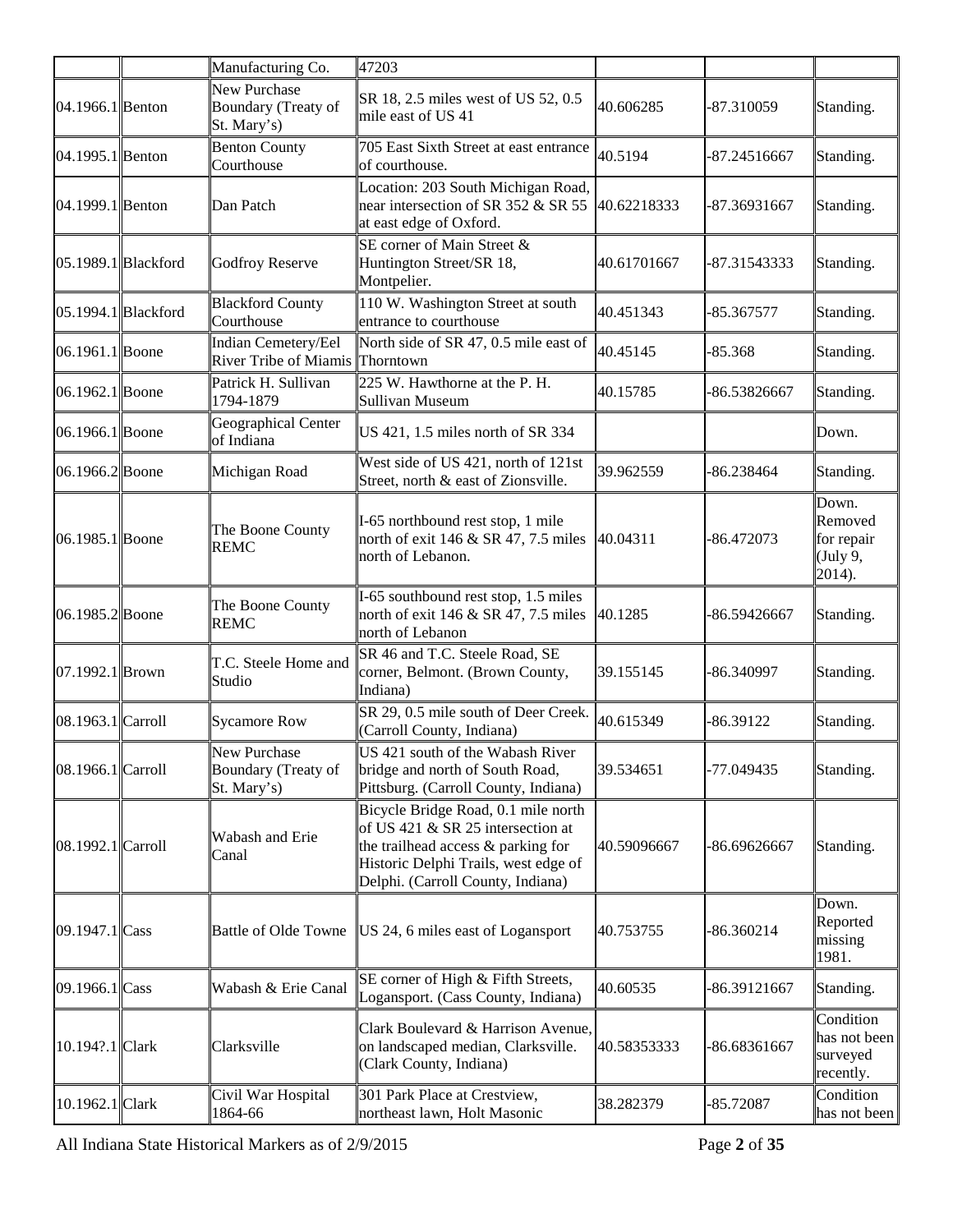|                    |                                                               | Orphan's Home, Port Fulton<br>neighborhood, Jeffersonville. (Clark<br>County, Indiana)                                                                     |             |              | surveyed<br>recently.                              |
|--------------------|---------------------------------------------------------------|------------------------------------------------------------------------------------------------------------------------------------------------------------|-------------|--------------|----------------------------------------------------|
| 10.1963.1 Clark    | General Jefferson C.<br>Davis 1828-1879                       | US 31 and Court Street, Memphis.<br>(Clark County, Indiana)                                                                                                | 38.48303    | -85.762899   | Damaged.<br>(August 19,<br>2014)                   |
| 10.1966.1 Clark    | Grave of Jonathan<br>Jennings (1784-1834)                     | Market/SR 3 at Pleasant Street,<br>Charlestown. (Clark County,<br>Indiana)                                                                                 | 38.44593    | -85.664899   | Condition<br>has not been<br>surveyed<br>recently. |
| 10.1987.1 Clark    | Birthplace &<br>Childhood Home Col.<br><b>Harland Sanders</b> | South side of SR 160 & exit 16 of<br>northbound I-65, Henryville. (Clark<br>County, Indiana)                                                               |             |              | Down.<br>Reported<br>missing<br>May 2,<br>2012.    |
| 10.1991.1 Clark    | Lewis & Clark                                                 | Falls of the Ohio State Park, George<br>Rogers Clark Homesite, 1200 South<br>Expedition 1803-1806 Harrison Street, Clarksville. (Clark<br>County, Indiana) | 38.276156   | $-85.76295$  | Condition<br>has not been<br>surveyed<br>recently. |
| 10.1992.1 Clark    | <b>Clark State Forest</b>                                     | US 31, Clark State Forest, 100 yards<br>past entrance on south side of forest<br>road, north Henryville. (Clark<br>County, Indiana)                        | 38.28238333 | -85.72061667 | Condition<br>has not been<br>surveyed<br>recently. |
| 10.1995.1 Clark    | Borden Institute Site                                         | 301 West Street at school drive,<br>Borden or New Providence. (Clark<br>County, Indiana)                                                                   | 38.468716   | -85.946595   | Condition<br>has not been<br>surveyed<br>recently. |
| 10.1998.1 Clark    | Fern Grove and Rose<br><b>Island Resorts</b>                  | SR 62, at entrance to Charlestown<br>State Park, Charlestown. (Clark<br>County, Indiana)                                                                   | 38.449444   | $-85.64613$  | Condition<br>has not been<br>surveyed<br>recently. |
| 10.2006.1 Clark    | Indiana State Prison                                          | 1400 block, South Clark Blvd.,<br>Clarksville (Clark County, Indiana)                                                                                      | 38.28496    | -85.762159   | Standing.                                          |
| 10.2008.1 Clark    | Hannah Toliver                                                | Corner of Pearl Street and Riverside<br>Drive, Jeffersonville (Clark County,<br>Indiana)                                                                   | 38.2974     | $-85.717312$ | Standing.                                          |
| 10.2012.1 Clark    | John Work Home and<br>Mill                                    | 3709 Tunnel Mill Road,<br>Charlestown, IN 47111                                                                                                            |             |              | Standing                                           |
| 11.1999.1 Clay     | Crosscut Canal/ Eel<br>River Feeder Dam                       | 4 miles north of Clay City on SR 59<br>at Eel River bridge, northwest<br>corner. (Clay County, Indiana)                                                    |             |              | Down.                                              |
| 11.1999.2 Clay     | <b>Crosscut Canal</b>                                         | 6.5 miles south of Clay City on SR<br>59 at CR 1300 S, northwest corner of 39.2722<br>old K & E Canal Bridge. (Clay<br>County, Indiana)                    |             | $-87.115373$ | Condition<br>has not been<br>surveyed<br>recently. |
| 11.2001.1 Clay     | Clay County<br>Courthouse                                     | 609 E. National Road/US 40, Brazil.<br>(Clay County, Indiana)                                                                                              | 39.525316   | $-87.11813$  | Condition<br>has not been<br>surveyed<br>recently. |
| 13.1992.1 Crawford | Leavenworth                                                   | SR 62 & West Street, north side of<br>highway on grassy median near<br>general store & post office,<br>Leavenworth. (Crawford County,<br>Indiana)          | 38.20022    | -86.345139   | Standing.                                          |
| 13.1992.2 Crawford | Early Mining at<br><b>Wyandotte Caves</b>                     | Wyandotte Cave entrance road, 0.5<br>mile north of SR 62, 5 miles east of                                                                                  | 38.200073   | -86.344383   | Standing.                                          |

All Indiana State Historical Markers as of 2/9/2015 Page **3** of **35**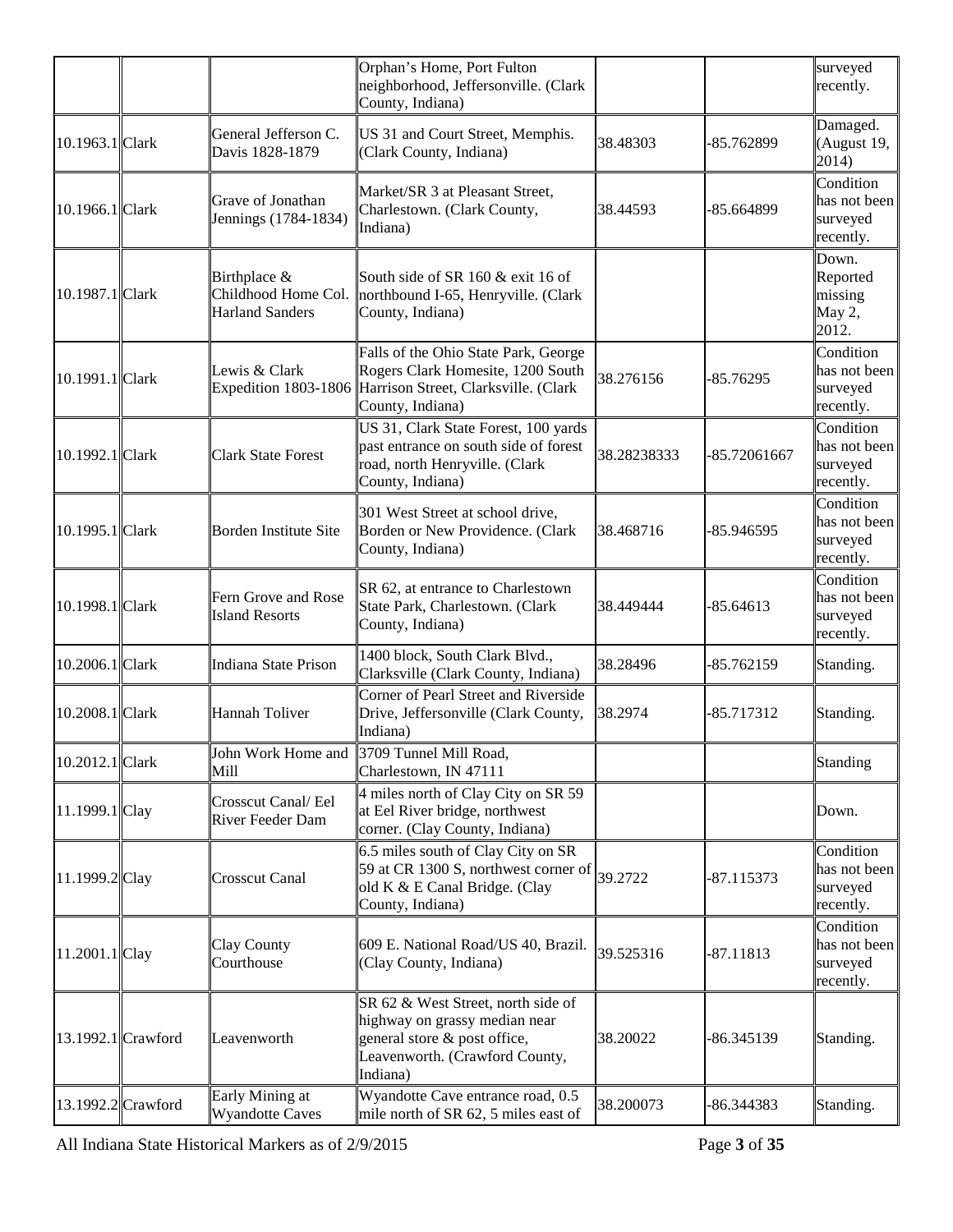|                    |                                                           | Leavenworth. (Crawford County,<br>Indiana)                                                                                                                                    |            |              |                                                    |
|--------------------|-----------------------------------------------------------|-------------------------------------------------------------------------------------------------------------------------------------------------------------------------------|------------|--------------|----------------------------------------------------|
| 13.1992.3 Crawford | Hines' Raid                                               | SR 62 near Dry Run Road & Old<br>Town Leavenworth Road,<br>Leavenworth. (Crawford County,<br>Indiana)                                                                         | 38.199215  | -86.345848   | Standing.                                          |
| 13.2006.1 Crawford | Marengo Academy                                           | Meridian Road, near Old Main<br>Street, Marengo. (Crawford County,<br>Indiana)                                                                                                | 38.369245  | -86.343234   | Standing.                                          |
| 14.1966.1 Daviess  | <b>Vincennes Donation</b><br>Lands                        | Intersection of US 50 bypass & SR<br>57, grassy median between restaurant<br>& motel (as of $12/2003$ ), 7<br>Cumberland Drive, Washington.<br>Daviess County, Indiana)       | 38.63127   | $-87.179526$ | Standing.                                          |
| 14.1989.1 Daviess  | Mimi's House                                              | 101 W. Maple & NW 1st Streets,<br>Washington. (Daviess County,<br>Indiana)                                                                                                    | 38.662521  | $-87.17673$  | Standing.                                          |
| 14.1989.2 Daviess  | Robert C. Graham                                          | Maysville Road exit, north of US 50<br>$\&$ US 150 bypass, east side of<br>Maysville Road/CR 300 W, 2 miles<br>west of Washington. (Daviess<br>County, Indiana)               | 38.8751    | -87.09056667 | Standing.                                          |
| 14.1991.1 Daviess  | Odon, Formerly<br>Clarksburg                              | North side of SR 58 near John Street,<br>east edge of Odon. (Daviess County, 38.84464<br>Indiana)                                                                             |            | -86.982899   | Standing.                                          |
| 14.1992.1 Daviess  | Baltimore & Ohio<br>Depot                                 | 1 Train Depot & Meridian Streets,<br>Southwestern Railroad Washington. (Daviess County,<br>Indiana)                                                                           | 38.655614  | $-87.17538$  | Standing.                                          |
| 14.1993.1 Daviess  | <b>Burial Site of Captain</b><br>Eli McCarty              | <b>United Methodist Ebenezer</b><br>Cemetery, SR 257 & CR 725 S, east<br>side of highway, 6 miles south of<br>Washington. (Daviess County,<br>Indiana)                        | 38.69739   | $-87.091827$ | Standing.                                          |
| 14.1997.1 Daviess  | Indiana's Early Bird<br>Pilot                             | Daviess County Airport, Sugarland<br>Road, NE of Washington. (Daviess<br>County, Indiana)                                                                                     | 38.7004233 | -87.1297322  | Standing.                                          |
| 14.1999.1 Daviess  | Fort Flora                                                | SW corner of E. Main & NE 2nd<br>Streets, Washington. (Daviess<br>County, Indiana)                                                                                            | 38.65691   | -87.177559   | Standing.                                          |
| 14.1999.2 Daviess  | Homer E. Capehart /<br><b>GOP</b> Cornfield<br>Conference | Junction of CR 600 N & CR 150 W<br>on SW side of the railroad tracks, 1.5<br>miles west of SR 57 on CR 600 N,<br>about 6 miles NW of Washington.<br>(Daviess County, Indiana) | 38.69739   | -87.091827   | Standing.                                          |
| 14.2007.1 Daviess  | Wabash and Erie<br>Canal                                  | State Highway 58 and State Highway<br>57, Elnora (Daviess County, Indiana)                                                                                                    |            |              | Standing.                                          |
| 15.1966.1 Dearborn | Kibbey's Road                                             | SR 350 (South side) near Ripley<br>County line                                                                                                                                |            |              | Down.                                              |
| 15.1966.2 Dearborn | Greenville Treaty Line                                    | SR 101 and SR 48, south of Sunman<br>near Negangards Corner                                                                                                                   |            |              | Down.                                              |
| 15.1966.3 Dearborn | Greenville Treaty Line inc. west of Dillsboro             | SR 50 at Dearborn-Ripley County                                                                                                                                               |            |              | Down.                                              |
| 15.1999.1 Dearborn | Canal Junction                                            | NW corner of Whitewater River<br>bridge at Campbell & State Streets<br>across railroad tracks, south side of<br>West Harrison. (Dearborn County,                              | 39.266069  | -84.819809   | Condition<br>has not been<br>surveyed<br>recently. |

All Indiana State Historical Markers as of 2/9/2015 Page **4** of **35**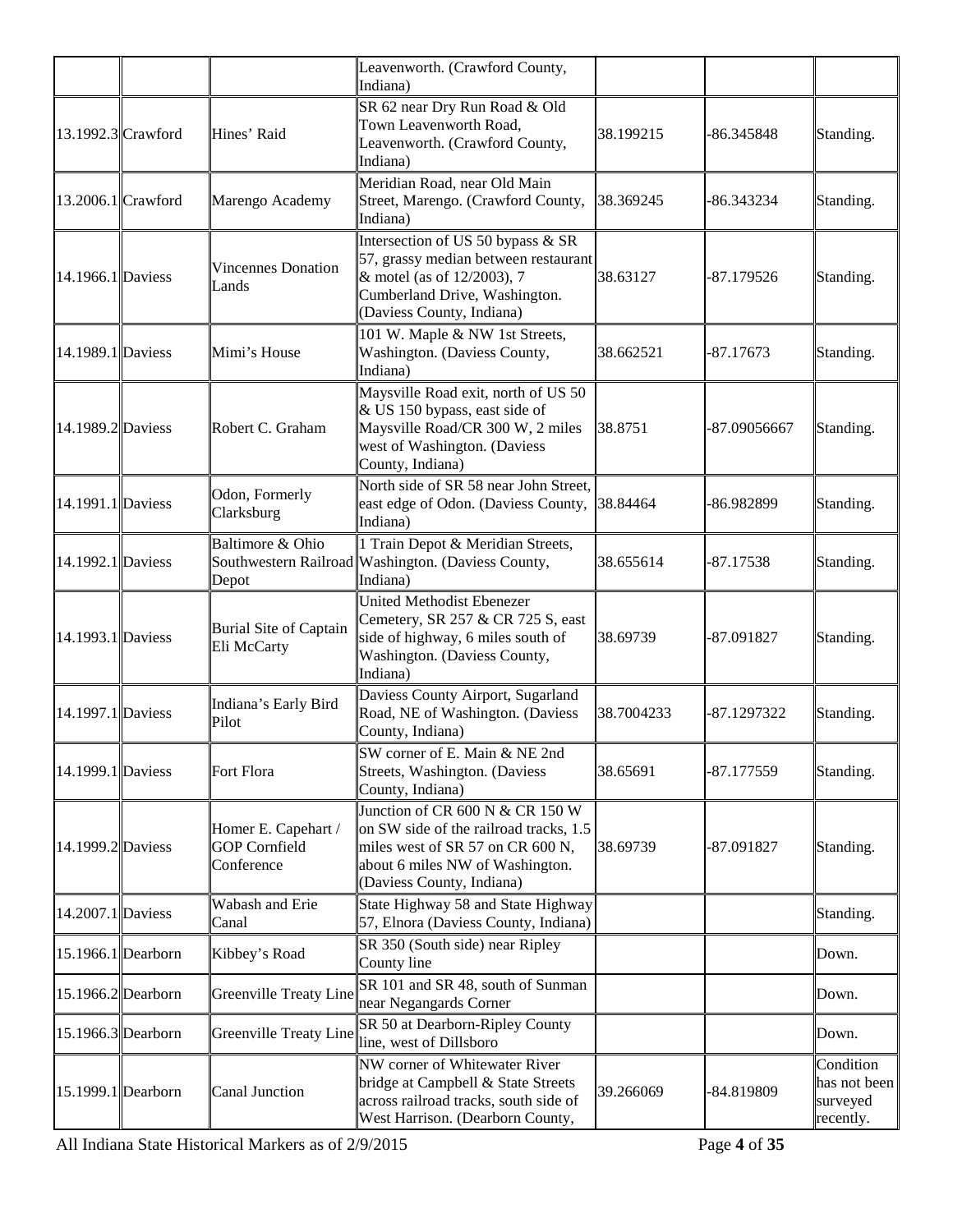|                    |                                                                | Indiana)                                                                                                                                                                                                                                                          |           |              |                                                    |
|--------------------|----------------------------------------------------------------|-------------------------------------------------------------------------------------------------------------------------------------------------------------------------------------------------------------------------------------------------------------------|-----------|--------------|----------------------------------------------------|
| 16.1980.1 Decatur  | <b>Decatur County Court</b><br>House                           | Courthouse Square, Main Street/SR<br>46, SW lawn, Greensburg (Decatur<br>County, Indiana).                                                                                                                                                                        | 39.337139 | $-85.48419$  | Standing.                                          |
| 16.2001.1 Decatur  | Civil War General<br>John T. Wilder                            | North side of 446 E. Main Street/SR<br>46 at Poplar Street, Greensburg.<br>(Decatur County, Indiana)                                                                                                                                                              | 39.336708 | $-85.47867$  | Standing.                                          |
| 16.2007.1 Decatur  | Donnell v. State, 1852                                         | 150 Courthouse Square, Greensburg<br>(Decatur County, Indiana)                                                                                                                                                                                                    |           |              | Standing.                                          |
| 16.2008.1 Decatur  | Escape of Caroline,<br>1847                                    | 4783 E. County Road 280 North,<br>Kingston (Decatur County, Indiana)                                                                                                                                                                                              | 39.38158  | -85.397274   | Standing.                                          |
| 16.2014.1 Decatur  | Carl Fisher                                                    | 150 Courthouse Square, Greensburg,<br><b>IN 47240</b>                                                                                                                                                                                                             |           |              | Standing                                           |
| 17.1992.1 DeKalb   | Auburn Automobile<br>Company                                   | 1600 S. Wayne Street at Gordon M.<br>Buchrig Place, Auburn-Cord-<br>Duesenberg Museum, Auburn.<br>(Dekalb County, Indiana)                                                                                                                                        | 41.356272 | -85.057476   | Standing.                                          |
| 17.1996.1 DeKalb   | Spencerville Covered<br><b>Bridge</b>                          | CR 68 & CR 57 at St. Joseph River,<br>Spencerville. As of 1/2004, will be<br>reinstalled. (DeKalb County,<br>Indiana)                                                                                                                                             |           |              | Standing.                                          |
| 18.1981.1 Delaware |                                                                | Norsemen Park in front of town hall<br>First Indiana Gas Well at 600 East Harris Street, Eaton.<br>(Delaware County, Indiana)                                                                                                                                     | 40.341928 | -85.349579   | Standing.                                          |
| 18.1996.1 Delaware | <b>Shaffer Chapel</b><br>African Methodist<br>Episcopal Church | 1501 E. Highland Avenue & Wolf<br>Street, 3 blocks east of McCullough<br>Park, Muncie. (Delaware County,<br>Indiana)                                                                                                                                              | 40.20365  | -85.370367   | Standing.                                          |
| 18.1996.2 Delaware | Slickville Tile Works                                          | Near Delaware-Madison County line,<br>about 1.2 miles NW of I-69 exit145<br>via US 35/SR 28, west to CR 1000<br>W/CR 500 E/County Line Road, then 40.227926<br>north to CR 650 N, then east 100<br>yards near farm, west of Gaston.<br>(Delaware County, Indiana) |           | -85.396626   | Standing.                                          |
| 18.2008.1 Delaware | <b>Ball Brothers Glass</b><br>Manufacturing<br>Company         | 1401 East Memorial Drive, near<br>white brick batch tower. The location<br>is the original site of Ball Brothers<br>Glass Manufacturing Company,<br>Muncie. (Delaware County, Indiana)                                                                            | 40.178316 | -85.370784   | Standing.                                          |
| 18.2011.1 Delaware | <b>Hemingray Glass</b><br>Company                              | 1610 and 1620 S. Macedonia Ave.,<br>Muncie, IN 47403                                                                                                                                                                                                              | 40.180382 | $-85.3676$   | Standing.                                          |
| 19.1949.1 Dubois   | <b>Buffalo Trace</b><br>Vincennes to<br>Clarksville            | SR 56, east of Haysville                                                                                                                                                                                                                                          |           |              | Down.                                              |
| 19.1966.1 Dubois   | Buckingham's Base<br>Line                                      | US 231, south of Haysville                                                                                                                                                                                                                                        |           |              | Down.<br>Reported<br>missing<br>May 25,<br>2012.   |
| 20.1966.1 Elkhart  |                                                                | South side of US 33 between Dunlap<br>Indiana Territory Line and Goshen, south of Elkhart.<br>(Elkhart County, Indiana)                                                                                                                                           | 41.615    | -85.89166667 | Condition<br>has not been<br>surveyed<br>recently. |
| 20.1997.1 Elkhart  | A. E. Kunderd<br>Gladiolus Farm                                | US 33 at corner of CR 28, Goshen.<br>(Elkhart County, Indiana)                                                                                                                                                                                                    | 41.557435 | -85.791559   | Standing.                                          |

All Indiana State Historical Markers as of 2/9/2015 Page **5** of **35**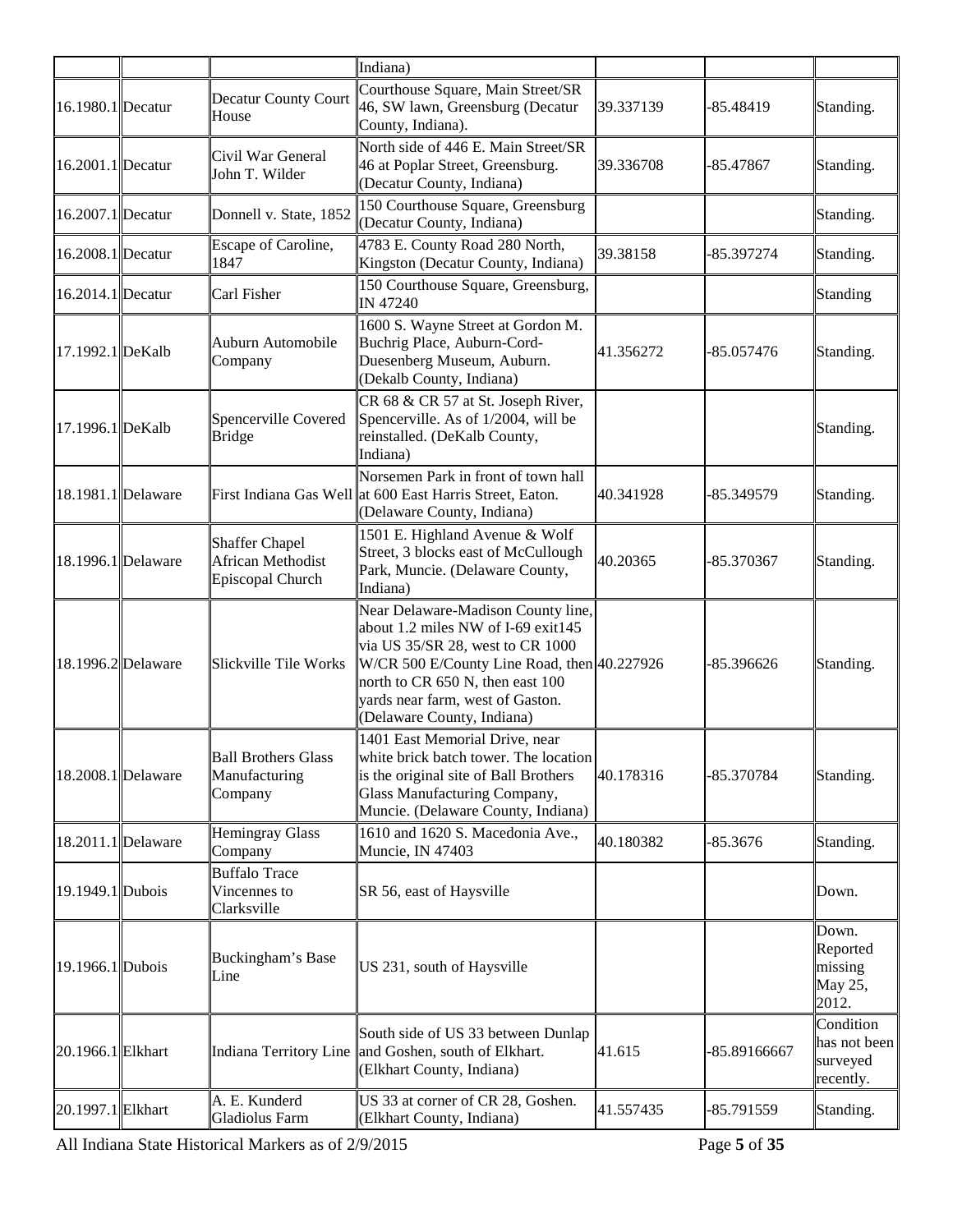| 20.1998.1 Elkhart | Howard W. Hawks                                | 301 S. Fifth Street at Jefferson, SW<br>corner, Goshen. (Elkhart County,<br>Indiana)                                                                                   | 41.583565 | -85.832948   | Standing.                                          |
|-------------------|------------------------------------------------|------------------------------------------------------------------------------------------------------------------------------------------------------------------------|-----------|--------------|----------------------------------------------------|
| 20.1998.2 Elkhart | Ambrose G. Bierce                              | 518 West Franklin Street, Elkhart.<br>(Elkhart County, Indiana)                                                                                                        | 41.682358 | -85.978412   | Standing.                                          |
| 20.2001.1 Elkhart | <b>Krider Nurseries</b><br>World's Fair Garden | Bristol & Railroad Streets,<br>Middlebury. (Elkhart County,<br>Indiana)                                                                                                | 41.67772  | -85.708459   | Standing.                                          |
| 20.2001.2 Elkhart | <b>Elkhart County</b><br>Courthouse            | W. Lincoln St./State Rd. 4 & Main<br>St./HY 33/State Rd. 15, SE corner of<br>courthouse, Goshen. (Elkhart<br>County, Indiana)                                          | 41.586591 | $-85.83452$  | Condition<br>has not been<br>surveyed<br>recently. |
| 20.2003.1 Elkhart | Goshen's Carnegie<br>Library                   | 202 S. Fifth Street, Goshen. (Elkhart<br>County, Indiana)                                                                                                              | 41.584901 | -85.832976   | Standing.                                          |
| 20.2005.1 Elkhart | Nappanee Cartoonists                           | 157 North Main Street, East side,<br>next to Nap. Public Library,<br>Nappanee. (Elkhart County, Indiana)                                                               | 41.44319  | -86.001292   | Standing.                                          |
| 20.2005.2 Elkhart | Nappanee Furniture                             | 452 East Market Street, Nappanee.<br>(Elkhart County, Indiana)                                                                                                         | 41.442665 | -85.996794   | Standing.                                          |
| 20.2006.1 Elkhart | C.G. Conn Company                              | NW corner of Jackson Blvd. and<br>Elkhart Avenue, Elkhart. (Elkhart<br>County, Indiana)                                                                                | 41.68903  | -85.967569   | Standing.                                          |
| 20.2006.2 Elkhart | E. Hill Turnock                                | Elkhart Municipal Building, 229 S.<br>Second Street, Elkhart. (Elkhart<br>County, Indiana)                                                                             | 41.685543 | $-85.974241$ | Standing.                                          |
| 20.2007.1 Elkhart |                                                | Memorial Park, Corner of SR 15 and<br>Graves et al v. Indiana SR 120, Bristol (Elkhart County,<br>Indiana)                                                             | 41.72151  | -85.817499   | Standing.                                          |
| 20.2007.2 Elkhart | Dr. Franklin L. Miles                          | 403 West Franklin Street, Elkhart<br>(Elkhart County, Indiana)                                                                                                         | 41.682937 | -85.976395   | Standing.                                          |
| 20.2009.1 Elkhart | <b>Charles Gordone</b>                         | Elkhart Public Library, 300 South<br>2nd Street, Elkhart (Elkhart County,<br>Indiana)                                                                                  | 41.684723 | -85.973818   | Standing.                                          |
| 21.1966.1 Fayette |                                                | S. Grand Avenue/SR 121 at Eastern<br>Avenue, NE corner between railroad<br>The Whitewater Canal track and highway, south<br>Connersville. (Fayette County,<br>Indiana) | 39.63228  | -85.143879   | Standing.                                          |
| 22.1966.1 Floyd   | Site of Camp<br>Whitcomb                       | SE corner Beharrell Avenue & E.<br>Spring Street, New Albany. (Floyd<br>County, Indiana)                                                                               | 38.29936  | -85.794839   | Condition<br>has not been<br>surveyed<br>recently. |
| 22.1991.1 Floyd   | New Albany                                     | W. Spring Street at I-64 southbound<br>off-ramp, New Albany. (Floyd<br>County, Indiana)                                                                                | 38.283565 | -85.829599   | Standing.                                          |
| 22.1992.1 Floyd   | Michael C. Kerr<br>Home                        | 1109 E. Main Street, New Albany.<br>(Floyd County, Indiana)                                                                                                            | 38.287214 | -85.811376   | Condition<br>has not been<br>surveyed<br>recently. |
| 22.1992.2 Floyd   | New Albany                                     | E. Spring Street & Woodrow<br>Avenue, New Albany. (Floyd<br>County, Indiana)                                                                                           | 38.29878  | -85.795839   | Condition<br>has not been<br>surveyed<br>recently. |
| 22.1992.3 Floyd   | Clark's Grant                                  | Indiana University Southeast, 4201<br>Grant Line Road/SR 111, New<br>Albany just north of I-265. (Floyd                                                                | 38.345075 | -85.816587   | Condition<br>has not been<br>surveyed              |

All Indiana State Historical Markers as of 2/9/2015 Page **6** of **35**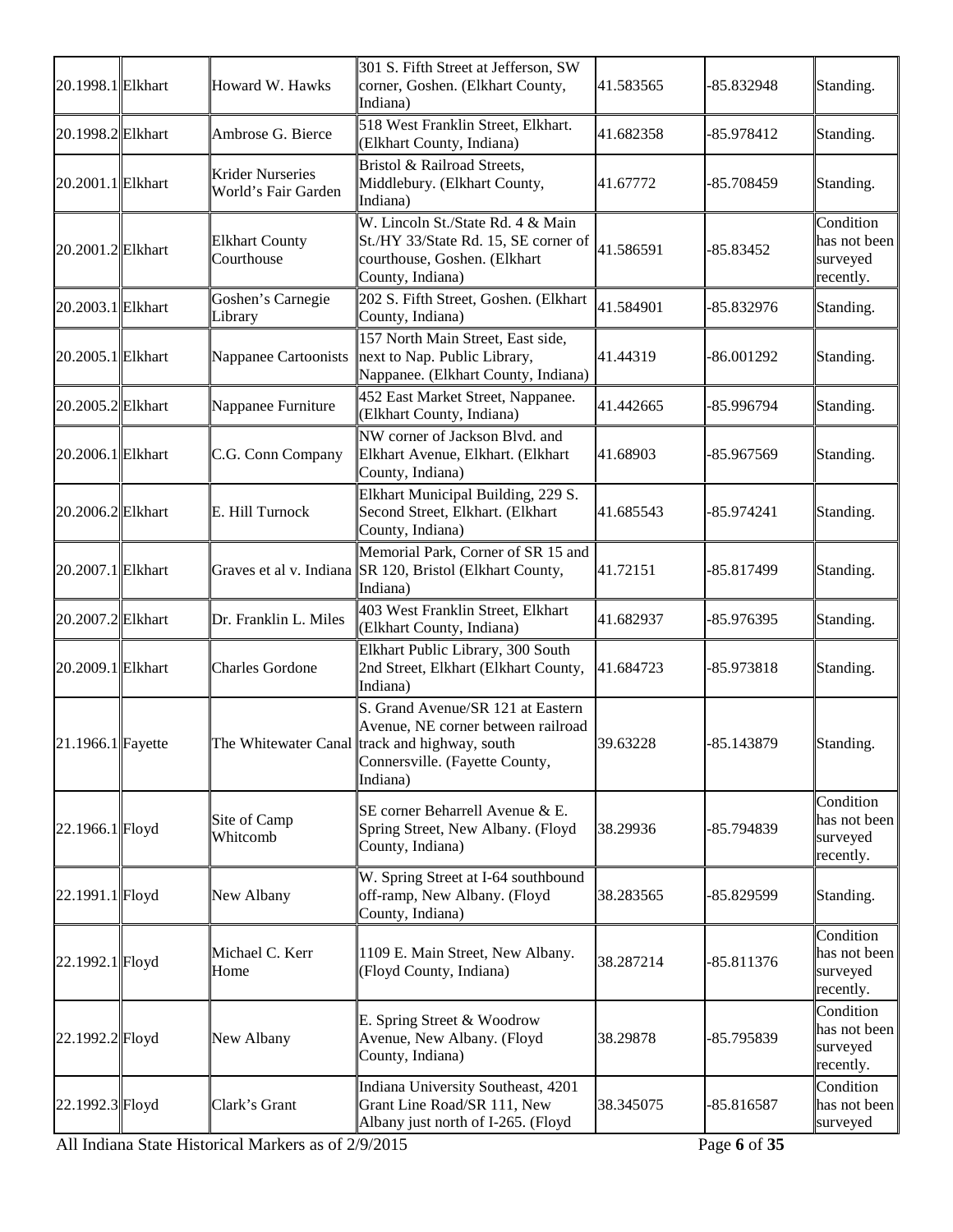|                    |                                                 | County, Indiana)                                                                                                                                    |           |              | recently.                                          |
|--------------------|-------------------------------------------------|-----------------------------------------------------------------------------------------------------------------------------------------------------|-----------|--------------|----------------------------------------------------|
| 22.1996.1 Floyd    | State Bank of Indiana                           | 203 E. Main Street, New Albany.<br>(Floyd County, Indiana)                                                                                          | 38.284196 | -85.820807   | Condition<br>has not been<br>surveyed<br>recently. |
| 22.1996.2Floyd     | <b>Culbertson Mansion</b>                       | 914 E. Main Street, New Albany.<br>(Floyd County, Indiana)                                                                                          | 38.286534 | $-85.813404$ | Condition<br>has not been<br>surveyed<br>recently. |
| 22.1998.1 Floyd    | Scribner High School                            | SW corner of 1st & Spring Streets at<br>City-County Building, New Albany.<br>(Floyd County, Indiana)                                                | 38.28534  | $-85.825179$ | Condition<br>has not been<br>surveyed<br>recently. |
| 22.1999.1 Floyd    | <b>Buffalo Trace Route</b>                      | 2212 State Street, NE corner, New<br>Albany. (Floyd County, Indiana)                                                                                | 38.305874 | -85.840552   | Condition<br>has not been<br>surveyed<br>recently. |
| 22.2003.1 Floyd    | Culbertson Widows'<br>Home                      | 704 E. Main Street, New Albany.<br>(Floyd County, Indiana)                                                                                          | 38.285908 | -85.815391   | Condition<br>has not been<br>surveyed<br>recently. |
| 22.2004.1 Floyd    | A Gateway to<br>Freedom                         | SE corner of Main & Third Streets,<br>New Albany. (Floyd County,<br>Indiana)                                                                        | 38.28449  | -85.819859   | Condition<br>has not been<br>surveyed<br>recently. |
| 22.2004.2 Floyd    | New Albany<br>Downtown Historic<br>District     | NE corner Pearl & Market Streets,<br>New Albany. (Floyd County,<br>Indiana)                                                                         | 38.28476  | -85.823013   | Standing.                                          |
| 22.2005.1 Floyd    | <b>Division Street School</b>                   | 1803 Conservative Street, New<br>Albany. (Floyd County, Indiana)                                                                                    | 38.29282  | $-85.80487$  | Condition<br>has not been<br>surveyed<br>recently. |
| 22.2005.2 Floyd    | <b>Fairview Cemetery</b>                        | <b>Culbertson Avenue and East Sixth</b><br>Street, New Albany. (Floyd County,<br>Indiana)                                                           | 38.289398 | -85.824028   | Condition<br>has not been<br>surveyed<br>recently. |
| 22.2005.3 Floyd    | New Albany's<br>Carnegie Library                | 201 East Spring St., New Albany.<br>(Floyd County, Indiana)                                                                                         | 38.286414 | $-85.821895$ | Standing.                                          |
| 22.2007.1 Floyd    | 1917                                            | New Albany Children's Academy at<br>New Albany Tornado, the corner of Pearl and Union, 1111<br>Pearl Street, New Albany. (Floyd<br>County, Indiana) | 38.294522 | $-85.82676$  | Condition<br>has not been<br>surveyed<br>recently. |
| 22.2007.2 Floyd    | New Albany and<br>Salem Railroad (The<br>Monon) | Corner of Bank Street and<br>Culbertson Avenue, New Albany<br>(Floyd County, Indiana)                                                               | 38.2896   | -85.823379   | Condition<br>has not been<br>surveyed<br>recently. |
| 22.2007.3 Floyd    | Cardinal Joseph E.<br>Ritter                    | SW corner of E. 13th and E. Oak<br>Streets, New Albany (Floyd County,<br>Indiana)                                                                   | 38.29239  | -85.812779   | Condition<br>has not been<br>surveyed<br>recently. |
| 22.2011.1 Floyd    | Lucy Higgs Nichols                              | Veterans Plaza, East Market St. and<br>East 10th Street, New Albany, IN                                                                             | 38.287916 | -85.813072   | Standing.                                          |
| 22.2012.1 Floyd    | Mob Violence, 1862                              | 142 W. Main St., New Albany, IN<br>47150                                                                                                            |           |              | Standing                                           |
| 23.1970.1 Fountain | Boyhood Home of<br>Daniel W. Voorhees           | US 41 & CR 100 N, about 0.25 mile<br>north of I-74 exit 15, 2 miles north of                                                                        | 40.159155 | $-87.265091$ | Condition<br>has not been                          |

All Indiana State Historical Markers as of 2/9/2015 Page **7** of **35**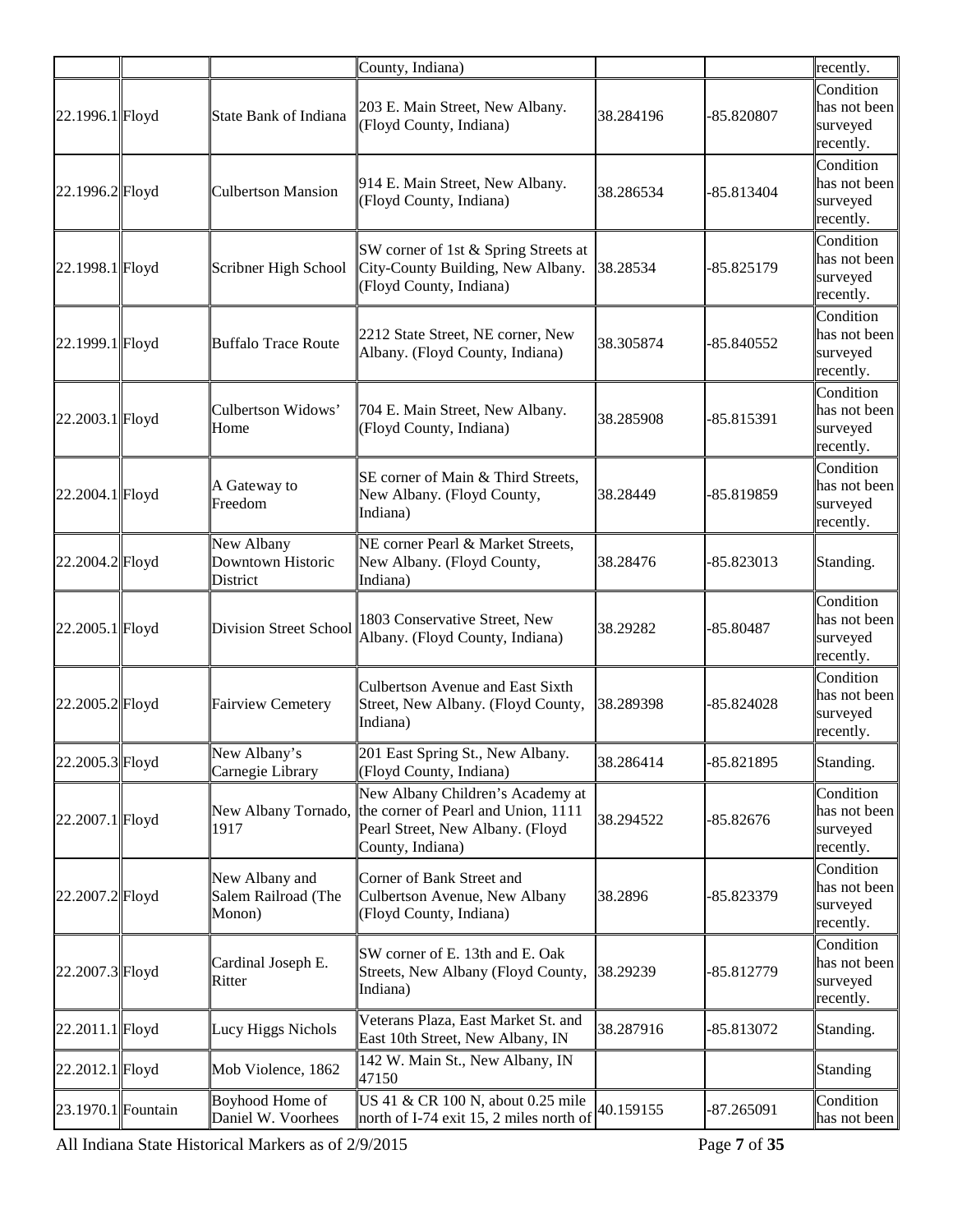|                      |                                               | Veedersburg. (Fountain County,<br>Indiana)                                                                                                                                     |           |              | surveyed<br>recently.                              |
|----------------------|-----------------------------------------------|--------------------------------------------------------------------------------------------------------------------------------------------------------------------------------|-----------|--------------|----------------------------------------------------|
| 23.1970.2 Fountain   | <b>Esther Test Wallace</b><br>1807-1834       | SR 136/Liberty Street between 8th &<br>9th Streets, Oak Grove Cemetery,<br>Covington. (Fountain County,<br>Indiana)                                                            | 38.210434 | $-86.118671$ | Condition<br>has not been<br>surveyed<br>recently. |
| 23.1997.1 Fountain   | Attica & Covington<br>Canal Skirmish          | 200 W. Washington Street at<br>entrance to Potawatomi Park, Attica.<br>(Fountain County, Indiana)                                                                              | 40.292148 | -87.251882   | Condition<br>has not been<br>surveyed<br>recently. |
| 23.2003.1 Fountain   | <b>Ravine Park</b>                            | Ravine Park Boulevard at E. Jackson<br>Street entrance to Ravine Park,<br>Attica (Fountain County, Indiana)                                                                    | 40.28855  | -87.238609   | Condition<br>has not been<br>surveyed<br>recently. |
| 23.2005.1 Fountain   | Attica Carnegie<br>Library                    | 305 South Perry Street, Attica.<br>(Fountain County, Indiana)                                                                                                                  | 40.292801 | -87.24955    | Condition<br>has not been<br>surveyed<br>recently. |
| 24.1949.1 Franklin   | Little Cedar Grove<br><b>Baptist Church</b>   | US 52 & Little Cedar Road, north<br>side of highway, 3 miles south of<br>Brookville, Mound Haven. (Franklin<br>County, Indiana)                                                | 39.387801 | -84.981612   | Condition<br>has not been<br>surveyed<br>recently. |
| 24.1965.1 Franklin   | Whetzel Trace (1818-<br>1823)                 | Main/SR 121 & Toner Streets, south<br>Laurel. (Franklin County, Indiana)                                                                                                       | 39.49908  | $-85.190609$ | Condition<br>has not been<br>surveyed<br>recently. |
| 24.1966.1 Floyd      | Brookville, Franklin<br>County (Platted 1808) | US 52, north side of highway, east<br>Brookville. (Franklin County,<br>Indiana)                                                                                                | 39.41055  | $-85.01055$  | Condition<br>has not been<br>surveyed<br>recently. |
| $24.1971.1$ Franklin | Academy of the<br>Immaculate<br>Conception    | Washington & Wein Strasse,<br>Academy grounds, Oldenburg.<br>(Franklin County, Indiana)                                                                                        | 39.339109 | -85.204185   | Condition<br>has not been<br>surveyed<br>recently. |
| 24.1992.1 Franklin   | <b>Brookville Historic</b><br>District        | SR 1/US 52/Main Street, Franklin<br>County Courthouse west lawn,<br>Brookville. (Franklin County,<br>Indiana)                                                                  | 39.419159 | $-85.012814$ | Condition<br>has not been<br>surveved<br>recently. |
| 24.1995.1 Franklin   | Old Franklin United<br><b>Brethren Church</b> | 14023 Franklin Church Road, near<br>dead end, north of Mounds SRA<br>office, west of SR 101, south of<br>Fairfield Causeway Road,<br>Brookville. (Franklin County,<br>Indiana) | 39.505026 | -84.948003   | Condition<br>has not been<br>surveyed<br>recently. |
| 24.1995.2 Franklin   | Brookville's Carnegie<br>Library              | 919 North Main Street, east side of<br>street, Brookville. (Franklin County,<br>Indiana)                                                                                       | 39.424452 | -85.012681   | Condition<br>has not been<br>surveyed<br>recently. |
| 24.1995.3 Franklin   | <b>Intersection of Treaty</b><br>Lines        | Castle Road and St. Marys Road,<br>about 2 miles west of Brookville via<br>6th Street. (Franklin County,<br>Indiana)                                                           | 39.397446 | -85.056988   | Condition<br>has not been<br>surveyed<br>recently. |
| 24.19??.? Franklin   | <b>Whitewater Canal</b>                       | US 52, north side of highway at<br>Gordon's Lock #24, east Metamora.<br>(Franklin County, Indiana)                                                                             | 39.44705  | $-85.12425$  | Condition<br>has not been<br>surveyed<br>recently. |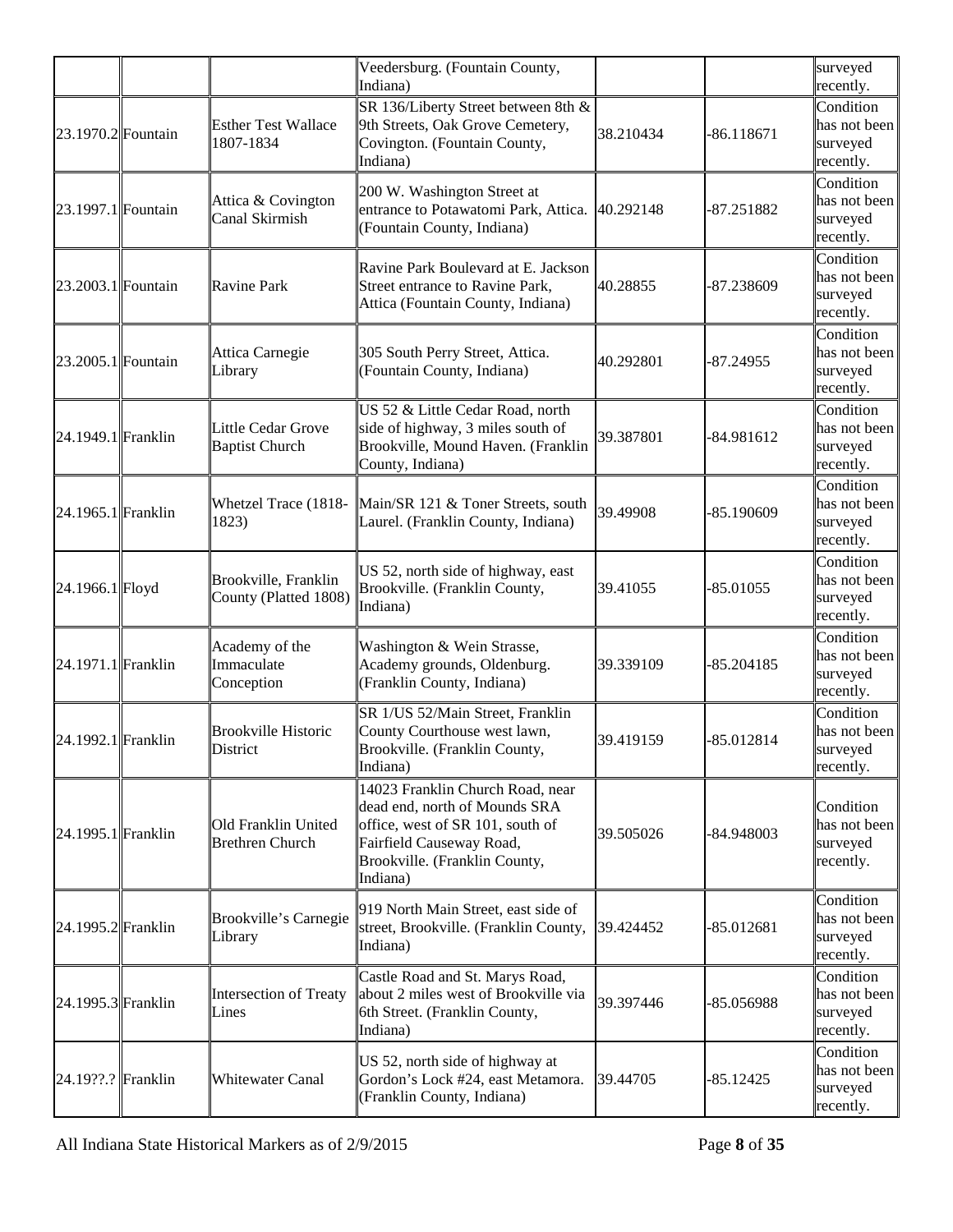| 24.2002.1 Franklin | Brookville's<br>Grandstand                                     | East 8th & Mill Streets, Brookville<br>Town Park, Brookville. (Franklin<br>County, Indiana)                                                                                       | 39.42299  | -85.008969   | Condition<br>has not been<br>surveyed<br>recently. |
|--------------------|----------------------------------------------------------------|-----------------------------------------------------------------------------------------------------------------------------------------------------------------------------------|-----------|--------------|----------------------------------------------------|
| 24.2005.1 Franklin | Snow Hill Covered<br>Bridge                                    | This marker has not been installed.<br>The proposed location is Snow Hill<br>Road over Johnson Fork, Rockdale.<br>(Franklin County, Indiana)                                      |           |              | Down.<br>Marker was<br>never<br>installed.         |
| 24.2006.1 Franklin | <b>Brigadier General</b><br><b>CSA Francis Asbury</b><br>Shoup | Conwell Cemetery, State Rd. 121,<br>Laurel (Franklin County, Indiana)                                                                                                             |           |              | Standing.                                          |
| 25.1949.1 Fulton   | Michigan Road                                                  | Old US 31 at Tippecanoe River<br>bridge, SE corner, 3 miles north of<br>Rochester. (Fulton County, Indiana)                                                                       | 41.104985 | $-86.220212$ | Standing.                                          |
| 26.1976.1 Pike     | Wabash and Erie<br><b>Canal Completed</b><br>1853              | SR 57, west side of highway between<br>Patoka River & South Fork of Patoka<br>River bridges, 3.5 miles north of<br>Oakland City                                                   |           |              | Down.                                              |
| 26.2002.1 Gibson   | Lyles Station                                                  | CR 500 W near CR 100 N in front of<br>restored Lyles Consolidated School,<br>1 mile north of SR 64 & 65, Lyles<br>Station, 5 miles west of Princeton.<br>(Gibson County, Indiana) | 38.36854  | $-87.659112$ | Standing.                                          |
| 26.2005.1 Gibson   | James Washington<br>Cockrum                                    | 411 W. Oak St., Oakland City.<br>(Gibson County, Indiana)                                                                                                                         | 38.33776  | -87.348933   | Standing.                                          |
| 27.1947.1 Grant    | <b>Battle of Mississinewa</b>                                  | SR 15 at CR 600 N, SE corner,<br>Marion. (Grant County, Indiana)                                                                                                                  | 40.632672 | -85.705934   | Standing.                                          |
| 27.1966.1 Grant    | New Purchase<br>Boundary (Treaty of<br>St. Mary's)             | NW corner Grant County Courthouse<br>lawn, 401 S. Adams St., Marion.<br>(Grant County, Indiana)                                                                                   | 40.557734 | -85.658539   | Standing.                                          |
| 27.1972.1 Grant    | Miami Indian<br>Cemetery                                       | North of Marion on SR 15, 1.1 miles<br>west on CR 600 N. (Grant County,<br>Indiana)                                                                                               | 40.640335 | -85.728722   | Standing.                                          |
| 27.1988.1 Grant    | West Ward School                                               | 210 W. North A Street, Gas City.<br>(Grant County, Indiana)                                                                                                                       | 40.488834 | $-85.616986$ | Standing.                                          |
| 27.1992.1 Grant    | Former Narrow Gauge<br>Railroad/Railroad<br>Construction       | E. 4th & McClure Streets, Marion.<br>(Grant County, Indiana)                                                                                                                      | 40.55783  | $-85.656119$ | Standing.                                          |
| 27.1995.1 Grant    | <b>J.W. Patterson House</b>                                    | 203 E. Washington Street,<br>Fairmount. (Grant County, Indiana)                                                                                                                   | 40.415672 | -85.649359   | Standing.                                          |
| 27.1995.2 Grant    | The Village of Trask                                           | 1.4 miles east of I-69, exit 55 at SR<br>26 & S. Wheeling Pike, Trask.<br>(Grant County, Indiana)                                                                                 | 40.222567 | -85.403465   | Standing.                                          |
| 27.2011.1 Grant    | Marion Branch,<br><b>NHDVS</b>                                 | 1700 E. 38th St., Marion, IN 46952                                                                                                                                                | 40.520047 | $-85.637505$ | Standing.                                          |
| 28.1998.1 Greene   | Richland-Plummer<br><b>Creek Covered Bridge</b>                | NE end of Richland-Plummer Creek<br>Covered Bridge, Baseline Road over<br>Plummer Creek, about 2 miles south<br>of Bloomfield. (Greene County,<br>Indiana)                        |           |              | Standing.                                          |
| 28.1998.2 Greene   | Fred A. Jewell                                                 | US 231 & SR 157, Fountain Triangle<br>Park, Worthington. (Greene County,<br>Indiana)                                                                                              | 39.118095 | -86.976685   | Condition<br>has not been<br>surveyed<br>recently. |
| 29.1994.1 Hamilton | The Central Canal                                              | SR 37 & 191st Street, Noblesville.<br>(Hamilton County, Indiana)                                                                                                                  | 40.06568  | -85.990449   | Standing.                                          |
|                    |                                                                |                                                                                                                                                                                   |           |              |                                                    |

All Indiana State Historical Markers as of 2/9/2015 Page **9** of **35**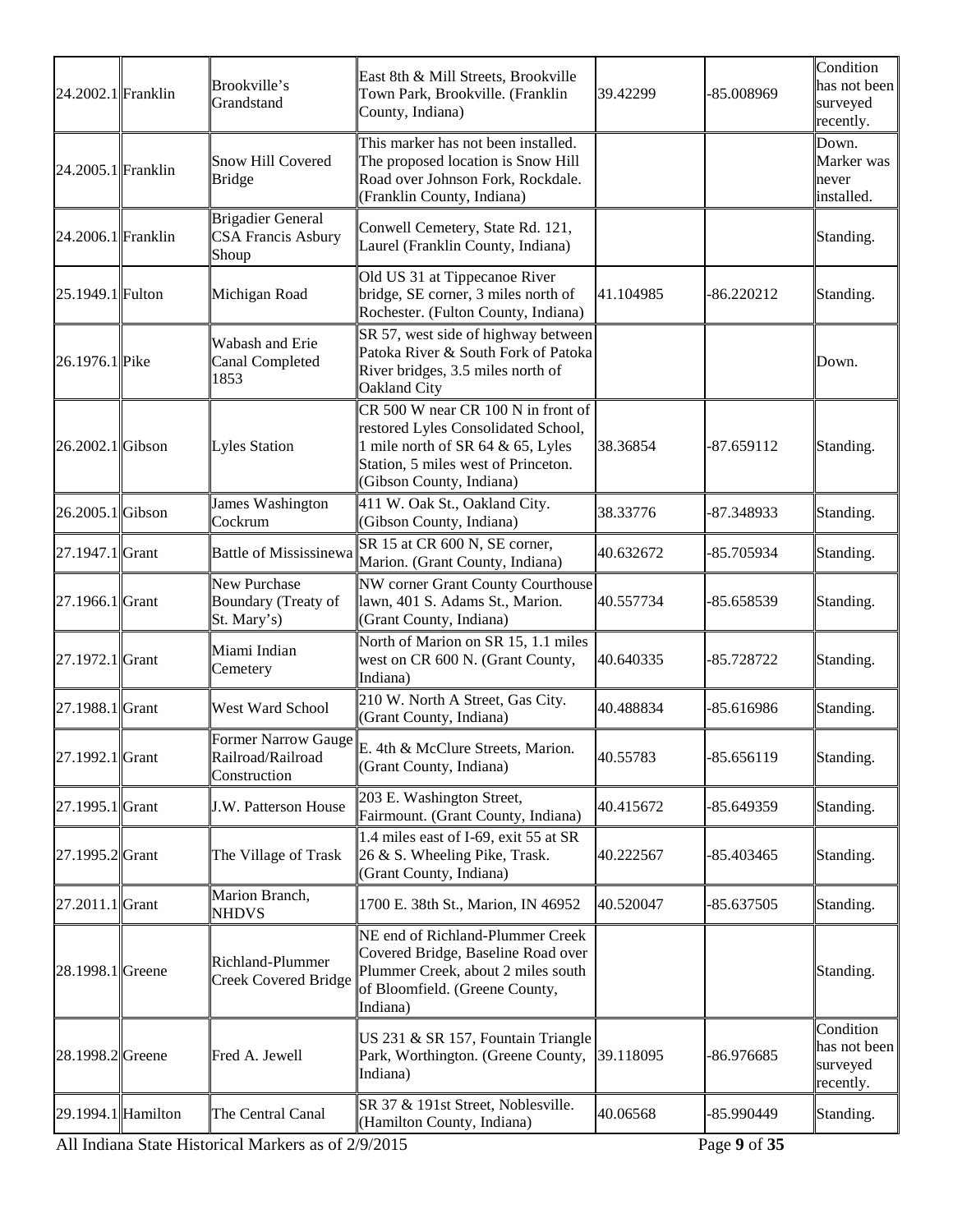| 29.2005.1 Hamilton     | Conner Street Historic<br><b>District</b>                       | Conner Street and 17th Street,<br>Noblesville. (Hamilton County,<br>Indiana)                                                                      | 40.04562  | $-86.003441$ | Standing.                                            |
|------------------------|-----------------------------------------------------------------|---------------------------------------------------------------------------------------------------------------------------------------------------|-----------|--------------|------------------------------------------------------|
| 29.2005.2 Hamilton     | <b>District</b>                                                 | Conner Street Historic 1039 Logan Street, Noblesville.<br>(Hamilton County, Indiana)                                                              | 40.04657  | -86.012093   | Standing.                                            |
| 29.2007.1 Hamilton     | Potters Covered<br><b>Bridge</b>                                | 19401 North Allisonville Road,<br>Noblesville (Hamilton County,<br>Indiana)                                                                       | 40.071815 | $-86.00032$  | Standing.                                            |
| 29.2008.1 Hamilton     | <b>Rhodes Family</b><br>Incident                                | 899 181st St. (Hamilton County, IN)                                                                                                               |           |              | Down.<br>Removed<br>for repair<br>(July 9,<br>2014). |
| 30.1966.1 Hancock      | Birthplace of<br>Democratic Party<br>Rooster                    | E. Main Street/US 40, Riley Park,<br>Greenfield. (Hancock County,<br>Indiana)                                                                     | 39.78568  | -85.759559   | Standing.                                            |
| 30.1967.1 Hancock      | <b>Birthplace James</b><br>Whitcomb Riley "The<br>Hoosier Poet" | 250 W. Main Street/US 40,<br>Greenfield. (Hancock County,<br>Indiana)                                                                             | 39.785042 | -85.773492   | Standing.                                            |
| $31.1948.1$ Harrison   | Indiana Capitol                                                 | N. Capitol Avenue adjacent to<br>Harrison County Courthouse,<br>Corydon. (Harrison County, Indiana)                                               | 38.211839 | $-86.12632$  | Condition<br>has not been<br>surveyed<br>recently.   |
| $31.1961.1$ Harrison   | Battle of Corydon July<br>9,1863                                | 300 N. Capitol, SW corner of<br>Harrison County Courthouse lawn,<br>Corydon. (Harrison County, Indiana)                                           | 38.211839 | $-86.12632$  | Condition<br>has not been<br>surveyed<br>recently.   |
| $31.1962.1$ Harrison   | <b>First State Office</b><br>Building                           | Location: Walnut & Mulberry<br>Streets, Corydon. (Harrison County,<br>Indiana)                                                                    | 38.212212 | -86.124214   | Condition<br>has not been<br>surveyed<br>recently.   |
| 31.1962.2 Harrison     | First State Capital                                             | SR 62, 0.3 mile east of SR 135<br>intersection, between Dale & Williar<br>Avenues, west Corydon. (Harrison<br>County, Indiana)                    | 38.219299 | $-86.141098$ | Condition<br>has not been<br>surveyed<br>recently.   |
| 31.1963.1 Harrison     | Site of the Battle of<br>Corydon July 9, 1863                   | Old SR 135, Battle of Corydon<br>Memorial Park entrance, one mile<br>south of Corydon. (Harrison County,<br>Indiana)                              |           |              | Condition<br>has not been<br>surveyed<br>recently.   |
| 31.1963.2 Harrison     | 13, 1863                                                        | SR 135 and SR 11 junction, before<br>Morgan's Raid July 8- the Mauckport-Brandenburg Ohio<br>River Bridge. Missing. (Harrison<br>County, Indiana) |           |              | Down.                                                |
| 31.1965.1 Harrison     | Posey House                                                     | 225 Oak Street, Corydon. (Harrison<br>County, Indiana)                                                                                            | 38.211264 | $-86.127301$ | Condition<br>has not been<br>surveyed<br>recently.   |
| 31.1965.2 Harrison     | Harrison County Jail                                            | SW corner of N. Capitol Avenue and<br>Cherry Street, Corydon. (Harrison<br>County, Indiana)                                                       | 38.21179  | $-86.126329$ | Condition<br>has not been<br>surveyed<br>recently.   |
| $ 31.1965.3 $ Harrison | Governor's<br>Headquarters                                      | E. Walnut Street & N. Elm, NE of<br>the courthouse, Corydon. (Harrison<br>County, Indiana)                                                        | 38.21222  | -86.125389   | Condition<br>has not been<br>surveyed<br>recently.   |
| 31.1965.4 Harrison     | Presbyterian Church                                             | E. Walnut Street & N. Elm, NE of                                                                                                                  | 38.21222  | -86.125389   | Condition                                            |

All Indiana State Historical Markers as of 2/9/2015 Page **10** of **35**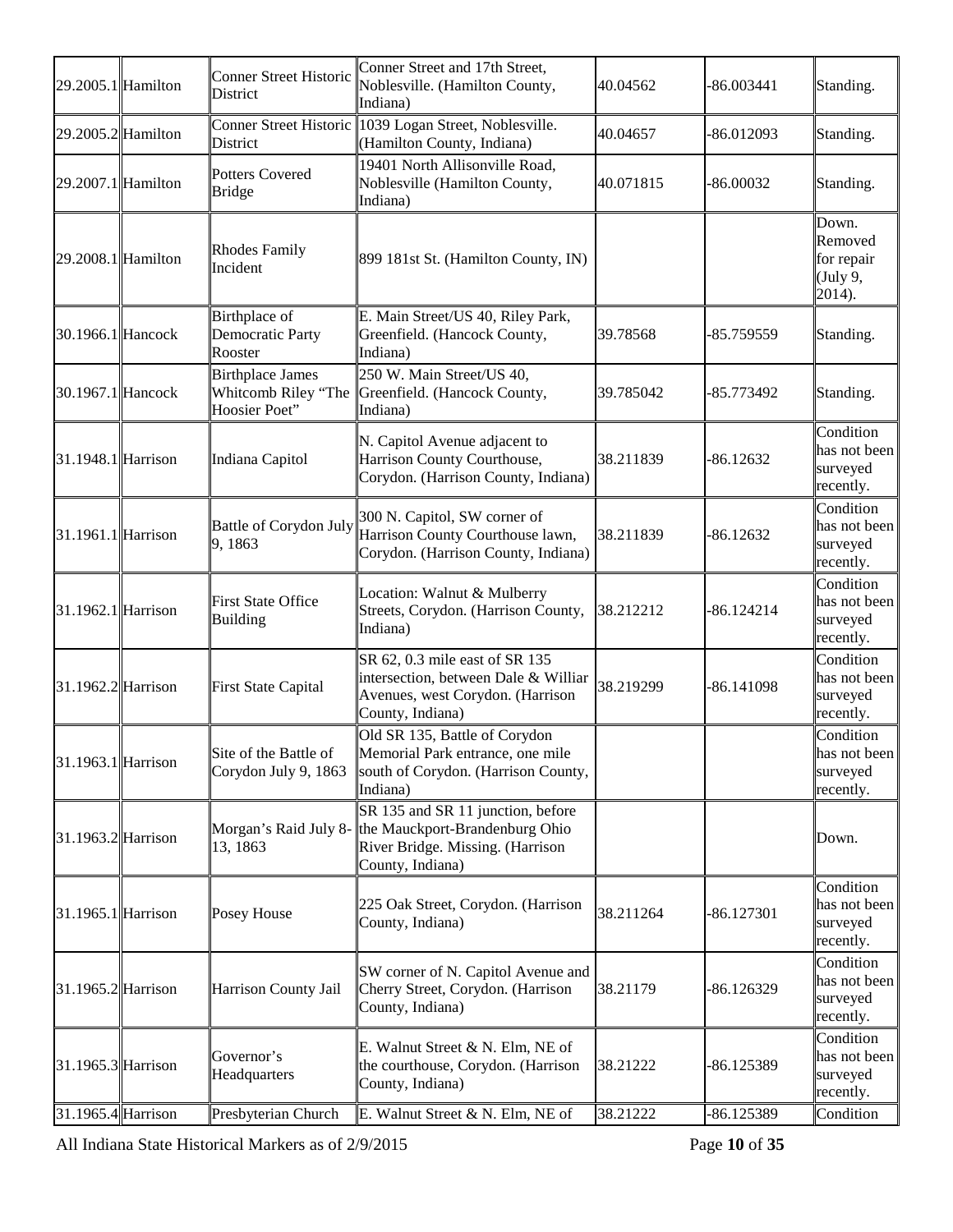|                     |                     |                       | the courthouse, Corydon. (Harrison                                  |             |              | has not been              |
|---------------------|---------------------|-----------------------|---------------------------------------------------------------------|-------------|--------------|---------------------------|
|                     |                     |                       | County, Indiana)                                                    |             |              | surveyed                  |
|                     |                     |                       |                                                                     |             |              | recently.                 |
|                     |                     |                       | SR 135 and SR 11 junction, before                                   |             |              | Condition                 |
| 31.1966.1 Harrison  |                     | Last Home of Squire   | the Mauckport-Brandenburg Ohio                                      |             |              | has not been              |
|                     |                     | Boone                 | River Bridge. (Harrison County,<br>Indiana)                         |             |              | surveyed                  |
|                     |                     |                       |                                                                     |             |              | recently.                 |
|                     |                     |                       | 2415 Barron Avenue NE & SR 62 at                                    |             |              | Condition<br>has not been |
| 31.1966.2 Harrison  |                     | Walter Q. Gresham     | post office, Lanesville. (Harrison                                  |             |              | surveyed                  |
|                     |                     |                       | County, Indiana)                                                    |             |              | recently.                 |
|                     |                     |                       |                                                                     |             |              | Condition                 |
|                     |                     |                       | Mt. Solomon Lutheran SR 62, 5 miles west of Corydon.                |             |              | has not been              |
| 31.1966.3 Harrison  |                     | Church                | (Harrison County, Indiana)                                          |             |              | surveyed                  |
|                     |                     |                       |                                                                     |             |              | recently.                 |
|                     |                     |                       |                                                                     |             |              | Condition                 |
| 31.1966.4 Harrison  |                     | Cedar Hill Cemetery   | E. Summit & N. Maple Streets,                                       | 38.21445    | -86.12191667 | has not been              |
|                     |                     |                       | Corydon. (Harrison County, Indiana)                                 |             |              | surveyed                  |
|                     |                     |                       |                                                                     |             |              | recently.                 |
|                     |                     |                       | 300 N. Capitol, SE corner Harrison                                  |             |              | Condition                 |
| 31.1966.5 Harrison  |                     | Harrison County       | County Courthouse lawn, Corydon.                                    | 38.21181667 | -86.12573333 | has not been              |
|                     |                     |                       | (Harrison County, Indiana)                                          |             |              | surveyed<br>recently.     |
|                     |                     |                       |                                                                     |             |              | Condition                 |
|                     |                     |                       | The NE corner of the Old Capitol                                    |             |              | has not been              |
| 31.1978.1 Harrison  |                     | First State Capital   | Grounds, along North Elm Street,                                    | 38.2192     | -86.14006667 | surveyed                  |
|                     |                     |                       | Corydon (Harrison County, Indiana)                                  |             |              | recently.                 |
|                     |                     |                       |                                                                     |             |              | Condition                 |
|                     |                     | Corydon United        | 214 N. Elm Street, east of the                                      |             |              | has not been              |
| 31.1980.1 Harrison  |                     | Methodist Church      | courthouse, Corydon. (Harrison<br>County, Indiana)                  | 38.21143333 | -86.12525    | surveyed                  |
|                     |                     |                       |                                                                     |             |              | recently.                 |
|                     |                     |                       | 772 N. Capitol Avenue, SE corner                                    |             |              | Condition                 |
| 31.1992.1 Harrison  |                     | Cedar Glade           | Indian Creek bridge, Corydon.                                       |             |              | has not been              |
|                     |                     |                       | (Harrison County, Indiana)                                          |             |              | surveyed                  |
|                     |                     |                       |                                                                     |             |              | recently.                 |
|                     |                     |                       | 400 E. Summit Street near Hill                                      |             |              | Condition                 |
| 31.1995.1  Harrison |                     | Leora Brown School    | Street, Corydon. (Harrison County,                                  | 40.74073    | -85.620834   | has not been<br>surveyed  |
|                     |                     |                       | Indiana)                                                            |             |              | recently.                 |
|                     |                     |                       |                                                                     |             |              | Condition                 |
|                     |                     | St. Paul African      | SE corner of Maple & High streets,                                  |             |              | has not been              |
| 31.2003.1 Harrison  |                     | Methodist Episcopal   | Corydon. (Harrison County, Indiana)                                 |             |              | surveyed                  |
|                     |                     | Church                |                                                                     |             |              | recently.                 |
|                     |                     | John Shields Lewis    |                                                                     |             |              | Condition                 |
| 31.2004.1 Harrison  |                     | and Clark Expedition  | 310 N. Elm Street, Harrison County<br>Convention & Visitors Bureau, | 38.2121     | -86.12501667 | has not been              |
|                     |                     | Member                | Corydon. (Harrison County, Indiana)                                 |             |              | surveyed                  |
|                     |                     |                       |                                                                     |             |              | recently.                 |
|                     |                     |                       | 772 N. Capitol Avenue, SE corner                                    |             |              | Condition                 |
| 31.2006.1 Harrison  |                     | Cedar Glade           | Indian Creek bridge, Corydon.                                       |             |              | has not been              |
|                     |                     |                       | (Harrison County, Indiana)                                          |             |              | surveyed                  |
|                     |                     |                       |                                                                     |             |              | recently.                 |
|                     |                     |                       | Near the corner of Maple Street and                                 |             |              | Condition                 |
| 31.2008.1 Harrison  |                     | Oswell Wright         | Chestnut Street, Corydon (Harrison                                  | 38.21041667 | $-86.12175$  | has not been<br>surveyed  |
|                     |                     |                       | County, Indiana)                                                    |             |              | recently.                 |
|                     | 32.1972.1 Hendricks | <b>Western Yearly</b> | SR 267 & National Road/US 40,                                       |             |              | Standing.                 |
|                     |                     |                       |                                                                     |             |              |                           |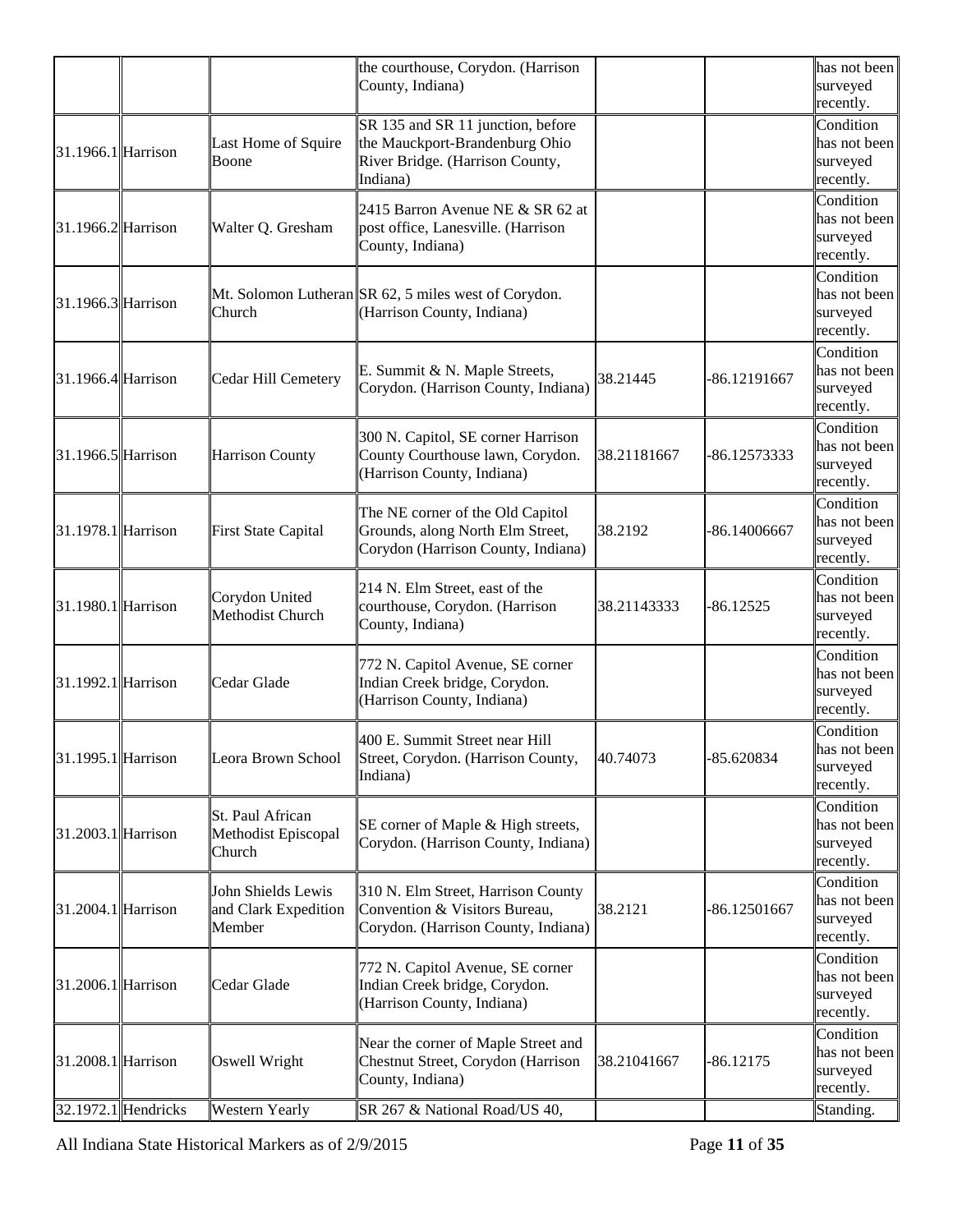|                  |                        | Meetinghouse                                                   | Plainfield. (Hendricks County,<br>Indiana)                                                                                                              |             |              |                                                    |
|------------------|------------------------|----------------------------------------------------------------|---------------------------------------------------------------------------------------------------------------------------------------------------------|-------------|--------------|----------------------------------------------------|
|                  | $32.2000.1$ Hendricks  | Danville's Main Street<br><b>Historic District</b>             | 256/260 W. Main Street/US 36,<br>Danville. (Hendricks County,<br>Indiana)                                                                               | 39.76085    | -86.52695    | Standing.                                          |
|                  | $32.2001.1$ Hendricks  | Danville's Carnegie<br>Library                                 | 101 S. Indiana Street, Danville.<br>(Hendricks County, Indiana)                                                                                         | 39.75885    | -86.52276667 | Standing.                                          |
|                  | 32.2001.2 Hendricks    | <b>Central Normal</b><br>College                               | Main Street/US 36 & Wayne Street,<br>Danville. (Hendricks County,<br>Indiana)                                                                           | 39.76081667 | $-86.5203$   | Standing.                                          |
|                  | $32.2006.1$ Hendricks  | Samuel Luther<br>Thompson                                      | Ellis Park, 600 E. Main Street,<br>Danville. (Hendricks County,<br>Indiana)                                                                             |             |              | Standing.                                          |
|                  | $32.2007.1$ Hendricks  | Arthur L. Trester                                              | Intersection of Pearl and Railroad<br>Avenue, Amo (Hendricks County,<br>Indiana)                                                                        |             |              | Standing.                                          |
| 33.1949.1 Henry  |                        | National Road                                                  | US 40, east of Knightstown                                                                                                                              |             |              | Down.                                              |
| 33.1966.1 Henry  |                        | Birthplace of Wilbur<br>Wright                                 | 1525 N 750 E, 4 miles south of<br>Mooreland $& 3$ miles north of<br>Millville. (Henry County, Indiana)                                                  | 39.95496667 | -85.24305    | Standing.                                          |
| 33.1976.1 Henry  |                        | <b>Underground Station</b>                                     | SE corner Main Street & Greensboro<br>Pike, Greensboro. (Henry County,<br>Indiana)                                                                      | 39.87746667 | -85.46458333 | Condition<br>has not been<br>surveyed<br>recently. |
| 34.1966.1 Howard |                        | Haynes' Horseless<br>Carriage                                  | SE corner, US 31 & Boulevard<br>Street, Kokomo. (Howard County,<br>Indiana)                                                                             | 40.46241667 | -86.10806667 | Standing.                                          |
|                  | $35.1949.1$ Huntington | <b>Pioneer Medical</b><br>Doctors/Chase S.<br>Osborn           | SE corner SR 124 & SR 105, west of<br>Mt. Etna. (Huntington County,<br>Indiana)                                                                         | 40.972382   | $-85.371068$ | Standing.                                          |
|                  | $35.1950.1$ Huntington | <b>Indian School</b>                                           | US 24, near Huntington-Wabash<br>County line                                                                                                            |             |              | Down.                                              |
|                  | $35.1966.1$ Huntington | Home of Chief<br>Richardville                                  | Forks of the Wabash Historic Park,<br>SW corner US 24 & SR 9,<br>Huntington. (Huntington County,<br>Indiana)                                            | 40.8777     | -85.53288333 | Standing.                                          |
|                  | $35.1972.1$ Huntington | Forks of Wabash                                                | Business US 24/ W. Park Drive, east<br>of SR 9 junction, Huntington.<br>(Huntington County, Indiana)                                                    | 40.8772     | $-85.5304$   | Standing.                                          |
|                  | $35.1973.1$ Huntington | Canal Landing on<br>Washington Street /<br>Jefferson Park Mall | Washington & N. Jefferson Streets,<br>Huntington. (Huntington County,<br>Indiana)                                                                       |             |              | Standing.                                          |
|                  | $35.1979.1$ Huntington | <b>Drover Town</b>                                             | One block north of Etna Avenue &<br>Henry Street, St. Peter's First United<br>Church of Christ property,<br>Huntington. (Huntington County,<br>Indiana) | 40.87805    | $-85.4939$   | Standing.                                          |
|                  | $35.1979.2$ Huntington | The "Lime City"                                                | W. Park Drive & Diamond Street,<br>Sunken Gardens Park, Huntington.<br>(Huntington County, Indiana)                                                     | 40.8782     | -85.50705    | Down.                                              |
|                  | $35.1979.3$ Huntington | Huntington's<br>Buildings over the<br>River                    | Jefferson Street Little River bridge<br>Huntington (Huntington County,<br>Indiana)                                                                      |             |              | Standing.                                          |
|                  | $35.1997.1$ Huntington | Wabash & Erie Canal<br>Lock 4                                  | 339 E. First Street & US 24,<br>Roanoke. (Huntington County,                                                                                            | 40.96175    | -85.37118333 | Standing.                                          |

All Indiana State Historical Markers as of 2/9/2015 Page **12** of **35**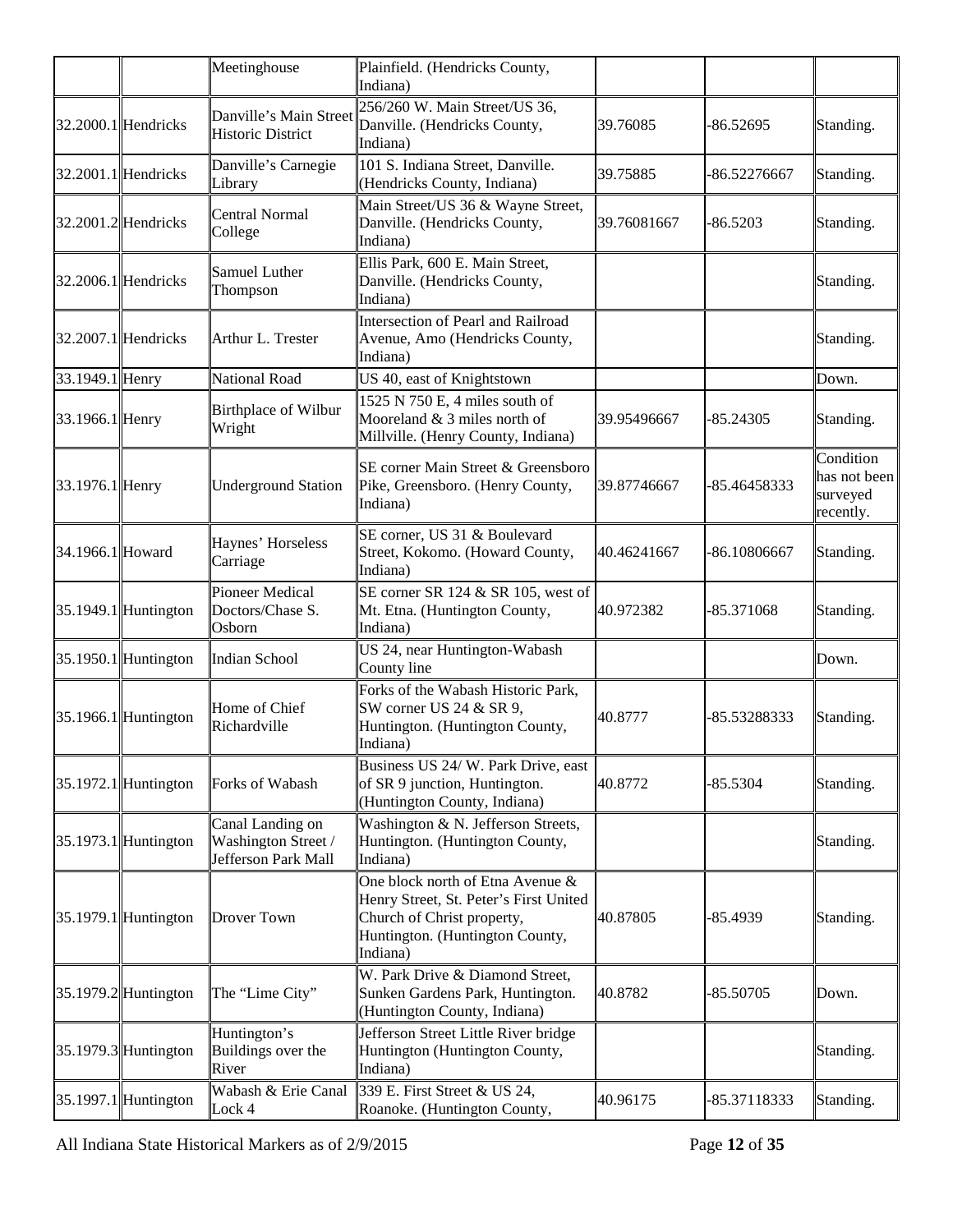|                     |                        |                                                              | Indiana)                                                                                                                                  |             |                   |                                                    |
|---------------------|------------------------|--------------------------------------------------------------|-------------------------------------------------------------------------------------------------------------------------------------------|-------------|-------------------|----------------------------------------------------|
|                     | $35.2005.1$ Huntington | Kiilhsoohkwa<br>(Kilsoquah)                                  | Glenwood Cemetery, 1000 block<br>North Main Street, Roanoke.<br>(Huntington County, Indiana)                                              | 38.736335   | -85.380544        | Standing.                                          |
|                     | $35.2007.1$ Huntington | Warren's Carnegie<br>Library                                 | 123 E. Third St., Warren (Huntington<br>County, Indiana)                                                                                  | 40.6834     | -85.42571667      | Standing.                                          |
| 36.1951.1 Jackson   |                        | Fort Vallonia                                                | SW corner Main Street & SR 135,<br>Vallonia. (Jackson County, Indiana)                                                                    |             |                   | Condition<br>has not been<br>surveyed<br>recently. |
| 36.1966.1 Jackson   |                        | <b>Indian Treaty Corner</b>                                  | US 50 at Crane Cemetery, 1 mile<br>west of Seymour, north side of road.<br>(Jackson County, Indiana)                                      |             |                   | Condition<br>has not been<br>surveyed<br>recently. |
| 36.1966.2 Jackson   |                        | In Memory of Col.<br>John Ketcham 1782-<br>1865/Time Capsule | SW corner of Jackson County<br>Courthouse grounds, Main/US 50 &<br>E. Cross Streets, Brownstown.<br>(Jackson County, Indiana)             | 38.87833333 | $-86.0421$        | Standing.                                          |
| 36.1997.1 Jackson   |                        | Freeman Field                                                | NW corner SR 11/Walnut Street & B<br>Avenue East at east entrance to<br>Freeman Field, Seymour. (Jackson<br>County, Indiana)              | 38.93878333 | $-85.89005$       | Condition<br>has not been<br>surveyed<br>recently. |
| 36.1997.2 Jackson   |                        | Freeman Field                                                | SW corner US 50 & Airport Road at<br>north entrance to Freeman Field,<br>Seymour. (Jackson County, Indiana)                               | 38.95046667 | -85.90803333      | Condition<br>has not been<br>surveyed<br>recently. |
| 36.2008.1 Jackson   |                        | Medora Shale Brick<br>Company                                | State Bank of Medora, Corner of<br>Main and Perry Streets (Jackson<br>County, Indiana)                                                    |             |                   | Condition<br>has not been<br>surveyed<br>recently. |
| 36.2008.2 Jackson   |                        | Alexander McClure                                            | 100 North Broadway Street,<br>Seymour. (Jackson County, Indiana)                                                                          | 38.95935    | -85.88595         | Condition<br>has not been<br>surveyed<br>recently. |
| 37.1964.1 Jasper    |                        | General Robert H.<br>Milroy 1816-1890                        | Milroy Park, 3 blocks west of<br>downtown between Washington &<br>Milroy Streets & College Avenue,<br>Rensselaer.(Jasper County, Indiana) |             |                   | Standing.                                          |
| 37.1966.1 Jasper    |                        | La Salle Expedition                                          | US 231 at Kankakee River, northern<br>Jasper County. Missing. (Jasper<br>County, Indiana)                                                 |             |                   | Down.                                              |
| 37.1971.1 Jasper    |                        | St. Joseph's Indian<br>Normal School 1888-<br>1896           | East side of US 231, across from St.<br>Joseph College main entrance, south<br>Rensselaer. (Jasper County, Indiana)                       | 40.92135    | $-87.155$         | Standing.                                          |
| 37.1992.1 Jasper    |                        | <b>Fountain Park</b><br>Chautauqua                           | Fountain Park Chautauqua central<br>grounds, CR $1600 S$ , 0.3 mile west of<br>US 231, Remington. (Jasper County,<br>Indiana)             | 40.7793     | $-87.16205$       | Standing.                                          |
| 37.2006.1 Jasper    |                        | <b>Remington Water</b><br>Tower                              | 3 East Michigan St., Remington.<br>(Jasper County, Indiana)                                                                               |             |                   | Standing.                                          |
| 37.2008.1 Jasper    |                        | James Frederick<br>Hanley                                    | Southeast corner of Front and<br>Washington Streets, Rensselaer<br>(Jasper County, Indiana)                                               | 40.9353     | -87.15298333      | Standing.                                          |
| 39.1963.1 Jefferson |                        | Morgan's Raid July 8-<br>13, 1863                            | SR 7, Dupont. (Jefferson County,<br>Indiana)                                                                                              | 38.88863333 | -85.51916667      | Standing.                                          |
| 39.1963.2 Jefferson |                        | James F. D. Lanier                                           | 511 First & Elm Streets near Ohio                                                                                                         |             | $c \rightarrow r$ | Standing.                                          |

All Indiana State Historical Markers as of  $2/9/2015$  Page 13 of 35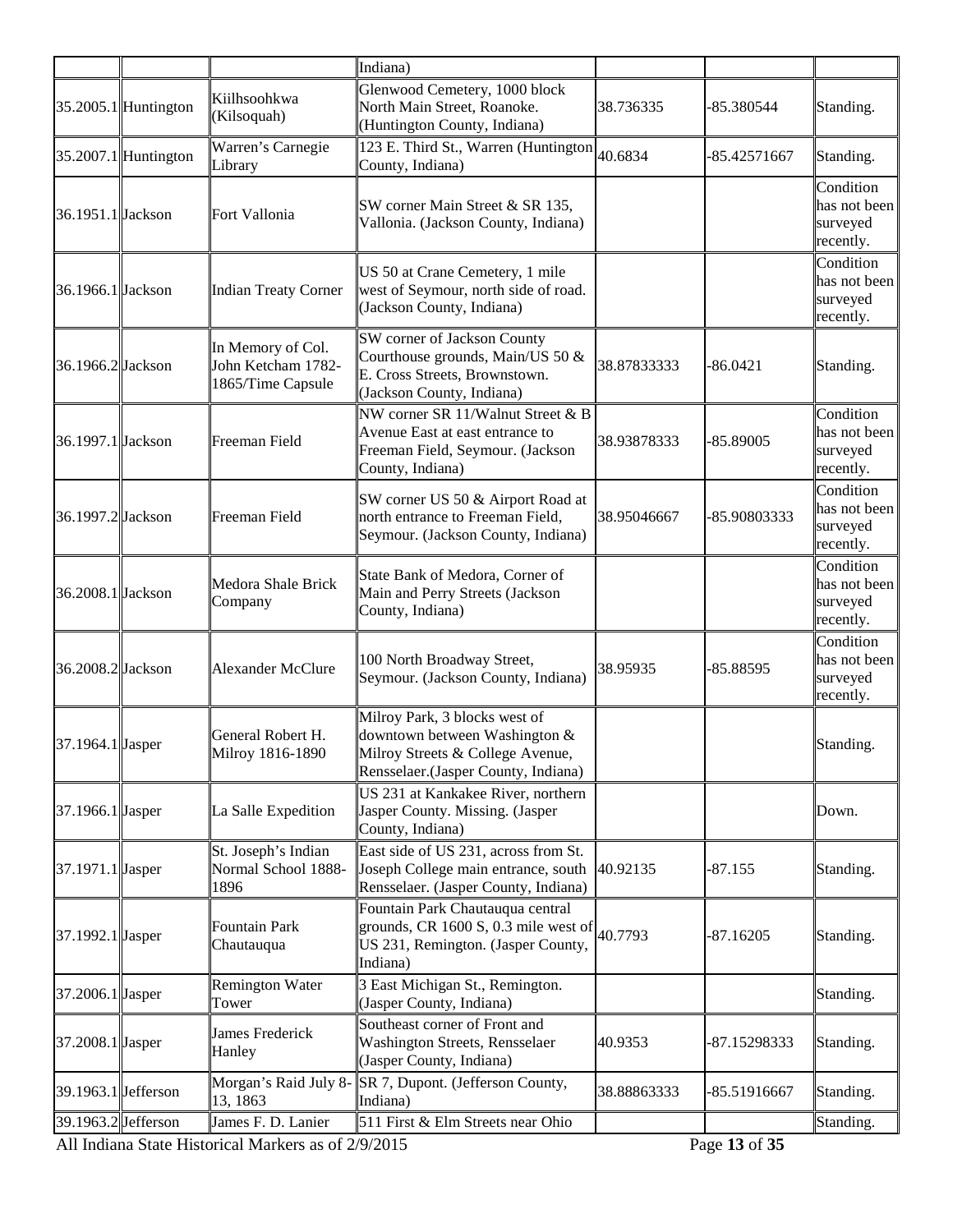|                       | 1800-1881                                             | <b>River at Lanier Mansion State</b><br>Historic Site, Madison. (Jefferson<br>County, Indiana)                                                    |             |              |                                                    |
|-----------------------|-------------------------------------------------------|---------------------------------------------------------------------------------------------------------------------------------------------------|-------------|--------------|----------------------------------------------------|
| $39.1966.1$ Jefferson | <b>First Chartered Bank</b><br>in Indiana             | 308 Jefferson Street, Madison.<br>(Jefferson County, Indiana)                                                                                     |             |              | Standing.                                          |
| 39.1981.1 Jefferson   | Harvey Washington<br>Wiley, M.D. 1844-<br>1930        | SW corner of SR 256 $&$ CR 850<br>West, Kent. (Jefferson County,<br>Indiana)                                                                      |             |              | Standing.                                          |
| 39.1992.1 Jefferson   | <b>Madison Historic</b><br>District                   | Vaughn Drive & Jefferson Street at<br>Ohio Riverside walk, Madison.<br>(Jefferson County, Indiana)                                                |             |              | Standing.                                          |
| 39.1996.1 Jefferson   | Madison Hill Incline<br>and Cut                       | 1001 W. Main & McIntire Streets,<br>SW corner of railroad bridge,<br>Madison. (Jefferson County, Indiana)                                         |             |              | Standing.                                          |
| 39.1999.1 Jefferson   | Alois O. Bachman                                      | SE corner of Alois O. Bachman<br>Bridge at SR 7, Hanging Rock Hill,<br>Presbyterian & Cragmont Streets,<br>Madison. (Jefferson County, Indiana)   |             |              | Standing.                                          |
| 39.2004.1 Jefferson   | Michael C. Garber                                     | The Madison Courier office, 310<br>West Street, Madison. (Jefferson<br>County, Indiana)                                                           |             |              | Standing.                                          |
| 39.2004.2 Jefferson   | Lyman Hoyt                                            | 7147 West SR 250, Lancaster.<br>(Jefferson County, Indiana)                                                                                       |             |              | Standing.                                          |
| 39.2004.3 Jefferson   | Eleutherian College                                   | 6927 West SR 250, Lancaster.<br>(Jefferson County, Indiana)                                                                                       | 38.736242   | -85.380007   | Standing.                                          |
| 39.2004.4 Jefferson   | Georgetown                                            | Jefferson & Fifth Streets, Madison.<br>(Jefferson County, Indiana)                                                                                |             |              | Standing.                                          |
| 39.2006.1 Jefferson   | <b>Irene Dunne</b>                                    | 105 E. Main Street, Madison<br>(Jefferson County, Indiana)                                                                                        | 39.03334    | -85.508999   | Standing.                                          |
| 39.2006.2 Jefferson   | John H. and Sarah<br>Tibbets                          | in front of the house (original;<br>exterior alterations), 6810 N. Boyd<br>Road, Madison (Jefferson County,<br>Indiana)                           | 39.270375   | -87.101994   | Standing.                                          |
| $40.1966.1$ Jennings  | <b>Grouseland Treaty</b><br>Line (August 21,<br>1805) | SR 7, SE of Scipio. As of 1/2004,<br>will be reinstalled. (Jennings County, $ 39.0633\rangle$<br>Indiana)                                         |             | -85.69838333 | Condition<br>has not been<br>surveyed<br>recently. |
| $40.1969.1$ Jennings  | <b>Hannah Milhous</b><br>Nixon                        | US 50 & CR 325 N, Butlerville.<br>(Jennings County, Indiana)                                                                                      | 38.676651   | -87.527504   | Standing.                                          |
| $40.1995.1$ Jennings  | Jonathan Jennings,<br>1784-1834                       | South corner of Courthouse Square,<br>SR 7 & SR 3, Vernon. (Jennings<br>County, Indiana)                                                          | 38.98466667 | -85.69838333 | Condition<br>has not been<br>surveyed<br>recently. |
| $40.1997.1$ Jennings  | Morgan's Raid                                         | SW corner of Courthouse Square,<br>Vernon. (Replaced 40.1963.1)<br>(Jennings County, Indiana)                                                     | 38.98471667 | -85.60898333 | Condition<br>has not been<br>surveyed<br>recently. |
| $40.1997.2$ Jennings  | Kellar Grist Mill                                     | N. Base Road, 0.5 mile south of<br>Brewersville, 0.5 mile north of the<br>Sand Creek bridge, north of North<br>Vernon. (Jennings County, Indiana) |             |              | Standing.                                          |
| $40.1999.1$ Jennings  | <b>Muscatatuck Park</b>                               | CR 325 N & SR 7 at park entrance,<br>North Vernon. Hit by a car August 7,<br>2004. Reinstalled January 2005.<br>(Jennings County, Indiana)        | 38.99021667 | -85.61691667 | Condition<br>has not been<br>surveyed<br>recently. |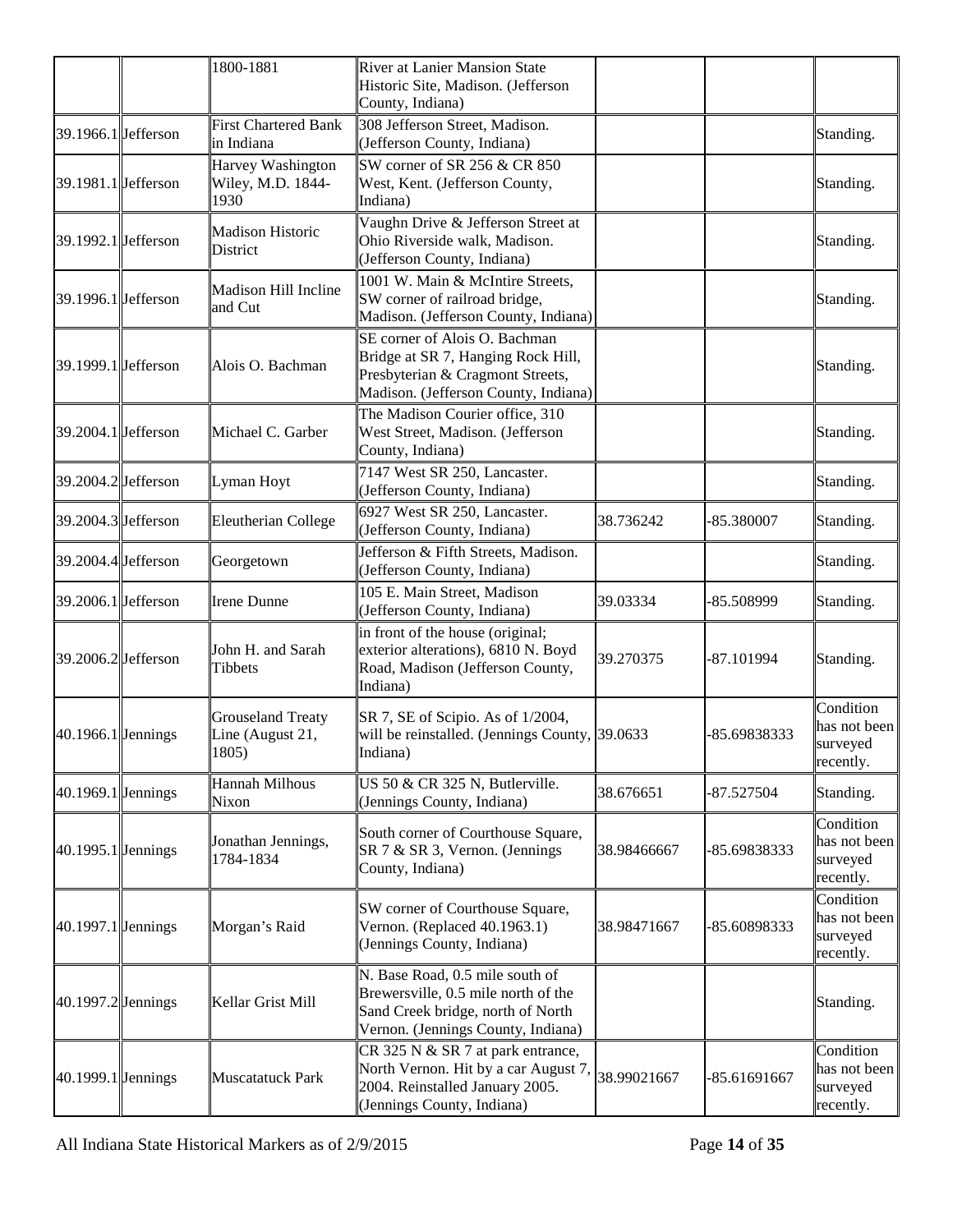| $40.2003.1$ Jennings |                     | Vernon Historic<br>District                           | SW corner of courthouse lawn,<br>Vernon. (Jennings County, Indiana)                                                                                                                                | 38.98473333               | -85.60918333 | Condition<br>has not been<br>surveyed<br>recently. |
|----------------------|---------------------|-------------------------------------------------------|----------------------------------------------------------------------------------------------------------------------------------------------------------------------------------------------------|---------------------------|--------------|----------------------------------------------------|
| 41.1957.1 Johnson    |                     | Whetzel Trace (1818-<br>1823)                         | SR 37 at Morgan-Johnson County<br>line                                                                                                                                                             |                           |              | Down.                                              |
| 41.1992.1 Johnson    |                     | <b>Birthplace of Paul</b><br>Vories McNutt            | 200 N. Walnut Street, north of W.<br>King Street, Franklin. (Johnson<br>County, Indiana)                                                                                                           |                           |              | Standing.                                          |
| $41.2000.1$ Johnson  |                     | Birthplace of Roger D.<br>Branigin                    | 250 N. Yandes Street, north of E.<br>King Street on west side of street,<br>Franklin. (Johnson County, Indiana)                                                                                    |                           |              | Standing.                                          |
| 41.2010.1 Johnson    |                     | William Merritt Chase                                 | 7784 S. Georgetown Rd., Nineveh,<br>IN 46164                                                                                                                                                       | 39.362125                 | -86.084146   | Standing.                                          |
| 42.1966.1 Knox       |                     | Shakertown                                            | US 41 southbound & CR 1100<br>N/Gauger Road, 1 mile north of<br>Oaktown. Formerly listed as being in<br>Sullivan County (77.1966.1) (Knox<br>County, Indiana)                                      |                           |              | Standing.                                          |
| 42.1966.2Knox        |                     | Fort Knox, First Site                                 | Buntin & 1st Streets, 2 blocks south<br>of Old French House, Vincennes.<br>(Knox County, Indiana)                                                                                                  | 38.68216667               | -87.53033333 | Condition<br>has not been<br>surveyed<br>recently. |
| 42.1995.1 Knox       |                     | Old French House                                      | 509 N. 1st Street, north of Seminary<br>Street intersection, Vincennes. (Knox 38.68331667<br>County, Indiana)                                                                                      |                           | -87.52785    | Standing.                                          |
| 42.1995.2Knox        |                     | <b>Samuel Thornton</b><br>Scott (1777-1827)           | Harrison Street, south of 2nd Street,<br>Indiana Territory State Historic Site,<br>east of Vincennes University,<br>Vincennes. (Knox County, Indiana)                                              | 38.68576666667  -87.52505 |              | Condition<br>has not been<br>surveyed<br>recently. |
| 42.2001.1 Knox       |                     | Vincennes's Carnegie<br>Library                       | NW corner of 7th & Seminary<br>Streets, Vincennes. (Knox County,<br>Indiana)                                                                                                                       | 38.67878333               | $-87.5243$   | Condition<br>has not been<br>surveyed<br>recently. |
| 42.2006.1 Knox       |                     | Wm. Henry Harrison<br>& Lewis and Clark<br>Expedition | Indiana Territory State Historic site,<br>1 W. Harrison St., near First and<br>Harrison Streets, Vincennes. (Knox<br>County, Indiana)                                                              |                           |              | Condition<br>has not been<br>surveyed<br>recently. |
| 42.2009.1 Knox       |                     | Mary Clark                                            | Knox County Courthouse, 111 North<br>7th Street, Vincennes (Knox County)                                                                                                                           | 39.793817                 | $-86.161497$ | Standing.                                          |
| 42.2011.1 Knox       |                     | Tecumseh and<br>Harrison                              | 3 W. Scott St., Vincennes, IN 47591                                                                                                                                                                | 38.685359                 | -87.52607    | Standing.                                          |
|                      | 43.1962.1 Kosciusko |                                                       | 7277 E. Eli Lilly Road, north shore<br>Papakeechie's Reserve Lake Wawasee, Syracuse.<br>(Kosciusko County, Indiana)                                                                                | 41.41721667               | -85.70555    | Standing.                                          |
|                      | 43.1962.2 Kosciusko | Indian Hill                                           | 877 N. Shore Drive, Syracuse Lake,<br>Syracuse. (Kosciusko County,<br>Indiana)                                                                                                                     | 41.43195                  | $-85.74$     | Standing.                                          |
|                      | 43.1966.1 Kosciusko | Indiana's Glacier<br>Lakes                            | Kosciusko County Courthouse, NE<br>lawn, Warsaw. (Kosciusko County,<br>Indiana)                                                                                                                    | 41.239                    | -85.85596667 | Standing.                                          |
|                      | 43.1968.1 Kosciusko | <b>Continental Divide</b>                             | East side of SR 13 along frontage of<br>the Northern Indiana Weather<br>Forecast Office facility, 2 miles north 41.35861667<br>of North Webster, south of Syracuse.<br>(Kosciusko County, Indiana) |                           | -85.70111667 | Standing.                                          |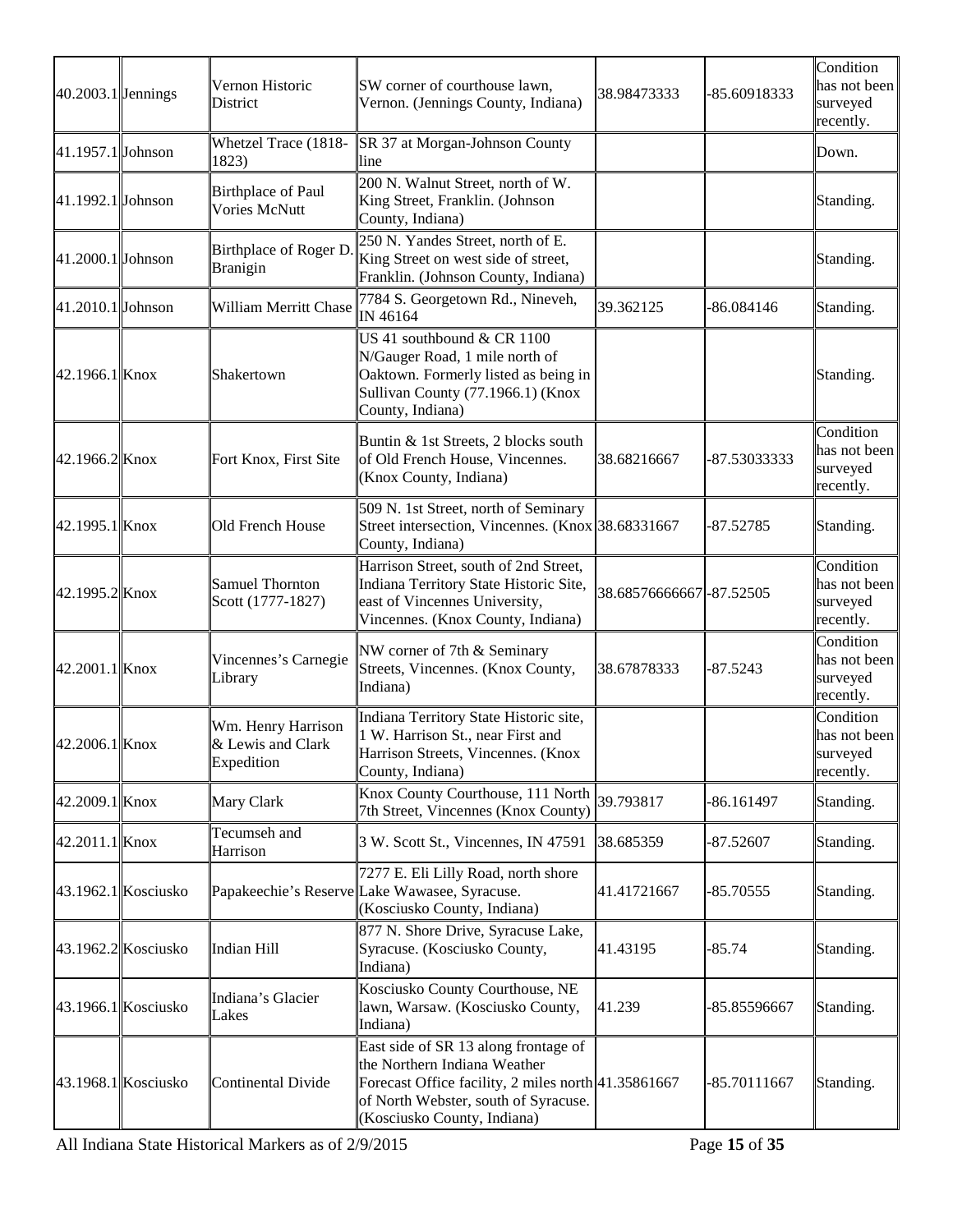|                       | 43.1976.1 Kosciusko   | Site of Cowen Grove<br>Seminary, 1851-1876                  | 311 S. Detroit Street, Warsaw.<br>(Kosciusko County, Indiana)                                                                                                                              | 41.2353     | -85.85278333 | Standing. |
|-----------------------|-----------------------|-------------------------------------------------------------|--------------------------------------------------------------------------------------------------------------------------------------------------------------------------------------------|-------------|--------------|-----------|
|                       | 43.1995.1 Kosciusko   | Lawrence D. Bell                                            | SR 25 W, Mentone. (Kosciusko<br>County, Indiana)                                                                                                                                           |             |              | Standing. |
|                       | $43.2003.1$ Kosciusko | Kosciusko County Jail                                       | 121 N. Indiana, Warsaw. (Kosciusko<br>County, Indiana)                                                                                                                                     | 41.23798333 | -85.85411667 | Standing. |
| $43.2007.1$ Kosciusko |                       | Chinworth Bridge                                            | Tippecanoe River Rest Park, Old US<br>30/Lincoln Highway at CR 350 W,<br>Warsaw. (Kosciusko County,<br>Indiana)                                                                            | 41.2475     | -85.91083333 | Standing. |
| 44.1966.1 LaGrange    |                       | The LaGrange<br>Phalanx                                     | US 20, 0.7 mile east of junction of<br>US 20 & SR 3, west of Brushy<br>Prairie. (Lagrange County, Indiana)                                                                                 | 41.64195    | -85.93444444 | Standing. |
| 45.1949.1 Lake        |                       | <b>First Physician</b>                                      | 2985 W. 73rd Place, Merrillville.<br>(Lake County, Indiana)                                                                                                                                | 41.4851     | $-87.37285$  | Standing. |
| 45.1966.1 Lake        |                       | Great Sauk (Sac) Trail<br>(east-west through this<br>point) | Van Buren Street at W. 73rd<br>Avenue/Old US 30/Lincoln Highway<br>on traffic median east of Calumet<br>Cemetery & west of Broadway/SR<br>53, Merrillville. (Lake County,<br>Indiana)      | 41.4859     | -87.34613333 | Standing. |
| 45.1976.1 Lake        |                       | St. John's Lutheran<br><b>Church Tolleston</b>              | 2235 W. 10th Avenue at Taft<br>Avenue, SE corner, Gary. (Lake<br>County, Indiana)                                                                                                          | 41.59285    | -87.3659     | Standing. |
| 45.1992.1 Lake        |                       | Dutch in the Calumet<br>Region                              | 8941 Kleinman Road, Highland.<br>(Lake County, Indiana)                                                                                                                                    | 41.5505     | -87.43713333 | Standing. |
| 45.1995.1 Lake        |                       | St. John Township<br>School, District #2                    | 1515 Joliet Street/Lincoln<br>Highway/US 30, east of St. John<br>Road at the St. John Township<br>Community Center, Schererville.<br>(Lake County, Indiana)                                |             |              | Standing. |
| 45.1996.1 Lake        |                       | The Lincoln Highway<br>The "Ideal Section"                  | US 30/Joliet Street and Calumet<br>Avenue, about 30 yards west of the<br>intersection on the southwest corner<br>on the south side of Joliet Street/US<br>30, Dyer. (Lake County, Indiana) | 41.4928     | $-87.5095$   | Standing. |
| 45.1996.2Lake         |                       | The Lincoln Highway<br>The "Ideal Section"                  | US 30/Joliet Street and Calumet<br>Avenue, about 30 yards west of the<br>intersection on the southwest corner<br>on the south side of Joliet Street/US<br>30, Dyer. (Lake County, Indiana) | 41.4928     | -87.5095     | Standing. |
| 45.2014.1 Lake        |                       | <b>Froebel School</b>                                       | 15th Avenue and Madison, Gary,<br>Indiana                                                                                                                                                  |             |              | Standing  |
| 45.2014.2Lake         |                       | <b>Stewart Settlement</b><br>House                          | 1501 Massachusetts St., Gary, IN<br>46407                                                                                                                                                  |             |              | Standing. |
| 46.1962.1 LaPorte     |                       | Civil War Camps                                             | SR 2 W & Colfax Avenue, La Porte.<br>(La Porte County, Indiana)                                                                                                                            | 41.60026667 | -86.73851667 | Standing. |
| 46.1995.1 LaPorte     |                       | Chicago-New York<br>Electric Air Line<br>Railroad           | CR 250 & SR 39, south La Porte. (La<br>Porte County, Indiana)                                                                                                                              | 41.56688333 | 86.73936667  | Standing. |
| 46.1996.1 LaPorte     |                       | Camp Anderson                                               | 2404 E. Michigan Boulevard at<br>Carroll Street, Michigan City. (La<br>Porte County, Indiana)                                                                                              | 41.70891667 | 86.86985     | Standing. |
| 46.1999.1 LaPorte     |                       | <b>Indiana Territory</b><br><b>Boundary Line</b>            | 213 Pine Lake Avenue, La Porte. (La<br>Porte County, Indiana)                                                                                                                              | 41.61661667 | -86.73266667 | Standing. |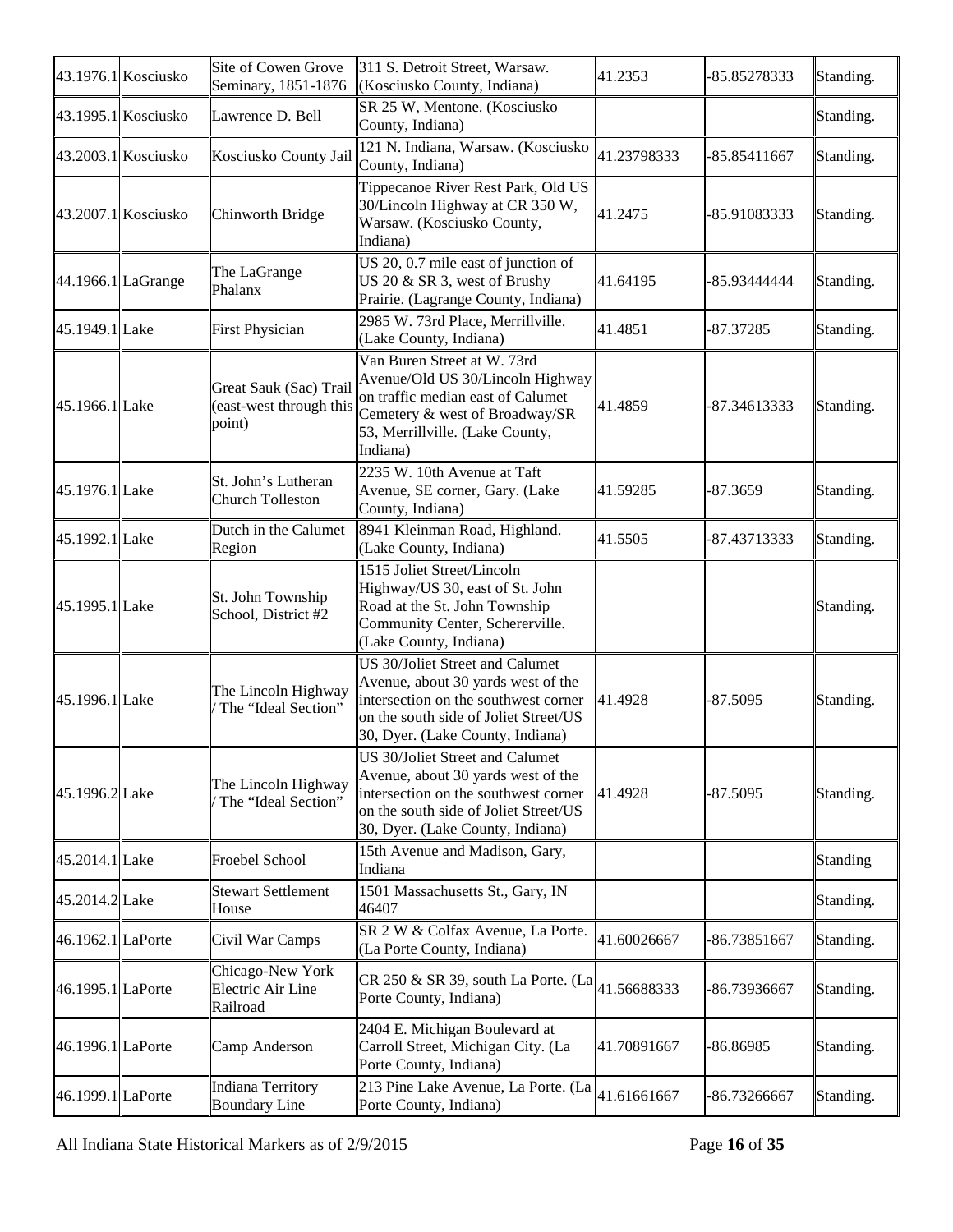| 46.2001.1 LaPorte    | La Porte County<br>Courthouse                            | 813 Lincolnway & Michigan<br>Avenue, SE corner of La Porte<br>County Courthouse lawn, La Porte.<br>(La Porte County, Indiana)                       | 41.61118333 | -86.72173333 | Condition<br>has not been<br>surveyed<br>recently. |
|----------------------|----------------------------------------------------------|-----------------------------------------------------------------------------------------------------------------------------------------------------|-------------|--------------|----------------------------------------------------|
| 46.2002.1 LaPorte    | La Porte's Carnegie<br>Library                           | La Porte County Public Library, SW<br>corner of 904 Indiana Avenue/US 35<br>& Maple Avenue, La Porte. (La<br>Porte County, Indiana)                 | 41.60878333 | -86.72088333 | Standing.                                          |
| 46.2003.1 LaPorte    | The Rumely<br>Companies                                  | NW corner of Madison Street &<br>Lincolnway, La Porte. (La Porte<br>County, Indiana)                                                                | 41.6102     | -86.74477222 | Standing.                                          |
| 46.2010.1 LaPorte    | Michigan City                                            | Lincoln Funeral Train, 100 E. Michigan Blvd., Michigan<br>City, IN 46360                                                                            | 41.720241   | $-86.902521$ | Standing.                                          |
| $47.1966.1$ Lawrence | Indiana (Oolitic)<br>Limestone Quarries                  | Oolitic Town Hall, Main Street<br>between Lafayette & Hoosier<br>Avenues, Oolitic. (Lawrence County,<br>Indiana)                                    |             |              | Condition<br>has not been<br>surveyed<br>recently. |
| 47.1967.1 Lawrence   | Astronaut Virgil I.<br>January 27, 1967                  | Virgil I. Grissom Memorial Airport,<br>Grissom April 3, 1926 Bedford. (Lawrence County,<br>Indiana)                                                 |             |              | Condition<br>has not been<br>surveyed<br>recently. |
| 47.1998.1 Lawrence   | <b>Bedford Courthouse</b><br>Square Historic<br>District | 1st between 15th & 16th Streets, east<br>side of Lawrence County Courthouse $38.8615$<br>square at sidewalk, Bedford.<br>(Lawrence County, Indiana) |             | -86.48261667 | Condition<br>has not been<br>surveyed<br>recently. |
| $47.2005.1$ Lawrence | Dunn Memorial<br>Hospital                                | 1600 23rd St., Bedford. (Lawrence<br>County, Indiana)                                                                                               |             |              | Condition<br>has not been<br>surveyed<br>recently. |
| 48.1966.1 Madison    | Massacre of Indians                                      | SR 38, 0.5 mile east of Markleville.<br>(Madison County, Indiana)                                                                                   | 39.97578333 | $-85.6056$   | Standing.                                          |
| 48.1967.1 Madison    | Indiana's First<br>Interurban                            | SE corner, Harrison & Church<br>Streets, Alexandria. (Madison<br>County, Indiana)                                                                   | 40.2635     | -85.67433333 | Standing.                                          |
| 48.2001.1 Madison    | Wendell Willkie                                          | 19th & N. J Streets, Callaway Park,<br>picnic pavilion near Big Duck Creek, 40.28511667<br>Elwood. (Madison County, Indiana)                        |             | -85.83473333 | Standing.                                          |
| 48.2013.1 Madison    | <b>Abolitionists Mobbed</b>                              | Falls Park, Pendleton, IN 46064                                                                                                                     |             |              | Standing                                           |
| 49.1946.1 Marion     | State Capitol                                            | Capitol Avenue & W. Market Street<br>at the east entrance to the State<br>House, Indianapolis. (Marion<br>County, Indiana)                          | 39.76843333 | -86.16186667 | Standing.                                          |
| 49.1958.1 Marion     | Joseph Warren June<br>$11, 1741$ - June 17,<br>1775      | Original location unknown.                                                                                                                          |             |              | Down.                                              |
| 49.1960.1 Marion     | 1796                                                     | George Washington High School<br>Anthony Wayne 1745-front yard, 2215 West Washington<br>Street, Indianapolis. (Marion County,<br>Indiana)           | 39.76591667 | -86.1993     | Standing.                                          |
| 49.1960.2 Marion     | Sarah T. Bolton 1814-<br>1893                            | 107 E. Sherman Drive, west of Sarah<br>T. Bolton Park, Beech Grove.<br>(Marion County, Indiana)                                                     | 39.71605    | $-86.101649$ | Condition<br>has not been<br>surveyed<br>recently. |
| 49.1961.2 Marion     | Lincoln to the Citizens<br>of Indiana                    | 402 W. Washington Street at<br>Missouri Street, Indianapolis.<br>(Marion County, Indiana)                                                           | 39.76735    | -86.16528333 | Standing.                                          |

All Indiana State Historical Markers as of 2/9/2015 Page **17** of **35**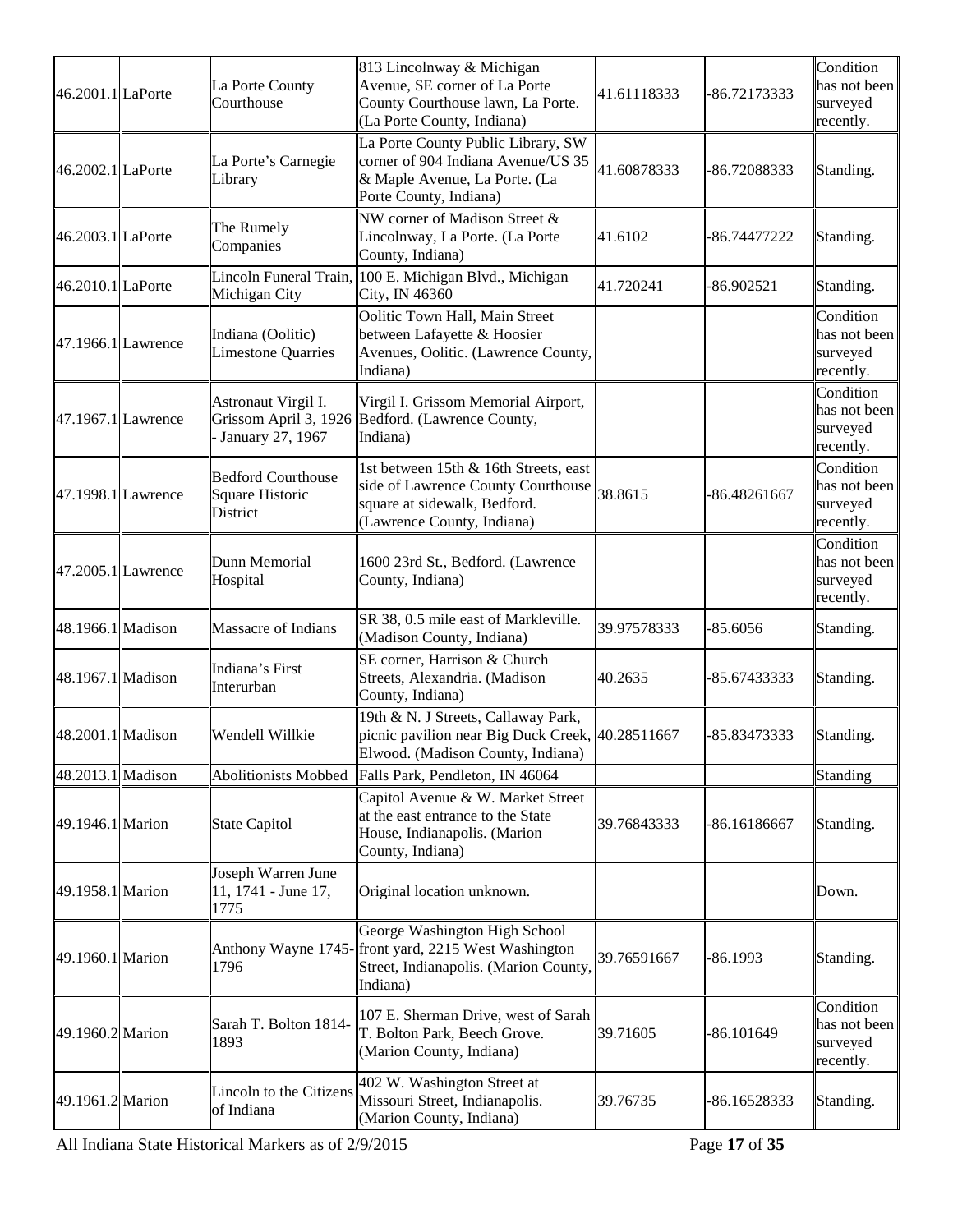| 49.1961.3 Marion | Toll House / Michigan<br>Road                                         | 4702 N. Michigan Road/US 421,<br>Indianapolis. (Marion County,<br>Indiana)                                                                      | 39.84036667 | -86.18845    | Standing. |
|------------------|-----------------------------------------------------------------------|-------------------------------------------------------------------------------------------------------------------------------------------------|-------------|--------------|-----------|
| 49.1962.1 Marion | Camp Morton 1861-<br>65                                               | 1900 block N. Alabama Street,<br>Herron-Morton Place Historic Park,<br>Indianapolis. (Marion County,<br>Indiana)                                | 39.79321667 | -86.15223333 | Standing. |
| 49.1963.1 Marion | Brig. General<br>Benjamin Harrison<br>1833-1901                       | President Benjamin Harrison Home,<br>1230 N. Delaware Street,<br>Indianapolis. (Marion County,<br>Indiana)                                      | 39.78405    | -86.15413333 | Standing. |
| 49.1964.1 Marion | Civil War Arsenal<br>1861-1864                                        | N. Capitol Ave. and W. Market St.,<br>Indianapolis (Marion County,<br>Indiana)                                                                  | 39.76873333 | $-86.1619$   | Standing. |
| 49.1966.1 Marion | Home of Charles<br>Warren Fairbanks<br>May 11, 1852 - June<br>4, 1918 | 30th & Meridian Streets, front lawn<br>of gated establishment, Indianapolis.<br>(Marion County, Indiana)                                        | 39.80946667 | $-86.15675$  | Standing. |
| 49.1966.2 Marion | The Central Canal                                                     | Illinois Street & Westfield<br>Boulevard, Indianapolis. (Marion<br>County, Indiana)                                                             | 39.85535    | -86.15975    | Standing. |
| 49.1968.1 Marion | Milestones in Nursing                                                 | 1001 W. 10th Street, Nursing<br>Museum entrance, Wishard Hospital, 39.780541<br>Indianapolis. (Marion County,<br>Indiana)                       |             | -86.176457   | Standing. |
| 49.1975.1 Marion | Mary Bryan, Pioneer<br>Woman                                          | Pine Street & Southport Road at the<br>cemetery, Southport. (Marion<br>County, Indiana)                                                         | 39.665440,  | $-86.116193$ | Standing. |
| 49.1975.2 Marion | Indianapolis Motor<br>Speedway                                        | 4790 W. 16th Street at Indianapolis<br>Motor Speedway Hall of Fame<br>Museum, Indianapolis. (Marion<br>County, Indiana)                         | 39.78988333 | -86.2337     | Standing. |
| 49.1976.1 Marion | Former U.S. Arsenal                                                   | West edge of Arsenal Technical<br>High School Campus, Indianapolis.<br>(Marion County, Indiana)                                                 |             |              | Standing. |
| 49.1976.2 Marion | Crown Hill                                                            | 738 W. 38th Street, Crown Hill<br>Cemetery (road between chapel-<br>crypt & 38th Street overpass),<br>Indianapolis. (Marion County,<br>Indiana) |             |              | Standing. |
| 49.1976.3 Marion | <b>Woodruff Place</b>                                                 | Woodruff Cross Drive & Woodruff<br>Middle Drive on median, south of<br>fountain, Indianapolis. (Marion<br>County, Indiana)                      |             |              | Standing. |
| 49.1979.1 Marion | The Indianapolis<br>Times                                             | 300 block W. Maryland Street at<br>Capitol Avenue, Indianapolis<br>(Marion County, Indiana)                                                     |             |              | Down.     |
| 49.1979.2 Marion | <b>Ben Davis Railroad</b><br>Station                                  | North of Minnesota St., East of High<br>School Rd., South of Conrail track.                                                                     |             |              | Down.     |
| 49.1983.1 Marion | First Presbyterian<br>Church of Southport                             | 6200 McFarland & Banta Roads,<br>Southport. (Marion County, Indiana)                                                                            |             |              | Standing. |
| 49.1984.1 Marion | William Forsyth 1854<br>1935                                          | N. Emerson & E. Washington Streets<br>at Brown's Corner Park, Indianapolis.<br>(Marion County, Indiana)                                         |             |              | Standing. |
| 49.1990.1 Marion | Macedonian Tribune                                                    | SE corner, West & Washington<br>Streets, Indianapolis. (Marion                                                                                  | 39.7672     | -86.16686667 | Standing. |

All Indiana State Historical Markers as of 2/9/2015 Page **18** of **35**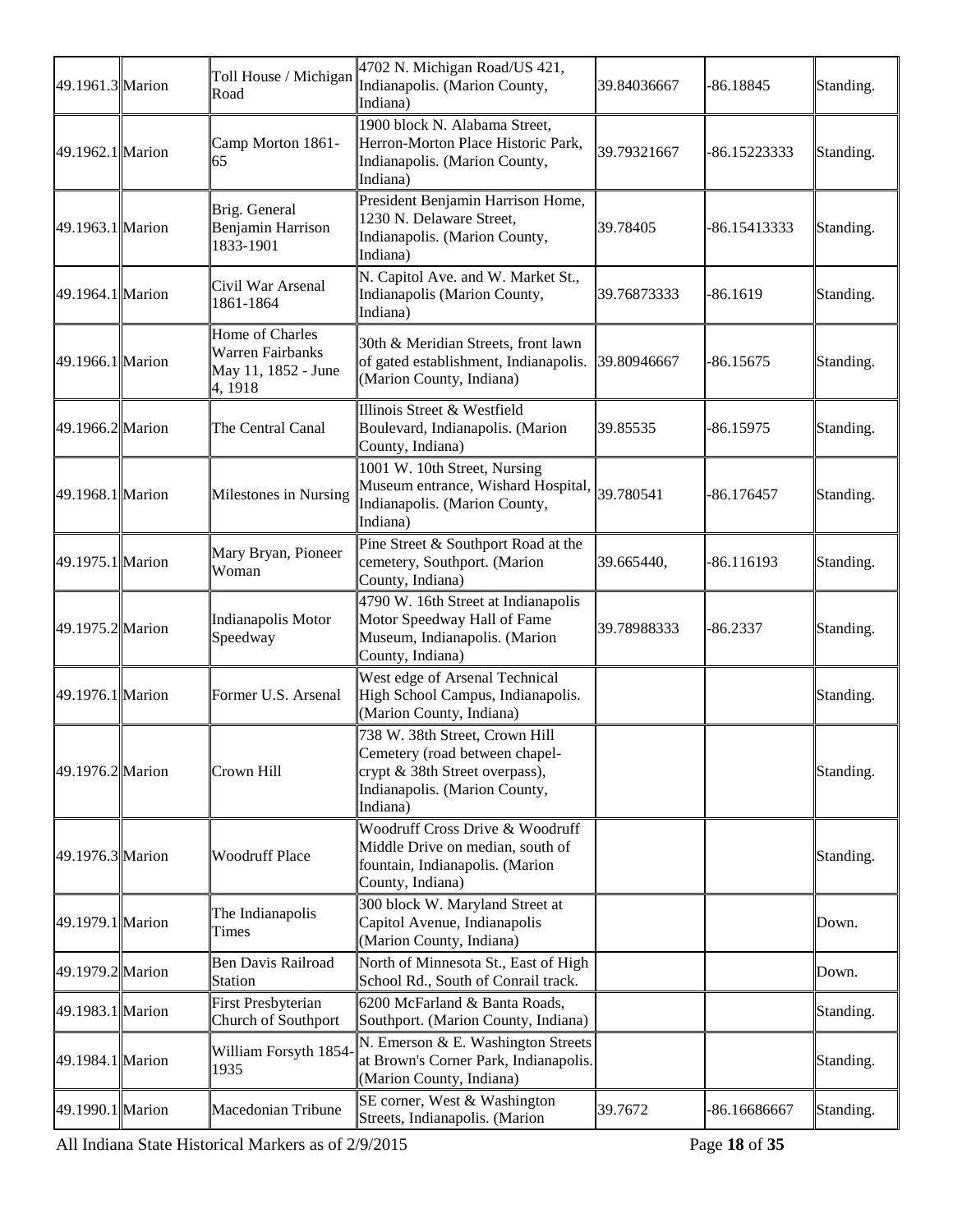|                  |                                                   | County, Indiana)                                                                                                              |             |              |           |
|------------------|---------------------------------------------------|-------------------------------------------------------------------------------------------------------------------------------|-------------|--------------|-----------|
| 49.1991.1 Marion | North Meridian Street<br><b>Historic District</b> | Westfield Boulevard & N. Meridian<br>Street, Indianapolis. (Marion County,<br>Indiana)                                        |             |              | Standing. |
| 49.1991.2 Marion | North Meridian Street<br><b>Historic District</b> | 40th & N. Meridian Streets,<br>Indianapolis. (Marion County,<br>Indiana)                                                      |             |              | Standing. |
| 49.1992.1 Marion | Crispus Attucks High<br>School                    | 1140 Dr. Martin Luther King, Jr.<br>Street, Indianapolis. (Marion County, 39.78261667<br>Indiana)                             |             | -86.16836667 | Standing. |
| 49.1992.3 Marion | North Western<br>Christian University             | 1325 N. College Avenue, east side of<br>street north of I-65 overpass,<br>Indianapolis. (Marion County,<br>Indiana)           |             |              | Standing. |
| 49.1992.4 Marion | Site of Golden Hill<br><b>Totem Pole</b>          | Totem Lane, Golden Hill<br>Neighborhood, Indianapolis                                                                         |             |              | Standing. |
| 49.1992.5 Marion | Site of the Central<br>Canal                      | At Central Canal, behind North State<br>Office Building at 100 N. Senate<br>Avenue, Indianapolis. (Marion<br>County, Indiana) |             |              | Standing. |
| 49.1993.1 Marion | Ransom Place Historic<br>District                 | 830 Dr. Martin Luther King, Jr.<br>Street, Indianapolis. (Marion County,<br>Indiana)                                          |             |              | Standing. |
| 49.1993.2 Marion | Willard Park                                      | Willard Park, 1901 E. Washington<br>Street, Indianapolis. (Marion County,<br>Indiana)                                         |             |              | Down.     |
| 49.1994.1 Marion | Indiana School for the<br>Blind                   | 7725 N. College Avenue, north side<br>of entrance, Indianapolis. (Marion<br>County, Indiana)                                  |             |              | Down.     |
| 49.1994.2 Marion | Indiana Avenue                                    | SE corner on traffic island, West<br>Street & Indiana Avenue,<br>Indianapolis. (Marion County,<br>Indiana)                    |             |              | Standing. |
| 49.1995.1 Marion | <b>Bulgarian Orthodox</b><br>Church               | IUPUI Campus, 226 N. Blackford<br>Street, Indianapolis. (Marion County, 39.77136667<br>Indiana)                               |             | -86.17021667 | Standing. |
| 49.1995.2 Marion | Joseph W. Summers<br><b>Memorial Bridge</b>       | East side of Meridian Street on SE<br>corner of Fall Creek bridge,<br>Indianapolis. (Marion County,<br>Indiana)               |             |              | Standing. |
| 49.1995.3 Marion | Joseph W. Summers<br>Memorial Bridge              | West side of Meridian Street on NW<br>corner of Fall Creek bridge,<br>Indianapolis. (Marion County,<br>Indiana)               |             |              | Standing. |
| 49.1995.4 Marion | The Old Northside                                 | 1456 Central Avenue, Indianapolis.<br>(Marion County, Indiana)                                                                |             |              | Standing. |
| 49.1995.5 Marion | The Old Northside                                 | 12th & Delaware Streets,<br>Indianapolis. (Marion County,<br>Indiana)                                                         | 39.78313333 | -86.15411667 | Standing. |
| 49.1996.1 Marion | Fort Benjamin<br>Harrison                         | Otis Avenue between Hess and<br>Lawton Roads, Indianapolis.<br>Removed for repairs. (Marion<br>County, Indiana)               |             |              | Down.     |
| 49.1996.2 Marion | <b>Bates-Hendricks</b><br>House                   | 1526 S. New Jersey Street along<br>median, north of Lincoln Street,<br>Indianapolis. (Marion County,                          | 39.74715    | -86.15101667 | Standing. |

All Indiana State Historical Markers as of 2/9/2015 Page **19** of **35**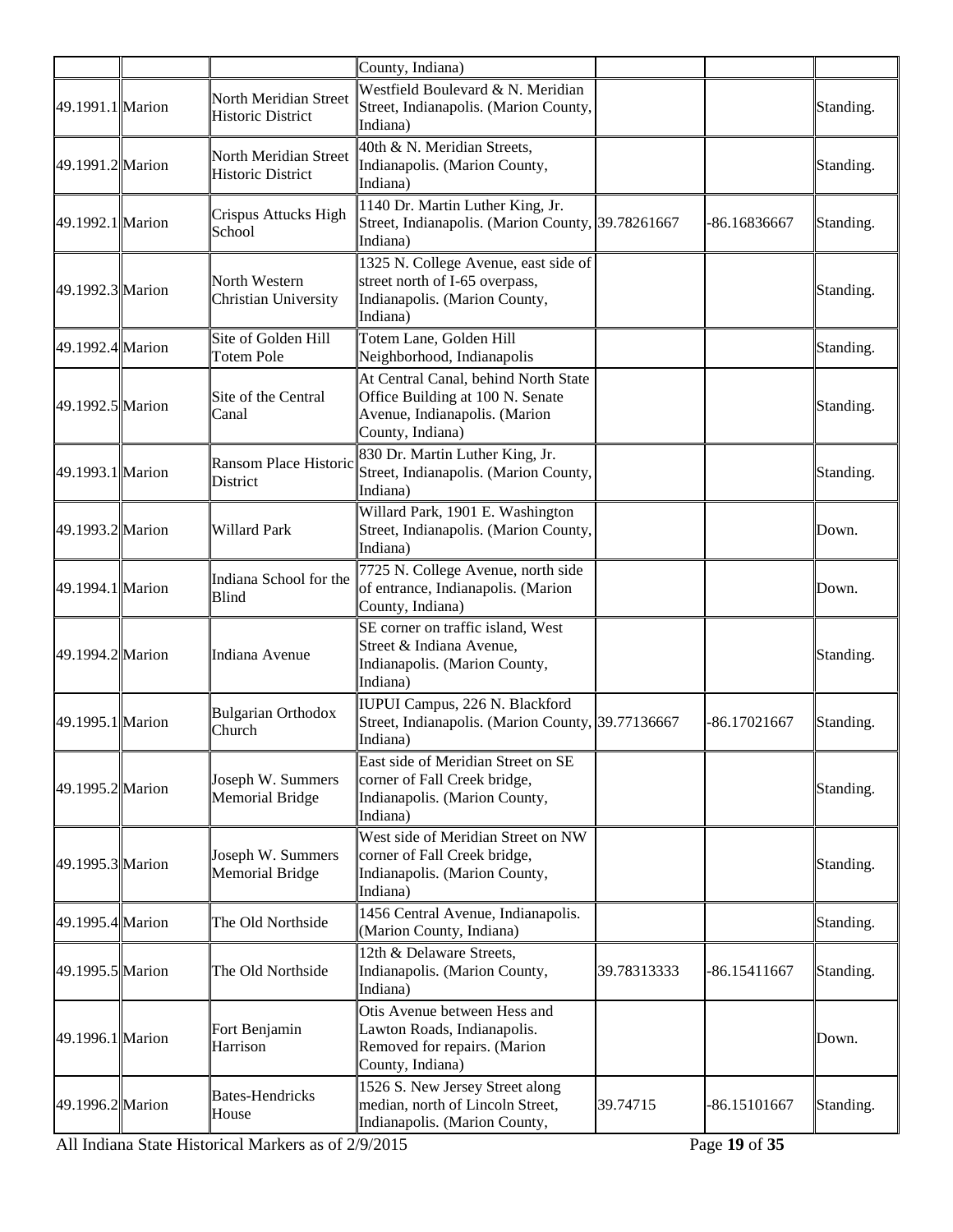|                  |                                                            | Indiana)                                                                                                                                        |             |              |                                                         |
|------------------|------------------------------------------------------------|-------------------------------------------------------------------------------------------------------------------------------------------------|-------------|--------------|---------------------------------------------------------|
| 49.1997.1 Marion | Indiana Federation of<br>Colored Women's<br>Clubs          | 2034 N. Capitol Avenue,<br>Indianapolis. (Marion County,<br>Indiana)                                                                            | 39.780924   | -86.176497   | Standing.                                               |
| 49.1998.1 Marion | Romanian Orthodox<br>Church                                | White River State Park at the NE<br>corner of the Central Canal and N.<br>Blackford Street bridge,<br>Indianapolis. (Marion County,<br>Indiana) |             |              | Standing.                                               |
| 49.1998.2 Marion | Lockerbie Square                                           | Lockerbie & N. East Streets,<br>Indianapolis. (Marion County,<br>Indiana)                                                                       | 39.77288333 | -86.14895    | Standing.                                               |
| 49.1998.3 Marion | <b>German Greenhouses</b><br>and Truck Gardens             | Bluff Road & Hanna Avenue, Bluff<br>Park, Indianapolis. (Marion County,<br>Indiana)                                                             |             |              | Standing.                                               |
| 49.1999.1 Marion | Indianapolis Fire<br>Department / Bowen-<br>Merrill Fire   | North side of street, 2 W.<br>Washington Street, Indianapolis.<br>(Marion County, Indiana)                                                      | 39.7672     | 86.15875     | Standing.                                               |
| 49.1999.2 Marion | Athenaeum                                                  | 401 E. Michigan Street, Indianapolis<br>(Marion County, Indiana)                                                                                |             |              | Down.<br>Damaged<br>June 19,<br>2014.                   |
| 49.1999.3 Marion | <b>Market Street Temple</b>                                | 435 E. Market Street, Indianapolis.<br>(Marion County, Indiana)                                                                                 | 39.7682     | -86.15013333 | Standing.<br>Repaired<br>and<br>reinstalled<br>11/5/14. |
| 49.2000.1 Marion | Holy Rosary - Danish<br>Church Historic<br><b>District</b> | SE corner of S. East Street & S.<br>Stevens Street, Indianapolis. (Marion 39.75788333<br>County, Indiana)                                       |             | $-86.1493$   | Standing.                                               |
| 49.2003.1 Marion | <b>Widows and Orphans</b><br>Friends' Society              | East side of Capitol Avenue, 1/2<br>block South of the 14th Street<br>intersection, Indianapolis. (Marion<br>County, Indiana)                   | 39.7859     | $-86.161219$ | Standing.                                               |
| 49.2003.2 Marion | Greek Orthodox<br>Church                                   | West Street beside Indiana Historical<br>Society located at 450 W. Ohio<br>Street, Indianapolis. (Marion County, 39.77105<br>Indiana)           |             | -86.16668333 | Standing.                                               |
| 49.2004.1 Marion | <b>Brookville Road</b>                                     | 10622 Brookville Road,<br>Indianapolis. (Marion County,<br>Indiana)                                                                             | 39.73955    | -85.97811667 | Standing.                                               |
| 49.2004.2 Marion | John Muir in<br>Indianapolis                               | Former site of Osgood, Smith & Co.,<br>Illinois & Merrill Streets on grassy<br>triangle, Indianapolis. (Marion<br>County, Indiana)              | 39.7587     | $-86.16015$  | Standing.                                               |
| 49.2004.3 Marion | Marion County Girl<br>Scouts                               | Irvington Presbyterian Church, 55<br>Johnson Avenue,<br>Indianapolis.(Marion County,<br>Indiana)                                                | 39.769924   | -86.072262   | Standing.                                               |
| 49.2004.4 Marion | Zerelda G. Wallace                                         | Central Christian Church, 701 North<br>Delaware Street, Indianapolis.<br>(Marion County, Indiana)                                               | 39.776847   | $-86.154075$ | Standing.                                               |
| 49.2004.5 Marion | 28th Regiment USCT                                         | Virginia Avenue & McCarty Street,<br>Indianapolis. (Marion County,<br>Indiana)                                                                  | 39.75703333 | -86.14508333 | Standing.                                               |
| 49.2005.1 Marion | Robert F. Kennedy on                                       | King Park, 17th Street and                                                                                                                      | 39.79036667 | -86.14601667 | Condition                                               |

All Indiana State Historical Markers as of 2/9/2015 Page **20** of **35**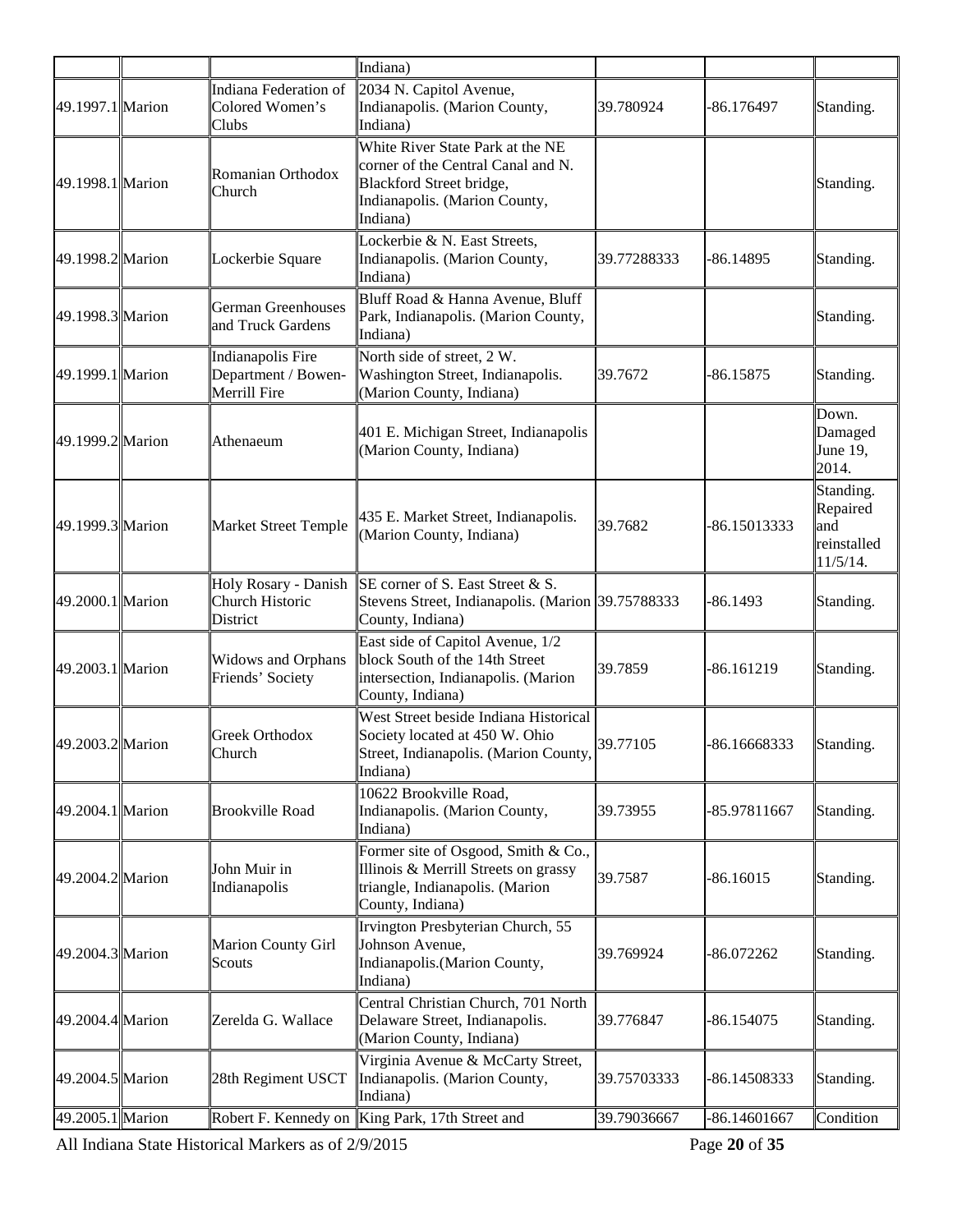|                    | Death of Martin L.<br>King                             | Broadway, Indianapolis. (Marion<br>County, Indiana)                                                                                                                                                         |             |              | has not been<br>surveyed<br>recently.     |
|--------------------|--------------------------------------------------------|-------------------------------------------------------------------------------------------------------------------------------------------------------------------------------------------------------------|-------------|--------------|-------------------------------------------|
| 49.2006.1 Marion   | Calvin Fletcher                                        | Virginia Avenue and East Street,<br>Indianapolis. (Marion County,<br>Indiana)                                                                                                                               | 39.76123333 | -86.14926667 | Standing.                                 |
| 49.2006.2 Marion   | John Freeman                                           | On the west side of Pennsylvania<br>Street between 10th and 11th streets,<br>in greenspace next to the Landmark<br>Center, located at 1099 N. Meridian<br>Street, Indianapolis. (Marion County,<br>Indiana) | 39.7817     | -86.15571667 | Standing.                                 |
| 49.2007.1 Marion   | Law                                                    | East lawn of the Indiana State<br>1907 Indiana Eugenics Library, 140 North Senate Avenue,<br>Indianapolis. (Marion County,<br>Indiana)                                                                      | 39.76975    | -86.16353333 | Standing.                                 |
| 49.2007.2 Marion   | Ovid Butler, Sr.                                       | 1306 North Park Ave., Indianapolis.<br>(Marion County, Indiana)                                                                                                                                             | 39.78441667 | -86.14776667 | Standing.                                 |
| 49.2007.3 Marion   | St. Vincent's<br>Infirmary                             | 536 E. Vermont St., Indianapolis<br>(Marion County, Indiana)                                                                                                                                                |             |              | Standing.                                 |
| 49.2009.1 Marion   | The Lincoln Funeral<br>Train                           | South lawn, Indiana State House,<br>200 West Washington St.,<br>Indianapolis (Marion County,<br>Indiana)                                                                                                    |             |              | Standing.                                 |
| 49.2009.2 Marion   | <b>Bethel African</b><br>Methodist Episcopal<br>Church | 414 West Vermont Street,<br>Indianapolis (Marion County,<br>Indiana)                                                                                                                                        |             |              | Down.                                     |
| 49.2009.3 Marion   | Marshall "Major"<br>Taylor                             | Intersection of 38th St. and the<br>Monon Trail, across from the Indiana<br>State Fair, Indianapolis (Marion<br>County, Indiana)                                                                            |             |              | Standing.                                 |
| 49.2009.4 Marion   | Propylaeum                                             | The Propylaeum, 1410 N. Delaware<br>St., Indianapolis (Marion County,<br>Indiana)                                                                                                                           | 39.786178   | $-86.153957$ | Standing.                                 |
| 49.2011.1 Marion   | <b>Isaac Blackford</b>                                 | Northeast corner of Blackford and<br>New York Streets, Indianapolis, IN<br>46202                                                                                                                            | 39.771628   | -86.170138   | Standing.                                 |
| 49.2011.2 Marion   | <b>Washington Park</b><br>Baseball                     | 1200 W. Washington St.,<br>Indianapolis, IN 46222                                                                                                                                                           | 39.76903    | -86.159935   | Standing.                                 |
| 49.2013.1 Marion   | St. Vincent's Hospital                                 | Illinois-Fall Creek Center, 2535 N.<br>Capitol Avenue, Indianapolis, IN<br>46208                                                                                                                            |             |              | Standing                                  |
| 49.2013.2 Marion   | Indianapolis Times                                     | Green space east of the Westin<br>Indianapolis Hotel, between<br>Maryland St. and Washington St.,<br>Indianapolis, IN 46204                                                                                 |             |              | Standing                                  |
| 50.1949.1 Marshall | Trail of Death                                         | SR 17 & CR 12, 1.3 miles NE of<br>junction of SR 8 & SR 17, 2 miles<br>west of Twin Lakes. (Marshall<br>County, Indiana)                                                                                    | 41.30276667 | $-86.4072$   | Standing.                                 |
| 50.1966.1 Marshall | Second Principal<br>Meridian                           | 1.6 miles west of junction of SR 110<br>and SR 17 on north side of Marshall<br>County Line Road/Fulton CR 1200<br>W/Pulaski CR 800 N/ and Starke CR<br>900 S.(Marshall County, Indiana)                     |             |              | Down.<br>Reported<br>missing<br>May 2007. |
| 50.2011.1 Marshall | Benack's Village                                       | Potawatomi Wildlife Park, 16998 SR                                                                                                                                                                          |             |              | Standing.                                 |

All Indiana State Historical Markers as of 2/9/2015 Page **21** of **35**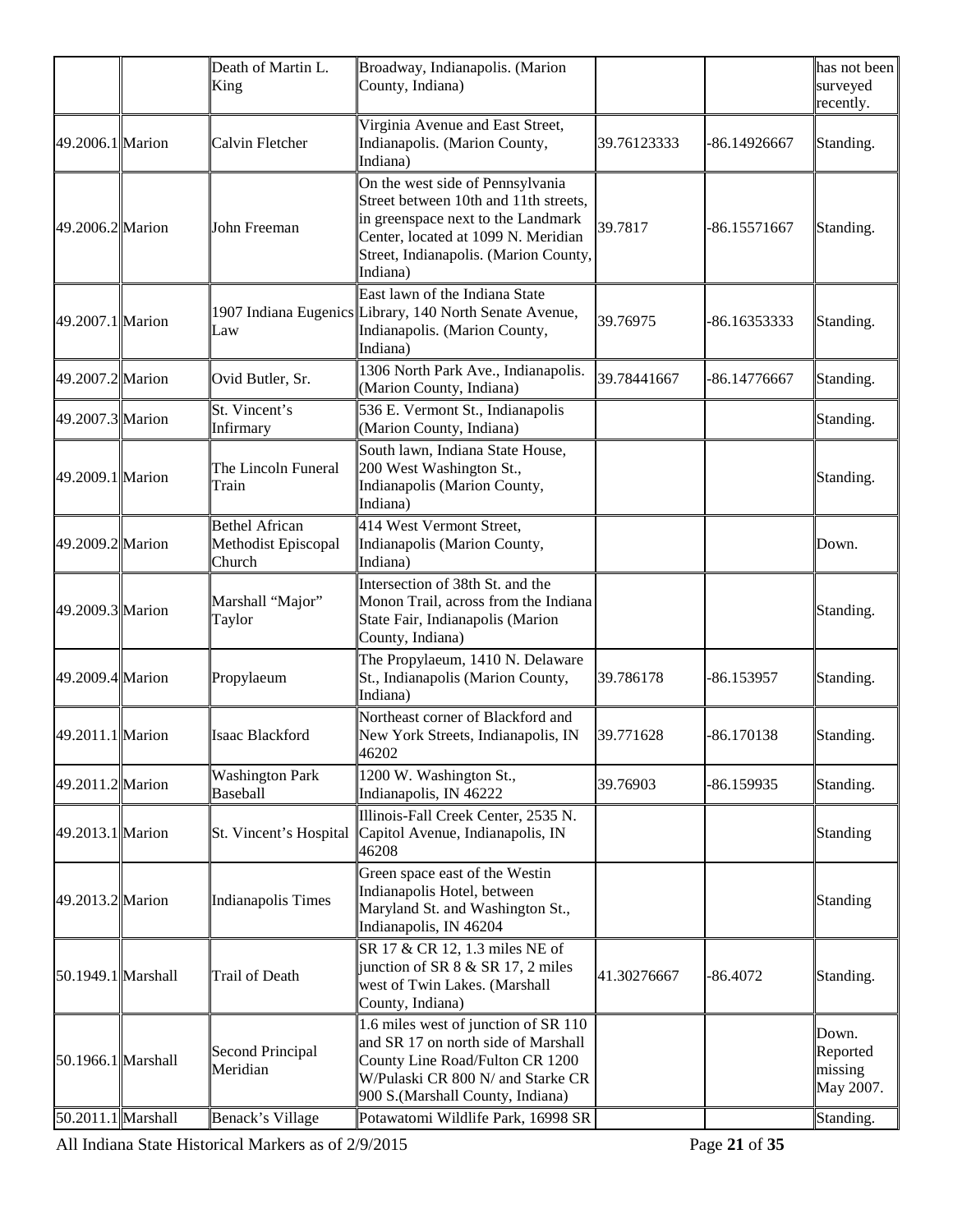|                  |                                  |                                            | 331                                                                                                                                                                    |             |                     |                                                    |
|------------------|----------------------------------|--------------------------------------------|------------------------------------------------------------------------------------------------------------------------------------------------------------------------|-------------|---------------------|----------------------------------------------------|
| 51.1966.1 Martin |                                  | Site of Hindostan (.6<br>mile south)       | SE corner of SR 550 & CR 55, near<br>Hindostan Falls, Loogootee. (Martin<br>County, Indiana)                                                                           |             |                     | Condition<br>has not been<br>surveyed<br>recently. |
| 52.1949.1 Miami  |                                  | <b>Frances Slocum Grave</b>                |                                                                                                                                                                        | 40.782166   | -85.791832          | Down.                                              |
| 52.1992.2 Miami  |                                  | Home of Chief<br>Richardville              | CR 300 E/Mississinewa Road, 3<br>miles east of Peru. (Miami County,<br>Indiana)                                                                                        | 40.7478     | -86.02031667        | Condition<br>has not been<br>surveyed<br>recently. |
| 53.1996.1 Monroe |                                  | Stinesville Limestone<br>Industry          | McGlocklin Memorial/Victor Oolitic<br>Park near Jacks Defeat Creek,<br>Stinesville. (Monroe County,<br>Indiana)                                                        | 39.29885    | -86.6521            | Condition<br>has not been<br>surveyed<br>recently. |
| 53.2000.1 Monroe |                                  | Ferry Bridge                               | N. Texas Ridge Rd. over West Fork<br>of White River, 2 miles south of<br>Gosport. (Monroe County, Indiana)                                                             |             |                     | Condition<br>has not been<br>surveyed<br>recently. |
| 53.2001.1 Monroe |                                  | <b>Monroe County</b><br>Courthouse         | Courthouse Square, south entrance,<br>Bloomington. (Monroe County,<br>Indiana)                                                                                         | 39.16683333 | -86.5342            | Standing.                                          |
| 53.2005.1 Monroe |                                  | The Colored School                         | Sixth and Washington Streets,<br>Bloomington. (Monroe County,<br>Indiana)                                                                                              | 39.16748333 | -86.53181667        | Standing.                                          |
| 53.2007.1 Monroe |                                  | Monroe County's<br>Carnegie Library        | 202 East 6th Street, Bloomington<br>Monroe County, Indiana)                                                                                                            | 39.16748333 | -86.53206667        | Standing.                                          |
| 53.2007.2 Monroe |                                  | Hoagy Carmichael                           | In front of The Gables (formerly<br>Book Nook), 114 South Indiana<br>Avenue, Bloomington. (Monroe<br>County, Indiana)                                                  |             |                     | Standing.                                          |
| 53.2008.1 Monroe |                                  | Kappa Alpha Psi                            | The Elder Diggs Memorial, 1469 E.<br>17th Street, Bloomington, Monroe<br>County                                                                                        |             |                     | Standing.                                          |
| 53.2008.2 Monroe |                                  | Benjamin Banneker<br>School                | Westside Community Center, 930<br>West Seventh Street, Bloomington<br>Monroe County, Indiana)                                                                          |             |                     | Standing.                                          |
| 53.2011.1 Monroe |                                  | State Seminary of<br>Indiana               | 100 W. 2nd St., Bloomington, IN<br>47403                                                                                                                               | 39.161404   | -86.533653          | Standing.                                          |
|                  | 54.1962.1 Montgomery Lane Place  |                                            | 212 S. Water Street at Wabash<br>Avenue, Crawfordsville.<br>Montgomery County, Indiana)                                                                                |             |                     | Retired.<br>Replaced by<br>marker<br>54.2012.1.    |
|                  | $54.1963.1$ Montgomery           | Major General Lew<br>Wallace 1827-1905     | 501 Pike Street & Wallace Avenue,<br>Crawfordsville. (Montgomery<br>County, Indiana)                                                                                   | 40.04068333 | -86.89528333        | Standing.                                          |
|                  | 54.1981.1 Montgomery             | Chief Cornstalk's<br>Village               | US 231 & CR 1150 S adjacent to<br>Parkersburg Spring, Parkersburg.<br>(Montgomery County, Indiana)                                                                     | 39.87301667 | 39.87301667 -<br>86 | Standing.                                          |
|                  | 54.1993.1 Montgomery             | <b>Darlington Covered</b><br><b>Bridge</b> | $CRs$ 500 N $\&$ 600 E at SW corner of<br>Sugar Creek bridge, Darlington.<br>Montgomery County, Indiana)                                                               |             |                     | Down.                                              |
|                  | 54.1995.1 Montgomery Speed Cabin |                                            | 310 N. Grant St., Crawfordsville.<br>The Speed Cabin itself was moved<br>to "Lane Place" at 212 South Water<br>Street, Crawfordsville - Montgomery<br>County, Indiana) |             |                     | Standing.                                          |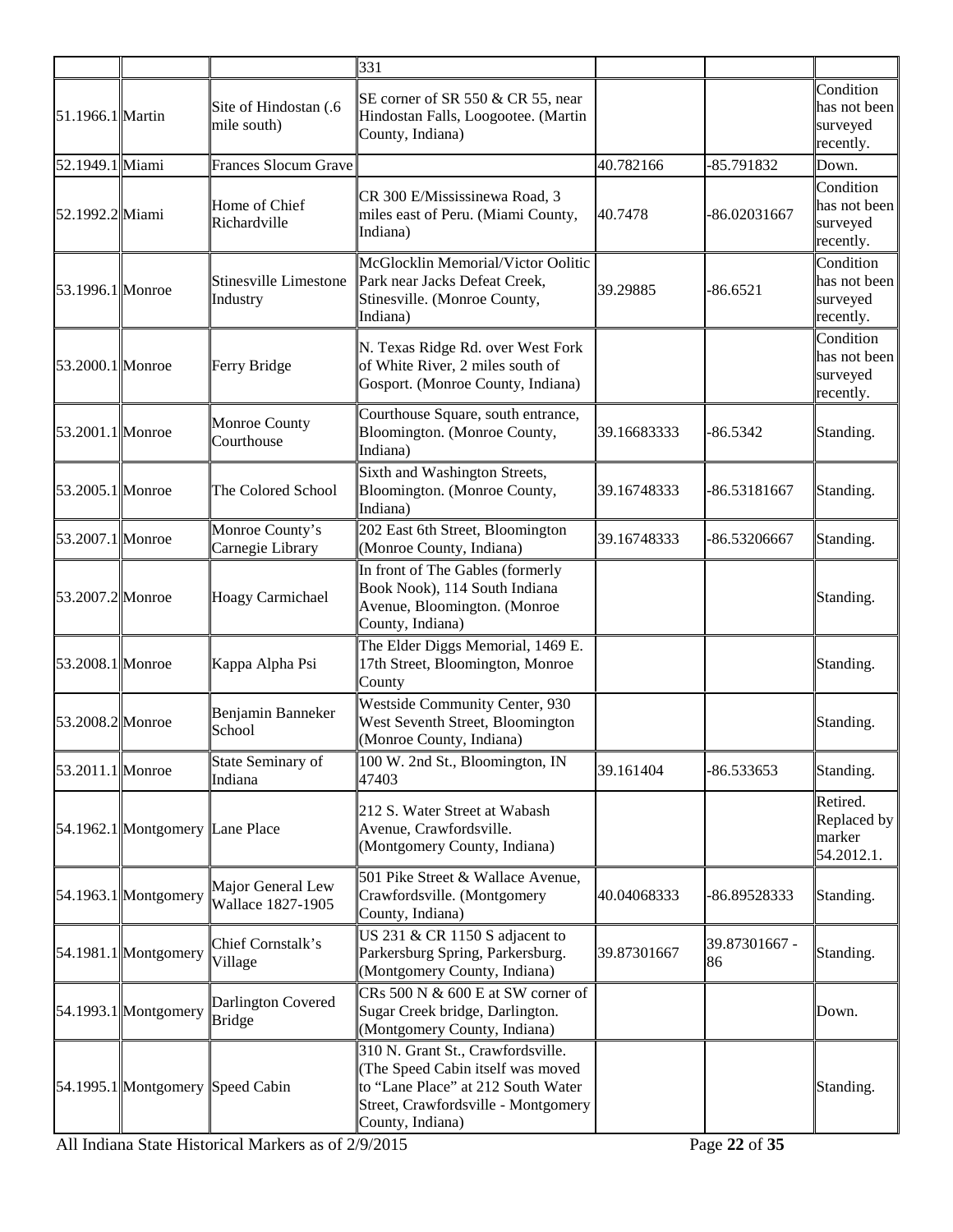| East junction of US 136 & SR 25,<br>Old Pioneer Cemetery, east edge of<br>40.08768333<br>54.2002.1 Montgomery William Bratton<br>$-87.059$<br>Waynetown. (Montgomery County,<br>Indiana)<br>The Carnegie Museum of<br>Montgomery County, 222 South<br>Crawfordsville's<br>Washington Street (U.S. 231),<br>$54.2009.1$ Montgomery<br>-86.901379<br>40.040262<br>Carnegie Library<br>Crawfordsville (Montgomery<br>County), Indiana.<br>212 S. Water St. Crawfordsville, IN<br>54.2012.1 Montgomery Henry S. Lane<br>47965<br>8465 Old SR 37 south of Central<br>Avenue & Waverly Road, 1.5 miles<br>south of SR 144 intersection,<br>55.1957.1 Morgan<br><b>Whetzel Trace</b><br>Whetzel Cemetery, east side of<br>highway, Waverly. (Morgan County,<br>Indiana)<br>SR 37, just north of the Morgan-<br><b>Wisconsin Glacial</b><br>Monroe County line near<br>55.1966.1 Morgan<br>Boundary<br>Martinsville | Standing.                                             |
|-------------------------------------------------------------------------------------------------------------------------------------------------------------------------------------------------------------------------------------------------------------------------------------------------------------------------------------------------------------------------------------------------------------------------------------------------------------------------------------------------------------------------------------------------------------------------------------------------------------------------------------------------------------------------------------------------------------------------------------------------------------------------------------------------------------------------------------------------------------------------------------------------------------|-------------------------------------------------------|
|                                                                                                                                                                                                                                                                                                                                                                                                                                                                                                                                                                                                                                                                                                                                                                                                                                                                                                             | Standing.                                             |
|                                                                                                                                                                                                                                                                                                                                                                                                                                                                                                                                                                                                                                                                                                                                                                                                                                                                                                             | Standing.                                             |
|                                                                                                                                                                                                                                                                                                                                                                                                                                                                                                                                                                                                                                                                                                                                                                                                                                                                                                             | Standing                                              |
|                                                                                                                                                                                                                                                                                                                                                                                                                                                                                                                                                                                                                                                                                                                                                                                                                                                                                                             | Down.<br>Marker has<br>been<br>removed for<br>repair. |
|                                                                                                                                                                                                                                                                                                                                                                                                                                                                                                                                                                                                                                                                                                                                                                                                                                                                                                             | Down.                                                 |
| US 24 at state line, west of Kentland.<br>56.1966.1 Newton<br>40.77033333<br>-87.52543333<br><b>State Line Survey</b><br>(Newton County, Indiana)                                                                                                                                                                                                                                                                                                                                                                                                                                                                                                                                                                                                                                                                                                                                                           | Down.                                                 |
| Orchard & Rush Streets,<br>57.1963.1 Noble<br>Kendallville. (Noble County,<br>Camp Mitchell<br>41.4412<br>-85.26648333<br>Indiana)                                                                                                                                                                                                                                                                                                                                                                                                                                                                                                                                                                                                                                                                                                                                                                          | Standing.                                             |
| CRs 200 N & 1150 W, 0.8 mile west<br>Chief Papakeecha's<br>57.1967.1 Noble<br>of SR 5 on CR 200 N, 2.4 miles SW<br>House<br>of Cromwell                                                                                                                                                                                                                                                                                                                                                                                                                                                                                                                                                                                                                                                                                                                                                                     | Down.                                                 |
| SR 5 at public access site entrance to<br>57.1967.2 Noble<br><b>Indian Oven</b><br>Indian Village Lake                                                                                                                                                                                                                                                                                                                                                                                                                                                                                                                                                                                                                                                                                                                                                                                                      | Down.                                                 |
| SR 9, Sycamore Park, Sylvan Lake<br>57.1992.1 Noble<br>dam & outlet site, Rome City. (Noble 41.49916667<br>Sylvan Lake<br>-85.37583333<br>County, Indiana)                                                                                                                                                                                                                                                                                                                                                                                                                                                                                                                                                                                                                                                                                                                                                  | Standing.                                             |
| Noble County<br>Courthouse Square, Albion. (Noble<br>57.1999.1 Noble<br>Seat/Noble County<br>41.3961<br>-85.42423333<br>County, Indiana)<br>Courthouse                                                                                                                                                                                                                                                                                                                                                                                                                                                                                                                                                                                                                                                                                                                                                      | Standing.                                             |
| 1205 Pleasant Point, Rome City, IN<br>57.2013.1 Noble<br>Gene Stratton-Porter<br>46784                                                                                                                                                                                                                                                                                                                                                                                                                                                                                                                                                                                                                                                                                                                                                                                                                      | Standing                                              |
| 57.2014.1 Noble<br>503 S. Main St., Ligonier, IN 46767<br>Ahavath Sholom                                                                                                                                                                                                                                                                                                                                                                                                                                                                                                                                                                                                                                                                                                                                                                                                                                    | Standing                                              |
| SR 56 at Ohio-Dearborn County line,<br>200 feet south of Laughery Creek,<br>58.1961.1 Ohio<br>38.46958333<br>Lochry's Defeat<br>-86.44935<br>north of French. (Ohio County,<br>Indiana)                                                                                                                                                                                                                                                                                                                                                                                                                                                                                                                                                                                                                                                                                                                     | Standing.                                             |
| SR 37 & Pivot Point Road, 6.5 miles<br>south of Paoli, 0.5 mile south of Pine<br>38.46958333<br>59.1961.1 Orange<br><b>Pivot Point</b><br>$-86.44935$<br>Valley & CR 550 S. (Orange County,<br>Indiana)                                                                                                                                                                                                                                                                                                                                                                                                                                                                                                                                                                                                                                                                                                     | Standing.                                             |
| SR 37, east side of highway north of<br>Freeman's Corner<br>water works facility, north edge of<br>59.1966.1 Orange<br>(250 feet east)<br>Orleans. (Orange County, Indiana)                                                                                                                                                                                                                                                                                                                                                                                                                                                                                                                                                                                                                                                                                                                                 | Standing.                                             |
| <b>Orleans Congress</b><br>East side of Congress Square,<br>38.662<br>59.2004.1 Orange<br>-86.45306667<br>Veterans Way Street, Orleans.<br>Square                                                                                                                                                                                                                                                                                                                                                                                                                                                                                                                                                                                                                                                                                                                                                           | Standing.                                             |

All Indiana State Historical Markers as of 2/9/2015 Page **23** of **35**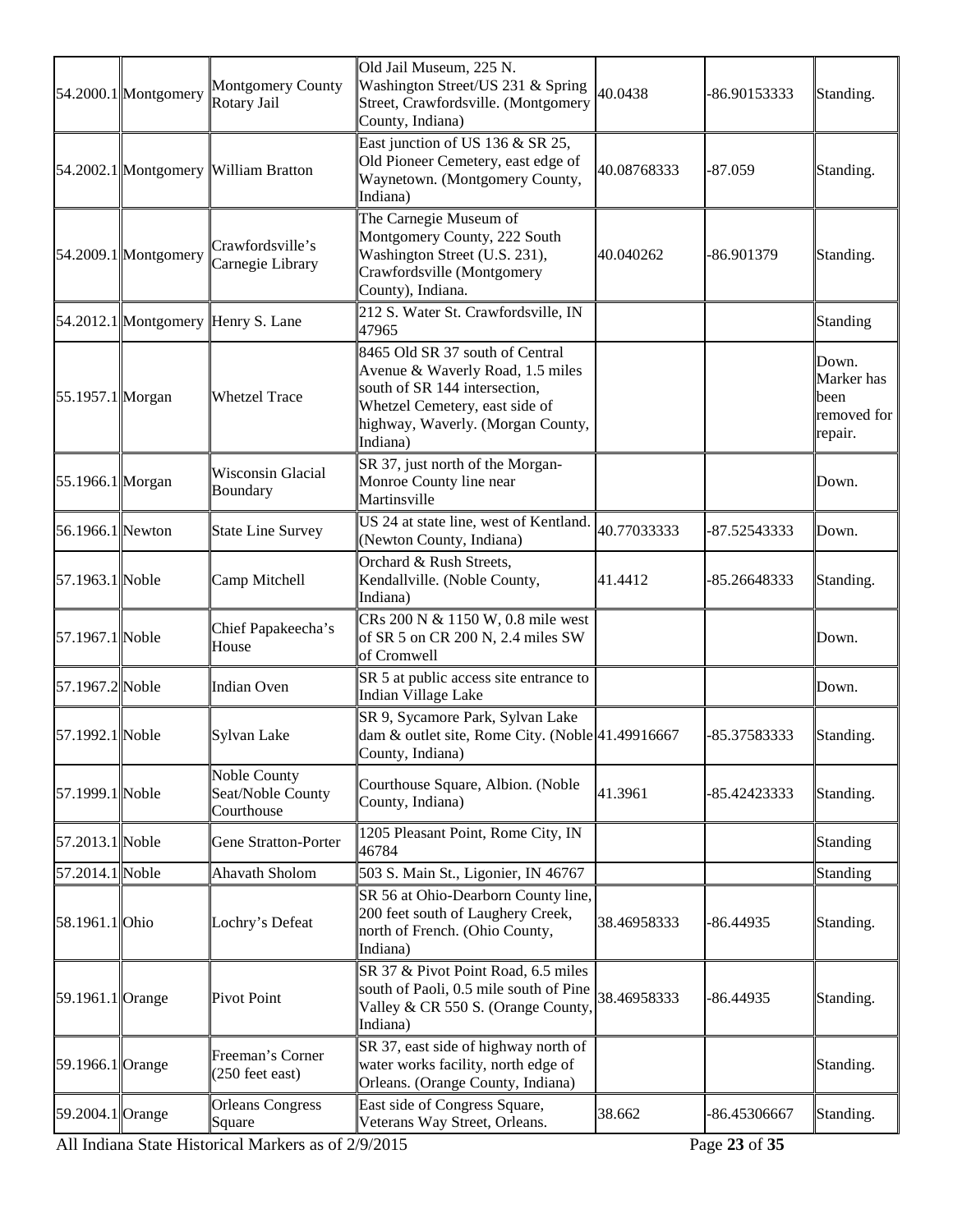|                 |                                                | (Orange County, Indiana)                                                                                                                      |             |                |           |
|-----------------|------------------------------------------------|-----------------------------------------------------------------------------------------------------------------------------------------------|-------------|----------------|-----------|
| 60.1966.1 Owen  | Camp Hughes                                    | SR 67 & 7th Street at roadside park,<br>Gosport. (Owen County, Indiana)                                                                       | 39.3547     | -86.66731667   | Standing. |
| 60.1997.1 Owen  | Owen County<br>Courthouse                      | SW corner of courthouse lawn,<br>Spencer. (Owen County, Indiana)                                                                              | 39.28528333 | $-86.76231667$ | Standing. |
| 60.2008.1 Owen  | <b>Cataract Falls Covered</b><br><b>Bridge</b> | Cataract Covered Bridge, Lieber<br>State Recreation Area, Cataract,<br>Owen County                                                            |             |                | Standing. |
| 61.1966.1 Parke | Wabash & Erie Canal                            | Median between US 36 & Crawford<br>Street near Wabash River bridge,<br>Montezuma. (Parke County, Indiana)                                     | 39.79268333 | -87.37306667   | Standing. |
| 61.1966.2 Parke | Armiesburg                                     | Lafayette Road/CR 600 W, (west<br>side of road) south of US 36, north of 39.763<br>Armiesburg. (Parke County, Indiana)                        |             | -87.35118333   | Standing. |
| 61.1966.3 Parke | Roseville                                      | Mecca-Roseville Road, Roseville<br>Covered Bridge, Coxville. (Parke<br>County, Indiana)                                                       | 39.6518     | -87.29421667   | Standing. |
| 61.1966.4 Parke | Boyhood home of J.G.<br>'Uncle Joe'' Cannon.   | CR 50 W at south edge of Annapolis,<br>1 mile north of Bloomingdale. (Parke 39.85)<br>County, Indiana)                                        |             | -87.24986667   | Standing. |
| 61.1968.1 Parke | 10 O'Clock Line                                | US 41, 4 miles south of Rockville at<br>church & junction of W. Mecca<br>Road & CR 325 West. (Parke<br>County, Indiana)                       |             |                | Down.     |
| 61.1968.2 Parke | 10 O'Clock Line                                | North side of covered bridge & dam,<br>north Bridgeton. (Parke County,<br>Indiana)                                                            | 39.65053333 | -87.17598333   | Down.     |
| 61.1968.3 Parke | Mansfield circa 1820                           | West of the covered bridge,<br>Mansfield. (Parke County, Indiana)                                                                             | 39.6763     | $-87.10261667$ | Standing. |
| 61.1968.4 Parke | Turkey Run                                     | South side of SR 47 at Turkey Run<br>State Park entrance. (Parke County,<br>Indiana)                                                          | 39.88198333 | -87.20188333   | Standing. |
| 61.1968.5 Parke | Parke County's First<br>Election               | Marker's original location is<br>unknown.                                                                                                     |             |                | Down.     |
| 61.1970.1 Parke | Dennis Hall                                    | Across from Quaker Church, south<br>edge of Bloomingdale. (Parke<br>County, Indiana)                                                          | 39.83071667 | -87.25186667   | Standing. |
| 61.1975.1 Parke | Parke County<br>Museum                         | South side of Ohio Street, 2 blocks<br>east of the intersection of US 41 &<br>US 36, Historical Museum,<br>Rockville. (Parke County, Indiana) | 39.76235    | $-87.23335$    | Standing. |
| 61.1998.1 Parke | <b>Portland Mills</b><br>Covered Bridge        | CR 650 N, gravel road, Portland<br>Mills Covered Bridge, SW of<br>Waveland. (Parke County, Indiana)                                           |             |                | Standing. |
| 61.2001.1 Parke | Rockville Chautauqua<br>Pavilion               | Beechwood Park, W. Pennsylvania<br>& S. College Streets, in SW<br>Rockville. (Parke County, Indiana)                                          | 39.76005    | -87.23518333   | Standing. |
| 61.2004.1 Parke | Christmas (Noel)<br>Dagenet                    | West side of Lafayette Road/CR 600<br>W, 0.25 mile north of Armiesburg.<br>(Parke County, Indiana)                                            | 39.7703     | $-87.35116667$ | Standing. |
| 61.2012.1 Parke | Juliet V. Strauss                              | 514 N. College St., Rockville, IN<br>47872                                                                                                    |             |                | Standing  |
| 62.1961.1 Perry | Abraham S. Fulton                              | SW corner of Washington Street &<br>Franklin/SR 66, near Ohio River,<br>Troy. (Perry County, Indiana)                                         |             |                | Standing. |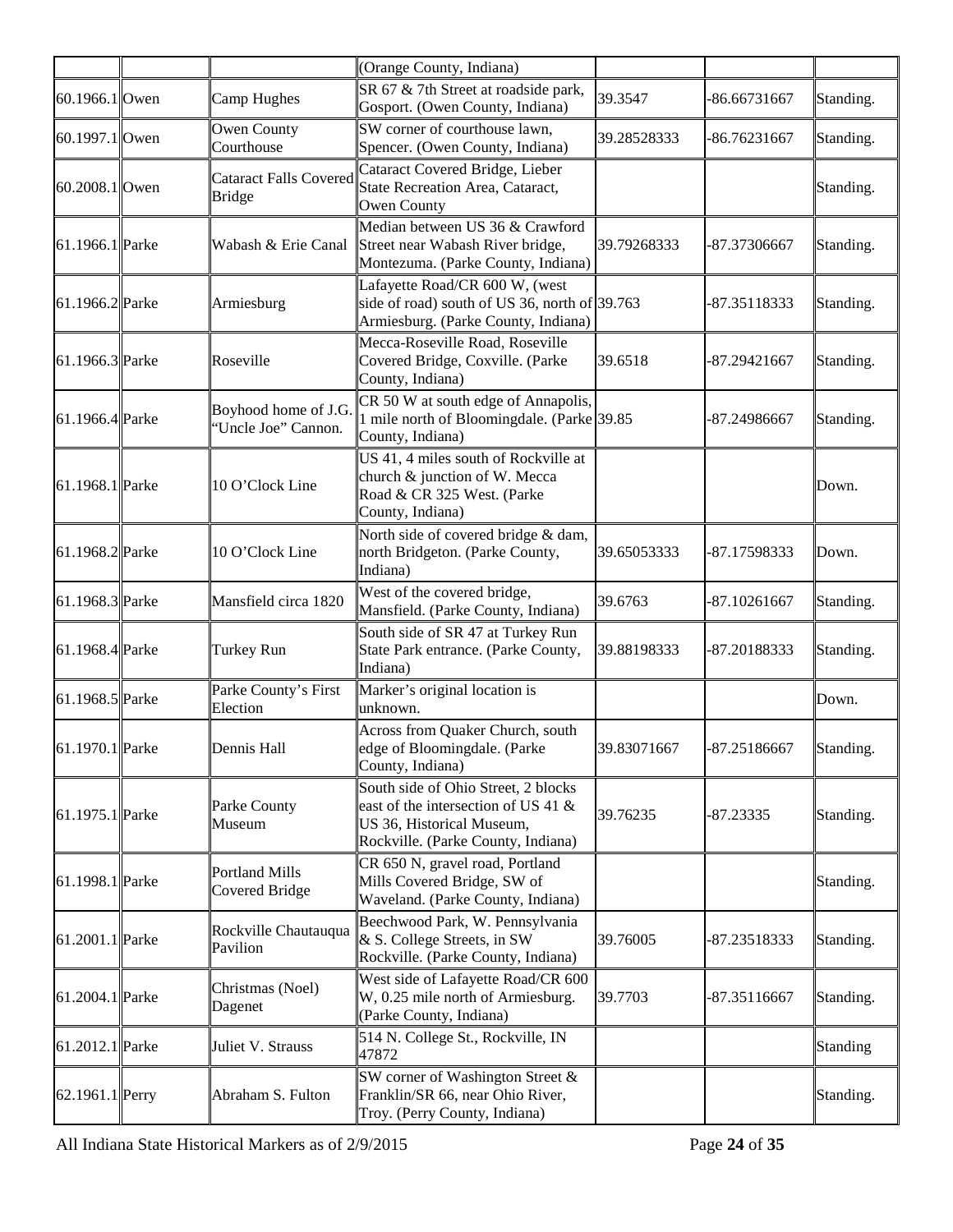| 62.1963.1 Perry     | Hines Raid 1862                                   | SR 66, west side of highway just<br>north of CR 104 & Poison Creek<br>bridge, 4 miles south of Derby.<br>(Perry County, Indiana)                                |             |              | Standing.                                          |
|---------------------|---------------------------------------------------|-----------------------------------------------------------------------------------------------------------------------------------------------------------------|-------------|--------------|----------------------------------------------------|
| 62.1965.1 Perry     | Civil War Memorial<br>Grave 1865                  | CR 36 next to Ohio River and right<br>before paved road turns to gravel, 0.5<br>mile south of Magnet. (Perry County,<br>Indiana)                                |             |              | Standing.                                          |
| 62.1966.1 Perry     | Indiana Cotton Mill                               | CR 36 next to Ohio River and right<br>before paved road turns to gravel, 0.5<br>mile south of Magnet. (Perry County,<br>Indiana)                                |             |              | Standing.                                          |
| 63.1966.1 Pike      | The Buffalo Trace                                 | SR 61, SE corner of Gray Memorial<br>Bridge over White River, Petersburg. 38.50906667<br>(Pike County, Indiana)                                                 |             | -87.28783333 | Standing.                                          |
| 63.1976.1 Pike      | Wabash and Erie<br><b>Canal Completed</b><br>1853 | SR 57, west side of highway between<br>Patoka River & South Fork of Patoka 38.3805<br>River bridges, 3.5 miles north of<br>Oakland City. (Pike County, Indiana) |             | -87.33506667 | Condition<br>has not been<br>surveyed<br>recently. |
| 63.1992.1 Pike      | Wabash and Erie<br>Canal                          | North side, 108 W. Main Street,<br>Petersburg. (Pike County, Indiana)                                                                                           |             |              | Standing.                                          |
| 64.1995.1 Porter    | Iron Brigade                                      | Eastbound US 20 at SE corner of SR<br>49 overpass, Chesterton. (Porter<br>County, Indiana)                                                                      | 41.63535    | -87.05821667 | Standing.                                          |
| 64.1995.2 Porter    | <b>Willow Creek</b><br>Confrontation              | SE corner of Woodland Park, 2100<br>Willow Creek Road, Portage. (Porter 41.58841667<br>County, Indiana)                                                         |             | -87.18358333 | Standing.                                          |
| 64.1997.1 Porter    | Ogden Dunes Ski<br>Jump                           | Kratz Field, 82 Hillcrest Road at<br>Boat Club Road, Ogden Dunes.<br>(Porter County, Indiana)                                                                   | 41.62171667 | -87.19061667 | Standing.                                          |
| 64.2009.1 Porter    | Edwin Way Teale                                   | 285 E. U.S. Highway 20, Chesterton,<br>IN (Porter County)                                                                                                       |             |              | Standing.                                          |
| $ 65.1966.1 $ Posey | New Harmony                                       | Near 513 E. Church Street across<br>from post office, New Harmony.<br>(Posey County, Indiana)                                                                   | 38.12973333 | -87.93411667 | Standing.                                          |
| 65.1966.2 Posey     | Alvin P. Hovey 1821-<br>1891                      | East side of SR 69/5500 Industrial<br>Road, Bellefontaine Cemetery<br>entrance, north of Mt. Vernon.<br>(Posey County, Indiana)                                 |             |              | Standing.                                          |
| $ 65.2001.1 $ Posey | New Harmony<br>Workingmen's<br>Institute          | Workingmen's Institute, 407 W.<br>Tavern Street in front of library, New 38.12891667<br>Harmony (Posey County, Indiana)                                         |             | -87.93606667 | Standing.                                          |
| $ 65.2004.1 $ Posey | Tri-State Tornado                                 | SE corner of Main & First Streets,<br>Griffin. (Posey County, Indiana)                                                                                          |             |              | Standing.                                          |
| $ 65.2006.1 $ Posey | Griffin Oil Discovery                             | Main and First Street, Griffin. (Posey<br>County, Indiana)                                                                                                      |             |              | Standing.                                          |
| 66.1988.1 Pulaski   | First Indiana Natural<br>Gas Well                 | South 1.5 miles on US 421, west side<br>of road across from quarry entrance,<br>Francesville. (Pulaski County,<br>Indiana)                                      | 39.54951667 | -87.00423333 | Standing.                                          |
| 67.1966.1 Putnam    | 10 O'Clock Treaty<br>Line                         | US 40 westbound, 0.5 mile east of<br>Putnam-Clay County line. (Putnam<br>County, Indiana)                                                                       | 39.54951667 | -87.00423333 | Standing.                                          |
| 67.1972.1 Putnam    | <b>Portland Mills</b>                             | CR 900 W and CR 800 N, Portland<br>Mills Picnic Area (Raccoon SRA,<br>Calvert Shelter). (Putnam County,                                                         |             |              | Standing.                                          |

All Indiana State Historical Markers as of 2/9/2015 Page **25** of **35**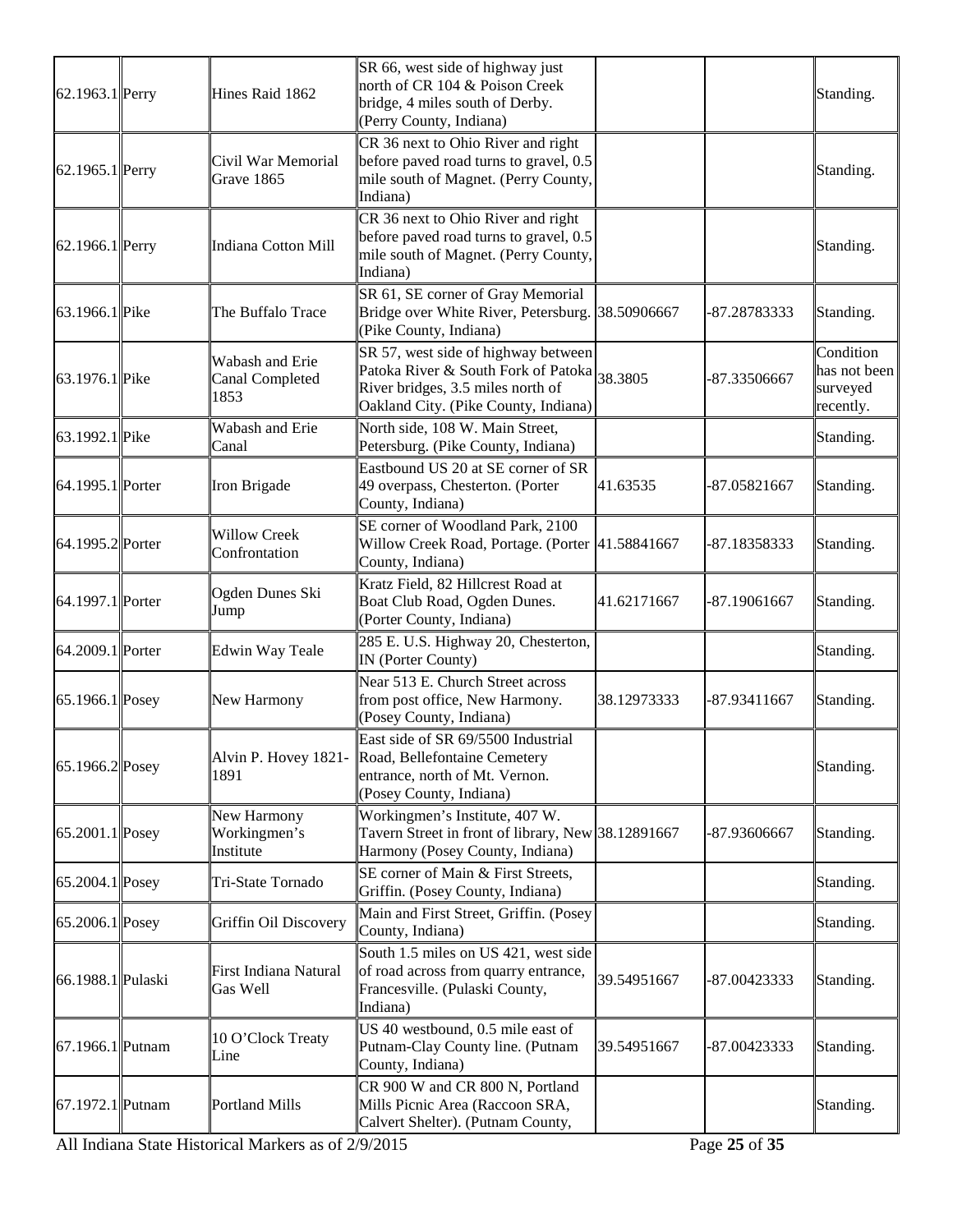|                      |                                                          |                                                      | Indiana)                                                                                                                                       |             |              |                                                    |
|----------------------|----------------------------------------------------------|------------------------------------------------------|------------------------------------------------------------------------------------------------------------------------------------------------|-------------|--------------|----------------------------------------------------|
| 67.2006.1 Putnam     |                                                          | Kappa Alpha Theta                                    | 904 College Road, Greencastle.<br>(Putnam County, Indiana)                                                                                     | 39.636034   | $-86.862526$ | Standing.                                          |
| 68.2005.1 Randolph   |                                                          | <b>Farmland Downtown</b><br><b>Historic District</b> | 106 North Main Street, Farmland.<br>(Randolph County, Indiana)                                                                                 | 40.18823333 | -85.12763333 | Standing.                                          |
| 68.2009.1 Randolph   |                                                          | Lee L. Driver                                        | Driver Middle School, 130 S. 100 E.,<br>Winchester (Randolph County,<br>Indiana)                                                               |             |              | Standing.                                          |
| 68.2010.1 Randolph   |                                                          | Randolph County<br>Quakers                           | 124 E. Washington St., Winchester,<br>IN 47394                                                                                                 | 40.172504   | $-84.980021$ | Standing.                                          |
| $68.2013.1$ Randolph |                                                          | Amanda Way                                           | West Washington St. just west of<br>Meridian St., Winchester, IN                                                                               |             |              | Standing                                           |
| 69.1949.1 Ripley     |                                                          | Michigan Road                                        | US 50 and N. Old Michigan Road, 2<br>miles east of Holton. (Ripley County, 39.84036667<br>Indiana)                                             |             | -86.18845    | Condition<br>has not been<br>surveyed<br>recently. |
| 69.1963.1 Ripley     |                                                          | 13, 1863                                             | Morgan's Raid July 8- East entrance of courthouse,<br>Versailles. (Ripley County, Indiana)                                                     | 39.07203333 | $-85.2514$   | Condition<br>has not been<br>surveyed<br>recently. |
| 69.1966.1 Ripley     |                                                          | Kibbey's Road                                        | On SR 350 east of junction SR 101,<br>east of Milan                                                                                            |             |              | Down.                                              |
| 69.1972.1 Ripley     |                                                          | Berry's Trace                                        | US 421/Madison & Wilson Streets,<br>Napoleon. (Ripley County, Indiana)                                                                         | 39.20606667 | $-85.3305$   | Condition<br>has not been<br>surveyed<br>recently. |
| 69.2004.1 Ripley     |                                                          | <b>Union Church</b>                                  | Union Flat Rock Baptist Church,<br>6303 CR 975 W - CR 975 W and<br>Flat Rock Road/CR 650 N, Flat<br>Rock. (Ripley County, Indiana)             |             |              | Condition<br>has not been<br>surveyed<br>recently. |
| 69.2004.2 Ripley     |                                                          | Stephen S. Harding                                   | Washington and Tyson Streets, SW<br>corner of Courthouse Square,<br>Versailles. (Ripley County, Indiana)                                       |             |              | Condition<br>has not been<br>surveyed<br>recently. |
| 69.2006.1 Ripley     |                                                          | Ohio and Mississippi<br>Railroad                     | South side of the B&O (CSX) tracks,<br>near Walnut Street, across from the<br>new extension of the Osgood<br>Library. (Ripley County, Indiana) | 39.12956667 | -85.29245    | Condition<br>has not been<br>surveyed<br>recently. |
| $ 69.2006.2 $ Ripley |                                                          | James Harrison<br>Cravens                            | Cravens 1865 Home, 324 E.<br>Fairground Avenue, Osgood. (Ripley 39.13246667<br>County, Indiana)                                                |             | -85.28601667 | Condition<br>has not been<br>surveyed<br>recently. |
| 70.1969.1 Rush       |                                                          | Wendell L. Willkie<br>1892-1944                      | SR 44, East Hill Cemetery entrance,<br>east of Flat Rock River Bridge,<br>Rushville. (Rush County, Indiana)                                    |             |              | Standing.                                          |
| 70.1969.2Rush        |                                                          | Wendell L. Willkie<br>1892-1944                      | Rush County Courthouse, 101 E. 2nd<br>Street, north lawn, Rushville. (Rush<br>County, Indiana)                                                 |             |              | Standing.                                          |
| 70.1969.3 Rush       |                                                          | Wendell L. Willkie<br>1892-1944                      | N. Main Street/SR 3 & Park<br>Boulevard, NW side of street,<br>Rushville. (Rush County, Indiana)                                               |             |              | Standing.                                          |
| 70.1969.4 Rush       |                                                          | Wendell L. Willkie<br>1892-1944                      | East side of 221 N. Main Street/SR 3<br>in downtown pocket park, Rushville.<br>(Rush County, Indiana)                                          |             |              | Standing.                                          |
|                      | $\vert$ 71.1963.1 $\vert$ Saint Joseph $\vert$ Camp Rose |                                                      | Leland & Portage Avenues, South                                                                                                                | 41.68445    | -86.25833333 | Standing.                                          |

All Indiana State Historical Markers as of 2/9/2015 Page **26** of **35**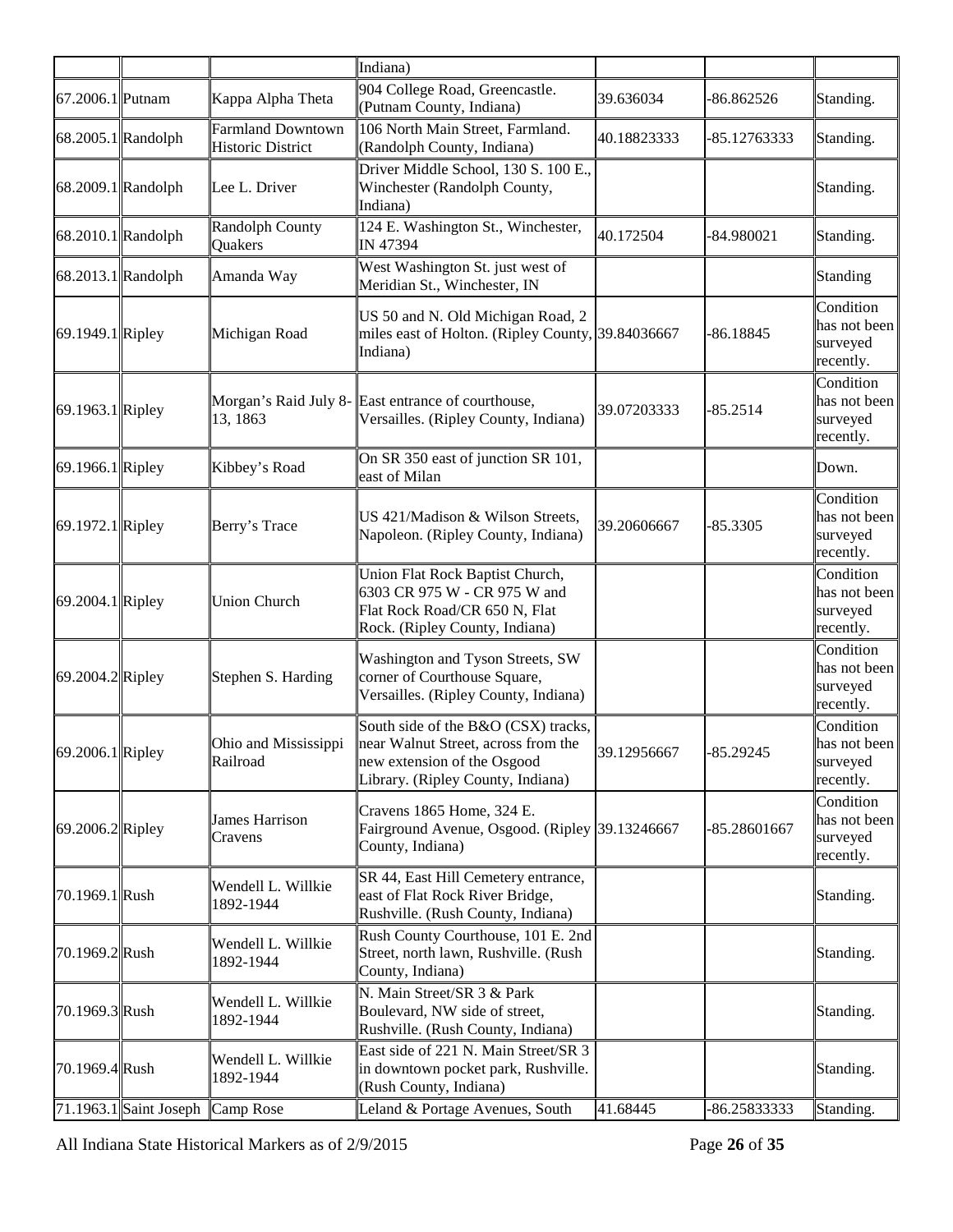|                                         |                                                                             | Bend. (St. Joseph County, Indiana)                                                                                                      |             |              |           |
|-----------------------------------------|-----------------------------------------------------------------------------|-----------------------------------------------------------------------------------------------------------------------------------------|-------------|--------------|-----------|
| $\left  71.1965.1 \right $ Saint Joseph | Sisters of the Holy<br>Cross, Civil War<br>Nurses, 1861-1865                | E. Madison Street & N. Notre Dame<br>Avenue, South Bend. (St. Joseph<br>County, Indiana)                                                | 41.68058    | -86.238419   | Standing. |
| $71.1966.1$ Saint Joseph                | Indiana Territorial<br>Line (east-west)<br>boundary at this point) Indiana) | US 31 & Johnson Road, south edge<br>of South Bend. (St. Joseph County,                                                                  | 41.61631667 | -86.25273333 | Standing. |
| $71.1966.2$ Saint Joseph                | Site of Home of<br>Schuyler Colfax<br>March 23, 1823-<br>January 1, 1885    | Colfax & Taylor Streets, South<br>Bend. (St. Joseph County, Indiana)                                                                    | 41.6778     | -86.25791667 | Standing. |
| $71.1968.1$ Saint Joseph                | First Dam Across the<br>St. Joseph<br><b>River/Power Race</b>               | Race & First Streets, Mishawaka.<br>(St. Joseph County, Indiana)                                                                        | 41.66253333 | -86.17793333 | Standing. |
| $71.1968.2$ Saint Joseph                | <b>First Bridge</b>                                                         | 300 block of N. Main Street at St.<br>Joseph River, Mishawaka. (St.<br>Joseph County, Indiana)                                          | 41.66408333 | -86.18118333 | Down.     |
|                                         | The Mishawaka<br>Institute 1846-1868                                        | 303 S. Main at 4th Street,<br>71.1968.3 Saint Joseph Academic and Normal Mishawaka. (St. Joseph County,<br>Indiana)                     | 41.65898333 | -86.18073333 | Standing. |
|                                         |                                                                             | 300 block of N. Main Street,<br>71.1968.4 Saint Joseph St. Joseph Iron Works Mishawaka. Missing. (St. Joseph<br>County, Indiana)        |             |              | Down.     |
| $71.1976.1$ Saint Joseph                | Mishawaka High<br>School                                                    | Mishawaka High School, 1202<br>Lincoln Way East, Mishawaka. (St.<br>Joseph County, Indiana)                                             | 41.66256667 | -86.1609     | Standing. |
| $71.1995.1$ Saint Joseph                | Kamm & Schellinger<br><b>Brewery</b>                                        | 100 Center Street Complex &<br>Lincoln Way, south bank of St.<br>Joseph River, Mishawaka. (St.<br>Joseph County, Indiana)               | 41.6625     | -86.18916667 | Standing. |
| $71.1997.1$ Saint Joseph                | Normain Heights<br>Subdivision                                              | Local fire station lawn, 2332 N.<br>Main Street & McKinley<br>Highway/US 20, Mishawaka. (St.<br>Joseph County, Indiana)                 | 41.6625     | -86.18123333 | Standing. |
| 71.1997.2 Saint Joseph Battell Park     |                                                                             | 400 W. Mishawaka & Charlotte<br>Avenues, Mishawaka. (St. Joseph<br>County, Indiana)                                                     | 41.66608333 | -86.18783333 | Standing. |
|                                         | 71.1998.1 Saint Joseph Huggart Settlement                                   | NW corner at junction of SR 4 $\&$<br>Mulberry Road east of Potato Creek<br>State Park, Union Township. (St.<br>Joseph County, Indiana) | 41.53505    | -86.31203333 | Standing. |
| 71.1999.1 Saint Joseph                  | Dodge Manufacturing<br>Company                                              | 500 S. Union Street at parking lot &<br>entrance to RMG foundry of the<br>Troyer Group, Mishawaka. (St.<br>Joseph County, Indiana)      | 41.65753333 | -86.17676667 | Standing. |
|                                         | 71.19??.1 Saint Joseph La Salle's Camp                                      | SR 933/Dixie Highway & Darden<br>Road, South Bend. (St. Joseph<br>County, Indiana)                                                      | 41.68058    | -86.238419   | Standing. |
| 71.2002.1 Saint Joseph                  | Jewish Cemetery Site                                                        | 500 block on west side of N. Niles<br>Avenue, South Bend. (St. Joseph<br>County, Indiana)                                               | 41.6841     | -86.24443333 | Standing. |
|                                         | 71.2003.1 Saint Joseph Porter (Rea) Cemetery                                | Cemetery located in Potato Creek<br>State Park, North Liberty. (St. Joseph 41.54855<br>County, Indiana)                                 |             | 86.35193333  | Standing. |
| $71.2010.1$ Saint Joseph                | Lincoln & Dixie<br>Highways                                                 | Southwest corner of Michigan and<br>Washington Streets, South Bend, IN                                                                  | 41.676342   | -86.250293   | Standing. |
|                                         |                                                                             |                                                                                                                                         |             |              |           |

All Indiana State Historical Markers as of 2/9/2015 Page **27** of **35**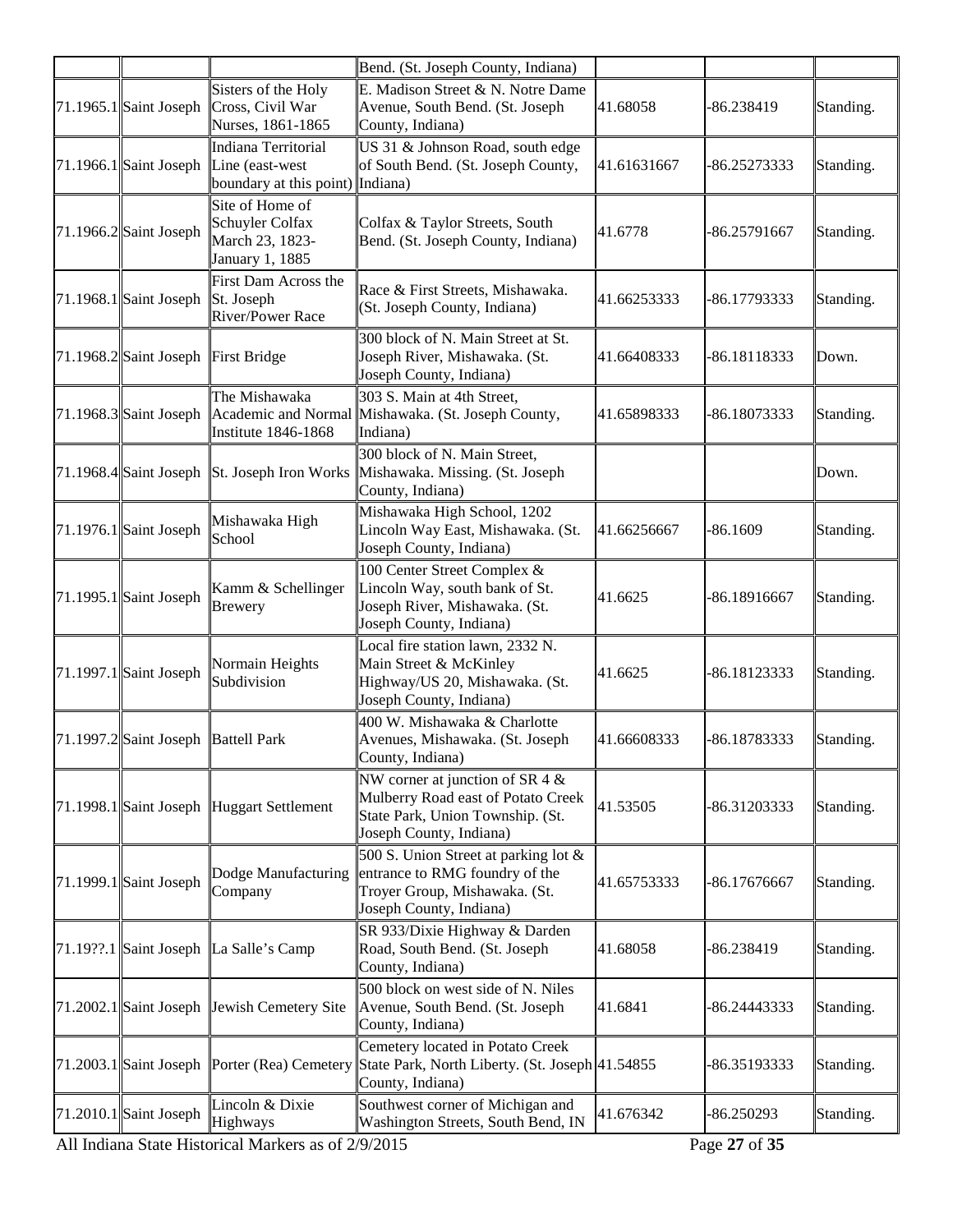| 72.1963.1 Scott | 13, 1863                               | Morgan's Raid July 8-SR 203, town square, east edge of<br>school. (Scott County, Indiana)                                                                        |             |              | Condition<br>has not been<br>surveyed<br>recently. |
|-----------------|----------------------------------------|------------------------------------------------------------------------------------------------------------------------------------------------------------------|-------------|--------------|----------------------------------------------------|
| 72.1963.2 Scott | Morgan's Raid                          | SR 203, town square, east edge of<br>school, Lexington.                                                                                                          |             |              | Down.<br>Replaced by<br>marker<br>72.2002.7.       |
| 72.1992.1 Scott | Site of William<br>Hayden English Home | SR 203, north edge of Lexington,<br>west side of highway at drive<br>entrance, Englishton Park,<br>Lexington. (Scott County, Indiana)                            |             |              | Condition<br>has not been<br>surveyed<br>recently. |
| 72.1992.2 Scott | Site of Western Eagle                  | SR 356/Main & Mulberry Streets,<br>Lexington. (Scott County, Indiana)                                                                                            |             |              | Condition<br>has not been<br>surveyed<br>recently. |
| 72.2001.1 Scott | <b>Scott County</b><br>Courthouse      | 1 E. McClain Avenue, Scottsburg.<br>(Scott County, Indiana)                                                                                                      | 38.68563333 | $-85.77025$  | Standing.<br>Surveyed<br>October<br>2014.          |
| 72.2001.2 Scott | John Kimberlin Farm                    | 5765 S. Westport Road, 0.2 mile<br>northwest of SR 362, Nabb. (Scott<br>County, Indiana)                                                                         |             |              | Standing.<br>Surveyed<br>October<br>2014.          |
| 72.2002.1 Scott | Library                                | Scott County Carnegie 108 S. Main Street, Scottsburg.<br>(Scott County, Indiana)                                                                                 |             |              | Standing.<br>Surveyed<br>October<br>2014.          |
| 72.2002.2 Scott | <b>Scott County Home</b>               | 1050 S. Main Street, Scottsburg.<br>(Scott County, Indiana)                                                                                                      |             |              | Standing.<br>Surveyed<br>October<br>2014.          |
| 72.2002.3 Scott | Lexington First<br><b>County Seat</b>  | SR 356/Main Street, south edge of<br>school, Lexington. (Scott County,<br>Indiana)                                                                               |             |              | Condition<br>has not been<br>surveyed<br>recently. |
| 72.2002.4 Scott | Scottsburg Depot                       | 90 N. Main Street, Scottsburg. (Scott $ _{38.68638333}$<br>County, Indiana)                                                                                      |             | -85.77051667 | Standing.<br>Surveyed<br>October<br>2014.          |
| 72.2002.5 Scott | Northern Boundary of<br>Clark's Grant  | NW corner SR 3 junction with<br>Kinderhook Road (Section 296<br>Clark's Grant), 3 miles NW of Naab.<br>Replaces 72.1967.1 (Scott County,<br>Indiana)             |             |              | Condition<br>has not been<br>surveyed<br>recently. |
| 72.2002.6 Scott | Lake Iola Interurban<br>Site           | East shore of Lake Iola, William H.<br>Graham Park, N. Bond Street,<br>Scottsburg. (Scott County, Indiana)                                                       |             |              | Standing.<br>Surveyed<br>October<br>2014.          |
| 72.2002.7 Scott | Morgan's Raid, July<br>1863            | 0.2 mile east of junction US 31 & SR<br>356 at Louisville & Indiana Railroad,<br>south side of highway, Vienna.<br>Replaces 72.1963.2 (Scott County,<br>Indiana) |             |              | Condition<br>has not been<br>surveyed<br>recently. |
| 72.2002.8 Scott | Marshfield Train<br>Robbery            | US 31 & Terrell Road, south of the<br>overspan railroad bridge & W.                                                                                              |             |              | Standing.<br>Surveyed                              |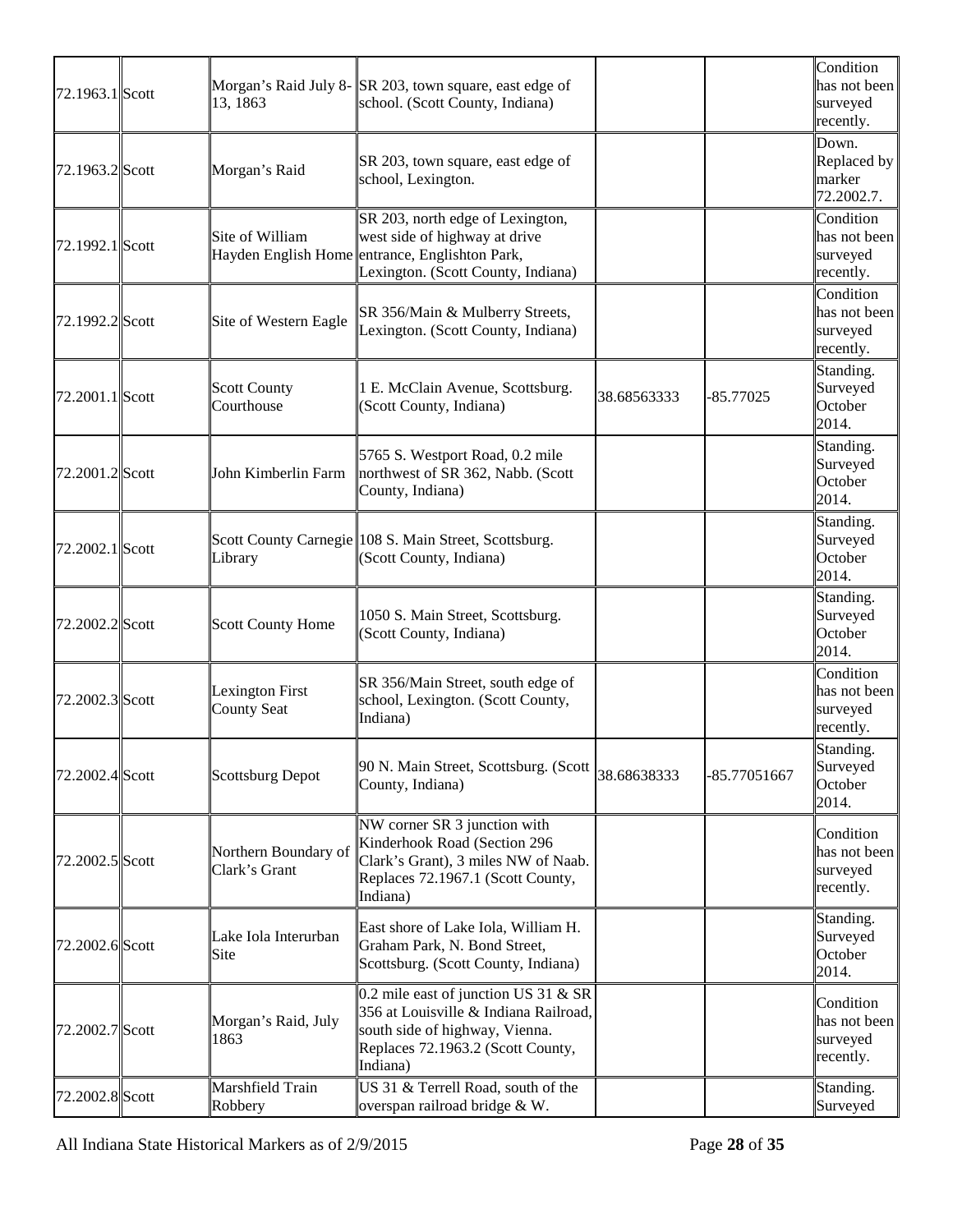|                    |                                                                                                   | Morgan, north city limits of<br>Scottsburg. (Scott County, Indiana)                                                                                                                                                                |             |              | October<br>2014.                                   |
|--------------------|---------------------------------------------------------------------------------------------------|------------------------------------------------------------------------------------------------------------------------------------------------------------------------------------------------------------------------------------|-------------|--------------|----------------------------------------------------|
| 72.2002.9 Scott    | <b>Town of Austin</b>                                                                             | SW corner US 31 & West Morgan<br>Street, Austin. (Scott County,<br>Indiana)                                                                                                                                                        |             |              | Standing.<br>Surveyed<br>October<br>2014.          |
| 72.2003.1 Scott    | Joseph Hooker Shea                                                                                | 8060 E. Main Street/SR 356, next to<br>fire station, Lexington (original site<br>of family home). (Scott County,<br>Indiana)                                                                                                       |             |              | Condition<br>has not been<br>surveyed<br>recently. |
| 72.2004.1 Scott    | Pigeon Roost                                                                                      | Entrance to Pigeon Roost State<br>Historic Site, US 31, 5 miles south of<br>Scottsburg. (Scott County, Indiana)                                                                                                                    |             |              | Condition<br>has not been<br>surveyed<br>recently. |
| 73.1951.1 Shelby   | Jacob Whetzel Trace                                                                               | SR 9, 4.5 miles north of Shelbyville.<br>Missing. (Shelby County, Indiana)                                                                                                                                                         |             |              | Down.                                              |
| $73.1959.1$ Shelby | De Witt Pioneer Home                                                                              | East side of CR 625 E, 0.5 mile north<br>of E. Union Road, 2 miles NE of<br>Rays Crossing & SR 44. (Shelby<br>County, Indiana)                                                                                                     | 39.57625    | -85.66471667 | Standing.                                          |
| $73.1966.1$ Shelby | Site of Home of<br><b>Thomas Andrews</b><br>Hendricks September<br>7, 1819 - November<br>25, 1885 | N. Harrison & E. Mechanic Streets,<br>Shelbyville. (Shelby County,<br>Indiana)                                                                                                                                                     | 39.52581667 | $-85.77685$  | Standing.                                          |
| 73.1966.2 Shelby   | Indiana's First<br>Railroad                                                                       | SR 44 between E. Broadway &<br>McLane Streets, east of downtown<br>Shelbyville. (Shelby County,<br>Indiana)                                                                                                                        | 39.52271667 | -85.76625    | Down. In<br>storage.                               |
| 73.2011.1 Shelby   | <b>Whetzel Trace</b>                                                                              | Indiana State Road 9, 4 miles north<br>of Shelbyville, IN 46176                                                                                                                                                                    |             |              | Standing.                                          |
| 74.1962.1 Spencer  | Lincoln Boyhood<br>Home                                                                           | SR 162, National Boyhood National<br>Memorial                                                                                                                                                                                      |             |              | Down.                                              |
| 74.1992.1 Spencer  | James Gentry, Sr.                                                                                 | SR 162, Lincoln State Park, 0.5 mile<br>east of Gentryville & junction of SR<br>62/US 231, north side of highway.<br>Spencer County, Indiana)                                                                                      |             |              | Standing.                                          |
| 74.1992.2 Spencer  | Site of Rockport<br>Tavern                                                                        | SE corner 2nd & Main Streets,<br>across from courthouse, Rockport.<br>(Spencer County, Indiana)                                                                                                                                    | 37.88325    | -87.04591667 | Standing.                                          |
| 74.1995.1 Spencer  | David Turnham<br>$(1803 - 1884)$                                                                  | SR 162 & CR 1625 N, in front of<br>Heritage Hills High School, Lincoln<br>City. (Spencer County, Indiana)                                                                                                                          |             |              | Standing.                                          |
| 74.2001.1 Spencer  | Abraham Lincoln<br>Employed                                                                       | SR 66, 1 mile west of Troy at<br>Lincoln Ferry road side park<br>entrance. (Spencer County, Indiana)                                                                                                                               | 38.00016667 | $-86.81485$  | Standing.                                          |
| 75.2000.1 Starke   | La Salle in Indiana                                                                               | South of US 30 on CR 50 E/N.<br>Range Road, 0.6 mile east of the La<br>Porte & Starke county line $\&$<br>Kankakee River; Turkey Foot<br>Conservation Area parking lot, Davis<br>Station, Hamlet area. (Starke County,<br>Indiana) | 41.39631667 | -86.69868333 | Down.                                              |
| 76.1976.1 Steuben  | Fremont Indiana                                                                                   | Toledo Street & Wayne Street, NW<br>corner, Fremont                                                                                                                                                                                | 41.73086667 | -84.93291667 | Standing.                                          |
| 76.2000.1 Steuben  | Indiana's Northern                                                                                | 4.7 miles east of Fremont at 775 E & $ 41.72648333$                                                                                                                                                                                |             | -84.84593333 | Standing.                                          |

All Indiana State Historical Markers as of 2/9/2015 Page **29** of **35**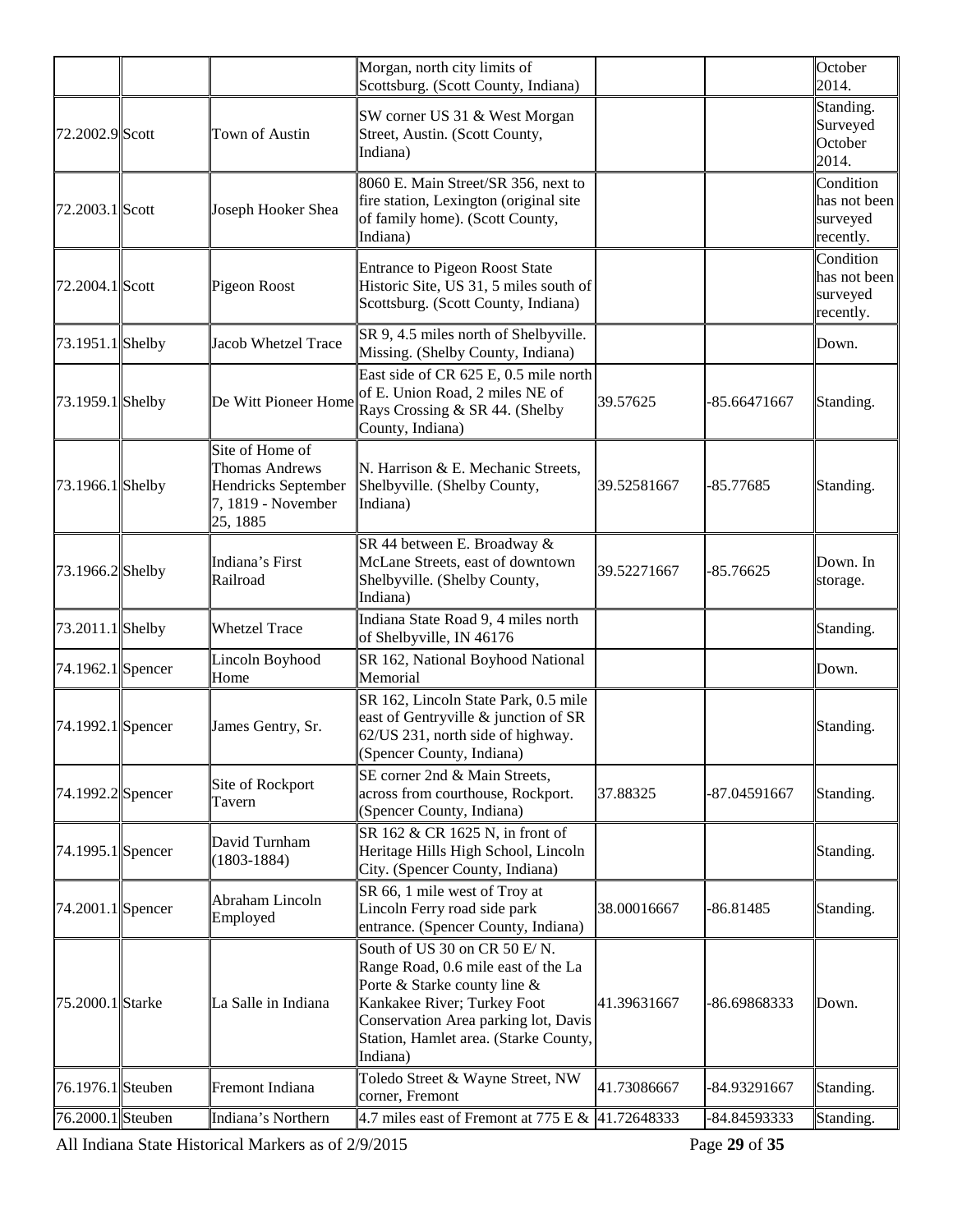|                    |                                       | <b>Boundary Line</b>                                                                | SR 120, Clear Lake south shore area.<br>Replaces 76.1966.1 (Steuben<br>County, Indiana)                                                                                       |             |              |                                                    |
|--------------------|---------------------------------------|-------------------------------------------------------------------------------------|-------------------------------------------------------------------------------------------------------------------------------------------------------------------------------|-------------|--------------|----------------------------------------------------|
| 77.1972.1 Sullivan |                                       | Grave of Jane Todd<br>Crawford                                                      | West side of SR 63 in Johnson<br>Cemetery, 1 mile north of Graysville. 39.122009<br>(Sullivan County, Indiana)                                                                |             | -87.553891   | Standing.                                          |
| 77.1985.1 Sullivan |                                       | Westernmost Naval<br>Battle of the<br>Revolution                                    | $0.7$ mile south of junction of SR 58<br>& US 41, between Old US 41/Earl J.<br>Abe Rogers Road & new US 41,<br>Carlisle. (Sullivan County, Indiana)                           | 38.95563333 | -87.40753333 | Standing.                                          |
| 77.1989.1 Sullivan |                                       | Merom Conference<br>Center                                                          | Merom Conference Center, Phillip &<br>5th Streets at Edward Ovellette<br>Drive, Merom. (Sullivan County,<br>Indiana)                                                          |             |              | Condition<br>has not been<br>surveyed<br>recently. |
| 77.1989.2 Sullivan |                                       | Merom Bluff<br>Chautauqua, 1905-<br>1936                                            | Merom Bluff Park overlooking<br>Wabash River near pavilion, Merom.<br>(Sullivan County, Indiana)                                                                              |             |              | Condition<br>has not been<br>surveyed<br>recently. |
| 77.1989.3 Sullivan |                                       |                                                                                     | 1997 Third Street/SR63 north of<br>Merom Founded, 1817 Market Street intersection, Merom.<br>(Sullivan County, Indiana)                                                       |             |              | Standing.                                          |
| 77.1989.4 Sullivan |                                       | Fairbanks' Massacre                                                                 | NW corner SR 63/Main Street & CR<br>925 N/Market Street, near post<br>office, Fairbanks. (Sullivan County,<br>Indiana)                                                        | 39.21941667 | -87.52153333 | Standing.                                          |
| 77.1992.1 Sullivan |                                       | A Civil War Murder                                                                  | Main Street/SR 63 & North Street,<br>east side of highway, north edge of<br>Fairbanks. (Sullivan County,<br>Indiana)                                                          | 39.22108333 | -87.52116667 | Condition<br>has not been<br>surveyed<br>recently. |
| 77.2008.1 Sullivan |                                       | Sullivan Carnegie<br>Library                                                        | Sullivan Public Library, 100 S.<br>Crowder St., Sullivan (Sullivan<br>County, Indiana)                                                                                        | 39.09433333 | -87.41146667 | Condition<br>has not been<br>surveyed<br>recently. |
|                    | $78.1966.1$ Switzerland               | <b>Birthplace John Shaw</b><br>Billings, M.D. April<br>12, 1838 - March 11,<br>1913 | Intersection of SR 250 and<br>Allensville/Lake Geneva Road, NW<br>corner, west of East Enterprise &<br>south of Allensville. (Switzerland<br>County, Indiana)                 | 38.87313333 | -85.02028333 | Standing.                                          |
|                    | 78.1980.1 Switzerland                 | Dr. Elwood Mead<br>$(1858-1936)$                                                    | SR 250 & SR156, NE corner, one<br>block west of Ohio River, Patriot.<br>(Switzerland County, Indiana)                                                                         | 38.83838333 | $-84.82685$  | Standing.                                          |
|                    | $\left  79.1963.2 \right $ Tippecanoe | Major General Joseph<br>J. Reynolds 1822-<br>1899                                   | Original location unknown.                                                                                                                                                    |             |              | Down.                                              |
|                    | $\left  79.1973.1 \right $ Tippecanoe | The Wabash River                                                                    | SR 43, Mascouten Park & boat ramp<br>adjacent to Wabash River, 1.1 miles<br>north of intersection of SR 43 &<br>State Street, West Lafayette.<br>(Tippecanoe County, Indiana) |             |              | Condition<br>has not been<br>surveyed<br>recently. |
|                    | 79.1992.1 Tippecanoe                  |                                                                                     | 205 Perrin & Main Streets, east of<br>Perrin Historic District downtown Lafayette. (Tippecanoe<br>County, Indiana)                                                            | 40.41911667 | -86.88246667 | Standing.                                          |
|                    | $\left  79.1995.1 \right $ Tippecanoe | Cairo Skywatch<br>Tower                                                             | CRs 850 N & 100 W, Memorial<br>Park, Cairo. (Tippecanoe County,<br>Indiana)                                                                                                   | 40.54066667 | -86.92406667 | Standing.                                          |
|                    | $\left  79.1997.1 \right $ Tippecanoe | <b>Highland Park</b>                                                                | Between Highland & Pontiac                                                                                                                                                    | 40.40725    | -86.88796667 | Standing.                                          |

All Indiana State Historical Markers as of 2/9/2015 Page **30** of **35**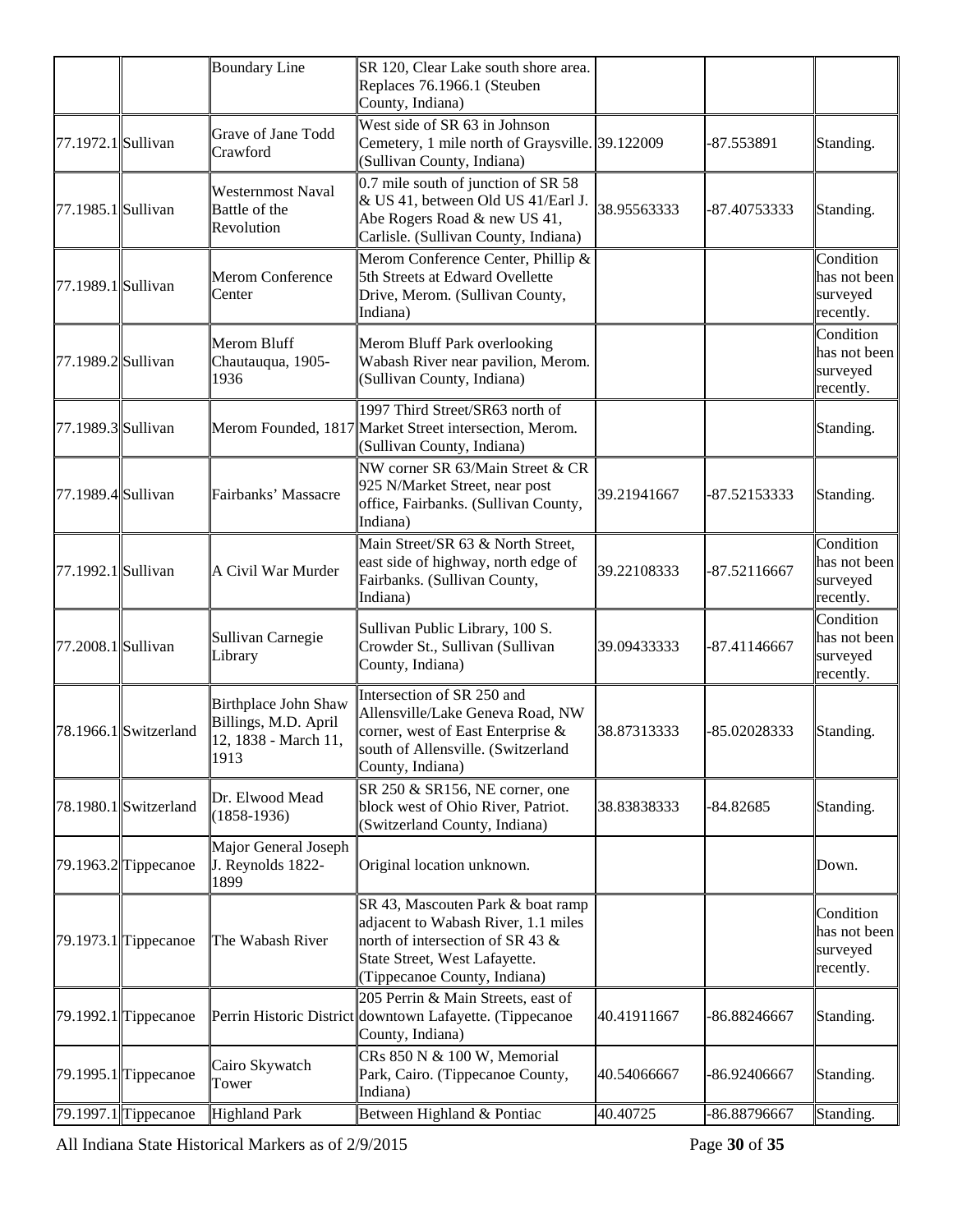|                  |                                        |                                                               | Avenues along Miami Street in the<br>triangle park, south of downtown<br>Lafayette. (Tippecanoe County,<br>Indiana)                                                                                              |             |              |           |
|------------------|----------------------------------------|---------------------------------------------------------------|------------------------------------------------------------------------------------------------------------------------------------------------------------------------------------------------------------------|-------------|--------------|-----------|
|                  | $79.1997.2$ Tippecanoe                 | <b>Highland Park</b>                                          | Intersection of Wea & Cherokee<br>Avenues, Lafayette. Missing.<br>(Tippecanoe County, Indiana)                                                                                                                   |             |              | Standing. |
|                  | 79.1998.1 Tippecanoe                   | Centennial Historic<br>District                               | 6th & Brown Streets at entrance to<br>Centennial Park, Lafayette.<br>(Tippecanoe County, Indiana)                                                                                                                | 40.42196667 | -86.89046667 | Standing. |
|                  | $[79.1998.2]$ Tippecanoe               | Fort Ouiatenon                                                | Fort Ouiatenon Historic Park<br>adjacent to blockhouse, S. River<br>Road, 4 miles SW of West Lafayette.<br>Replaces 79.1947.1 (Tippecanoe<br>County, Indiana)                                                    |             |              | Standing. |
|                  | $\left  79.19\right $ ??.1 Tippecanoe  | Tippecanoe<br>Battleground                                    | West side of SR 43 at Prophet's<br>Rock Road & Burnetts Road, 0.2<br>mile south of I-65 exit 178, Battle<br>Ground. (Tippecanoe County,<br>Indiana)                                                              |             |              | Down.     |
|                  | $79.2001.1$ Tippecanoe                 | Ninth Street Hill<br>Neighborhood<br><b>Historic District</b> | 904 State Street at 9th, NE corner,<br>Lafayette. (Tippecanoe County,<br>Indiana)                                                                                                                                | 40.41296667 | $-86.8865$   | Standing. |
| 80.1966.1 Tipton |                                        | New Purchase<br>Boundary (Treaty of<br>St. Mary's)            | 3 blocks north of Jefferson Street/SR<br>28, East side of N. Ash St. at the<br>Sycamore St. intersection, Tipton.<br>(Tipton County, Indiana)                                                                    | 40.28413333 | -86.03156667 | Standing. |
| 80.1994.1 Tipton |                                        | <b>Tipton County</b><br>Courthouse                            | North entrance of courthouse, 101 E.<br>Jefferson St., Tipton. (Tipton<br>County, Indiana)                                                                                                                       | 40.28191667 | $-86.0407$   | Standing. |
| 81.1963.1 Union  |                                        | Maj. Gen. Ambrose E<br>Burnside 1824-1881                     | Main & Union Streets, NW lawn,<br>Courthouse Square, Liberty. (Union<br>County, Indiana)                                                                                                                         | 39.6353     | -84.93071667 | Standing. |
|                  | $\left  82.1947.1 \right $ Vanderburgh | Wabash and Erie<br>Canal                                      | SE corner of Vanderburgh<br>Courthouse lawn, 5th & Vine Streets,<br>Evansville. (Vanderburgh County,<br>Indiana)                                                                                                 | 37.97385    | $-87.57165$  | Standing. |
|                  |                                        | 82.1963.1 Vanderburgh U.S. Military Hospital                  | Original location unknown.                                                                                                                                                                                       |             |              | Down.     |
|                  | $\left  82.1976.1 \right $ Vanderburgh | First SWCD In<br>Indiana                                      | Booneville-New Harmony Road,<br>Vanderburgh County 4-H Center,<br>Darmstadt. (Vanderburgh County,<br>Indiana)                                                                                                    |             |              | Standing. |
|                  | 82.1995.1 Vanderburgh                  | P-47 Thunderbolt<br>Factory                                   | 5401 US 41 N, east side of highway<br>at Whirlpool Factory (as of 12/2003)<br>visitors entrance, Evansville.<br>(Vanderburgh County, Indiana)                                                                    | 38.00615    | -87.539169   | Standing. |
|                  |                                        | 82.1996.1 Vanderburgh Evansville Cotton Mil                   | Bristol Myers Squibb facility, St.<br>Joseph Avenue/SR 62, south of Ohio<br>Street, Evansville. (Vanderburgh<br>County, Indiana)                                                                                 | 37.96435    | -87.881831   | Standing. |
|                  | 82.1999.1 Vanderburgh                  | McCurdy-Sears<br><b>Building</b>                              | McCurdy-Sears Building is located<br>at 101 NW 4th Street. The marker is<br>situated at 5th & Sycamore Streets at<br>a parking lot entrance behind the<br>building, Evansville. (Vanderburgh<br>County, Indiana) | 37.97283333 | $-87.57115$  | Standing. |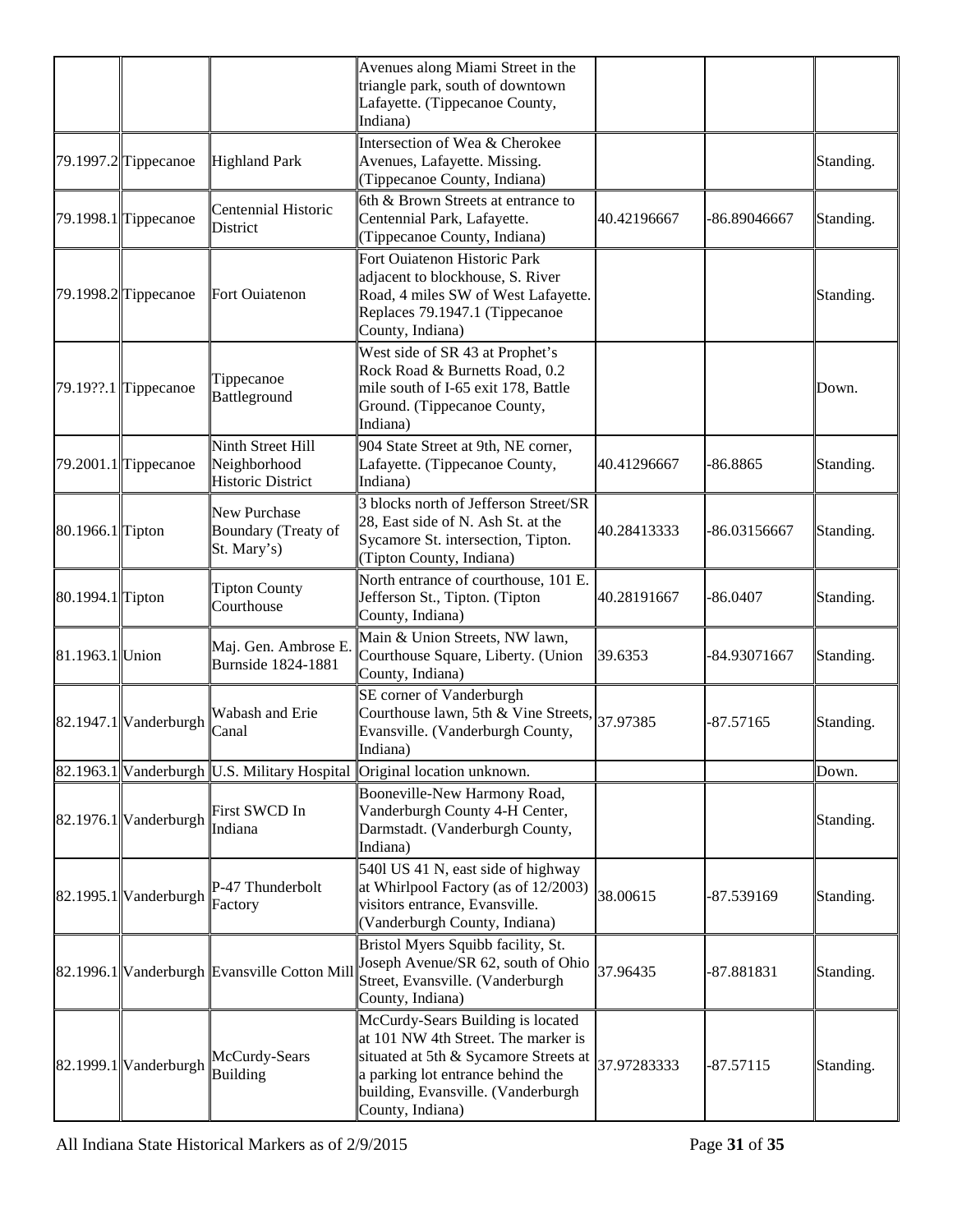|                |                            | 82.2003.1 Vanderburgh Ohio River Levee                   | Eastern portion of Dress Plaza along<br>the Ohio River in downtown<br>Evansville, near the intersection of<br>Walnut Street & Riverside Drive.<br>(Vanderburgh County, Indiana) |             |              | Standing.                                          |
|----------------|----------------------------|----------------------------------------------------------|---------------------------------------------------------------------------------------------------------------------------------------------------------------------------------|-------------|--------------|----------------------------------------------------|
|                | 82.2007.1 Vanderburgh      | Sheriff's Resident and<br>Jail                           | 208 NW 4th St., Evansville                                                                                                                                                      | 37.97343333 | -87.57278333 | Standing.                                          |
|                | $\ 83.1960.1\ $ Vermillion | Harrison's Crossing -<br>November 3, 1811                | North bound lane of SR 63, 100<br>vards north of Vermilliion River<br>bridge across from the North<br>Vermillion High School, Cayuga.<br>(Vermillion County, Indiana)           | 39.96508333 | -87.45058333 | Standing.                                          |
|                | $\ 83.1995.1\ $ Vermillion | Newport Covered<br>Bridge                                | CR 50 S, south end of Newport<br>Covered Bridge over Little<br>Vermillion River, Newport.<br>(Vermillion County, Indiana)                                                       | 39.89093333 | -87.43283333 | Standing.                                          |
|                | $\ 83.1995.2\ $ Vermillion | Eugene Covered<br><b>Bridge</b>                          | N. Main/CR 00 & CR 100 W over<br>Big Vermillion River, south end of<br>bridge, Eugene (Vermillion County,<br>Indiana)                                                           | 39.96861667 | -87.47323333 | Condition<br>has not been<br>surveyed<br>recently. |
|                | $\ 83.1997.1\ $ Vermillion | The Hillsdale Steps                                      | Lincoln & Second Streets, Hillsdale.<br>(Vermillion County, Indiana)                                                                                                            | 39.78051667 | $-87.38725$  | Standing.                                          |
|                | $\ 83.2001.1\ $ Vermillion | Vermillion County<br>Jail                                | 220 E. Market Street, Vermillion<br>County Historical Society, Newport.<br>(Vermillion County, Indiana)                                                                         | 39.8845     | -87.40693333 | Condition<br>has not been<br>surveyed<br>recently. |
| 84.1947.1 Vigo |                            | Terre Haute [Site of<br>Old Fort Harrison]               | Original location unknown.                                                                                                                                                      |             |              | Down.                                              |
| 84.1947.2 Vigo |                            | Terre Haute                                              | Original location unknown.                                                                                                                                                      |             |              | Down.                                              |
| 84.1947.3 Vigo |                            | Terre Haute<br>[Transportation<br>Center]                | Original location unknown.                                                                                                                                                      |             |              | Down.                                              |
| 84.1947.4 Vigo |                            | Terre Haute [Home of<br>St. Mary-of-the-<br>Woods]       | US 40, 2 miles east of Terre Haute                                                                                                                                              |             |              | Down.                                              |
| 84.1950.1 Vigo |                            | Entering Indiana, The<br><b>Hoosier State</b>            | US 40                                                                                                                                                                           |             |              | Down.                                              |
| 84.1966.1 Vigo |                            | Birthplace of Paul<br>Dresser (1859-1906)                | Dresser Drive & 1st Streets,<br>Fairbanks Park, Terre Haute. (Vigo<br>County, Indiana)                                                                                          | 39.45655    | -87.41708333 | Condition<br>has not been<br>surveyed<br>recently. |
| 84.1966.2 Vigo |                            | Chauncey Rose 1794-<br>1877                              | NE corner Chestnut & Seventh<br>Streets, Terre Haute. (Vigo County,<br>Indiana)                                                                                                 | 39.4707     | -87.40691667 | Standing.                                          |
| 84.1966.3 Vigo |                            | Birthplace of Paul<br>Dresser (1859)-(one<br>block west) | In the median at Third and<br>Farrington Streets, Terre Haute.<br>Vigo County, Indiana)                                                                                         |             |              | Condition<br>has not been<br>surveyed<br>recently. |
| 84.1976.1 Vigo |                            | <b>Eugene Victor Debs</b><br>1855-1926                   | SW corner of Marks Field, Indiana<br>State University, Terre Haute.<br>Missing. (Vigo County, Indiana)                                                                          |             |              | Condition<br>has not been<br>surveyed<br>recently. |
| 84.1982.1 Vigo |                            | <b>Charles Gene Abrell</b>                               | SR 63 at Wabash River, north side of<br>city, Terre Haute. (Vigo County,<br>Indiana)                                                                                            | 39.49818333 | -87.42041667 | Condition<br>has not been<br>surveyed<br>recently. |

All Indiana State Historical Markers as of 2/9/2015 Page **32** of **35**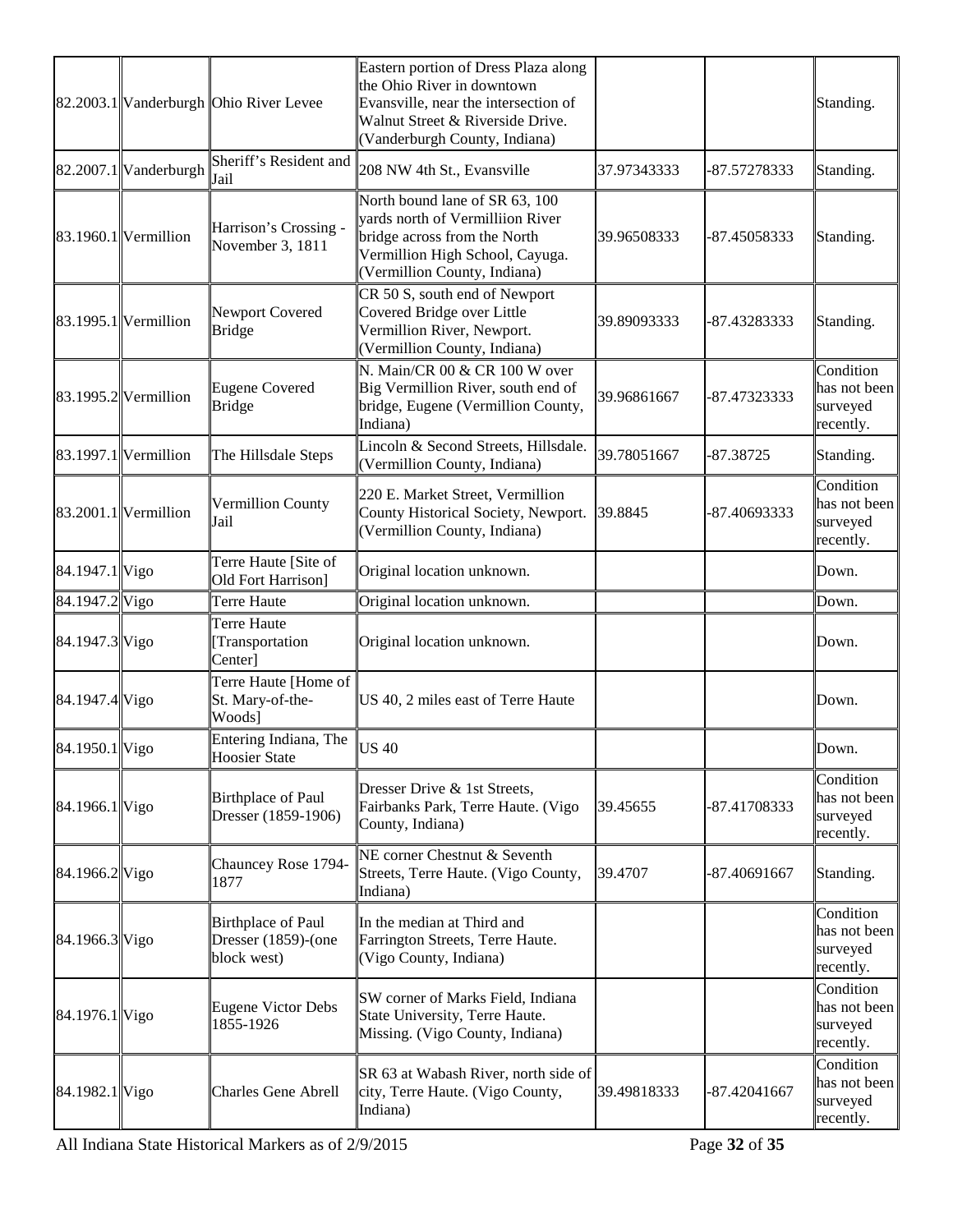| 84.1992.1 Vigo    | Home of Eugene V.<br>Debs                        | 451 N. Eighth Street, Terre Haute.<br>(Vigo County, Indiana)                                                                                                                                          | 39.47181667 | $-87.40566667$                    | Standing.                                          |
|-------------------|--------------------------------------------------|-------------------------------------------------------------------------------------------------------------------------------------------------------------------------------------------------------|-------------|-----------------------------------|----------------------------------------------------|
| 84.1992.2 Vigo    | <b>Union Hospital</b>                            | NW corner, 1606 N. Seventh Street<br>& 8th Avenue, Terre Haute. (Vigo<br>County, Indiana)                                                                                                             | 39.48491667 | -87.40718333                      | Condition<br>has not been<br>surveyed<br>recently. |
| 84.1994.1 Vigo    | Birthplace of the<br>Coca-Cola Bottle            | NE corner, Third & Voorhees<br>Streets, Terre Haute. (Vigo County,<br>Indiana)                                                                                                                        | 39.44126667 | -87.41353333                      | Condition<br>has not been<br>surveyed<br>recently. |
| 84.1998.1 Vigo    | Crossroads of<br>America                         | NW corner of Seventh Street $\&$<br>Wabash Avenue, Terre Haute. (Vigo 39.4666<br>County, Indiana)                                                                                                     |             | -87.40718333                      | Condition<br>has not been<br>surveyed<br>recently. |
| 84.2001.1 Vigo    | Markle Mill Site                                 | 4900 Mill Dam Road, Terre Haute.<br>(Vigo County, Indiana)                                                                                                                                            | 39.52783333 | -87.34661667                      | Standing.                                          |
| 84.2004.1 Vigo    | Wea Tribe at Terre<br>Haute                      | Fairbanks Park, First & Oak Streets,<br>Terre Haute. (Vigo County, Indiana)                                                                                                                           | 39.46026667 | -87.41873333                      | Condition<br>has not been<br>surveyed<br>recently. |
| 84.2009.1 Vigo    |                                                  | Sisters of Providence motherhouse<br>grounds, located on Grotto Lane<br>Saint Theodora Guérin directly across from Our Lady of<br>Lourdes Grotto, Saint Mary-of-the-<br>Woods (Vigo County), Indiana. | 39.508606   | -87.46139                         | Standing.                                          |
| 85.1962.1 Wabash  | Camp Wabash 1862-<br>65                          | NW corner Chestnut & Columbus<br>Streets along Wabash River,<br>Wabash. (Wabash County, Indiana)                                                                                                      | 40.78873333 | -85.82273333                      | Standing.                                          |
| 85.1966.1 Wabash  | <b>First Electrically</b><br><b>Lighted City</b> | Wabash County Courthouse,<br>Southeast lawn, Wabash Street                                                                                                                                            | 40.79848333 | -85.82101667                      | Standing.                                          |
| 85.1967.1 Wabash  | <b>Frances Slocum</b>                            | Frances Slocum Cemetery entrance,<br>CRs 650 W & 900 S, Mississinewa<br>Lake, Somerset. (Wabash County,<br>Indiana)                                                                                   | 40.69863333 | -85.90751667                      | Standing.                                          |
| 85.1992.1 Wabash  | <b>Paradise Spring Treaty</b><br>Ground          | Allen & Market Streets, Paradise<br>Spring Historical Park, Wabash.<br>(Wabash County, Indiana)                                                                                                       |             |                                   | Standing.                                          |
| 85.1995.1 Wabash  | Miami Indian Mills                               | Mill & Jefferson Streets, Community<br>Center and Lions Club, Richvalley.<br>(Wabash County, Indiana)                                                                                                 | 40.78663333 | $-85.9221$                        | Standing.                                          |
| 85.2000.1 Wabash  | St. Patrick's Roman<br>Catholic Church           | Main & Harrison Streets, Lagro.<br>(Wabash County, Indiana)                                                                                                                                           |             |                                   | Standing.                                          |
| 85.2006.1 Wabash  | Brethren's Annual<br>Meeting                     | Harter's Grove (Warvel Park), 108<br>West 7th St., N. Manchester.<br>(Wabash County, Indiana)                                                                                                         | 41.00573333 | -85.77166667                      | Standing.                                          |
| 85.2007.1 Wabash  | <b>Thomas Riley</b><br>Marshall                  | Next to the North Manchester<br>Library, 405 N. Market Street, North<br>Manchester (Wabash County,<br>Indiana)                                                                                        | 41.00343333 | -85.77006667                      | Standing.                                          |
| 86.1992.1 Warren  | Williamsport, Warren<br>County                   | Warren County Courthouse lawn,<br>Williamsport. (Warren County,<br>Indiana)                                                                                                                           | 40.28803333 | -87.29401667                      | Standing.                                          |
| 86.2002.1 Warren  | Pine Village Football                            | SR 55 at Pine Village Fire Station,<br>Pine Village. (Warren County,<br>Indiana)                                                                                                                      | 40.44905    | -87.25443333                      | Standing.                                          |
| 87.1966.1 Warrick | <b>Angel Mounds</b>                              | Angel Mounds State Historic Site in                                                                                                                                                                   |             | $c \rightarrow r$<br>$\mathbf{a}$ | Standing.                                          |

All Indiana State Historical Markers as of  $2/9/2015$  Page 33 of 35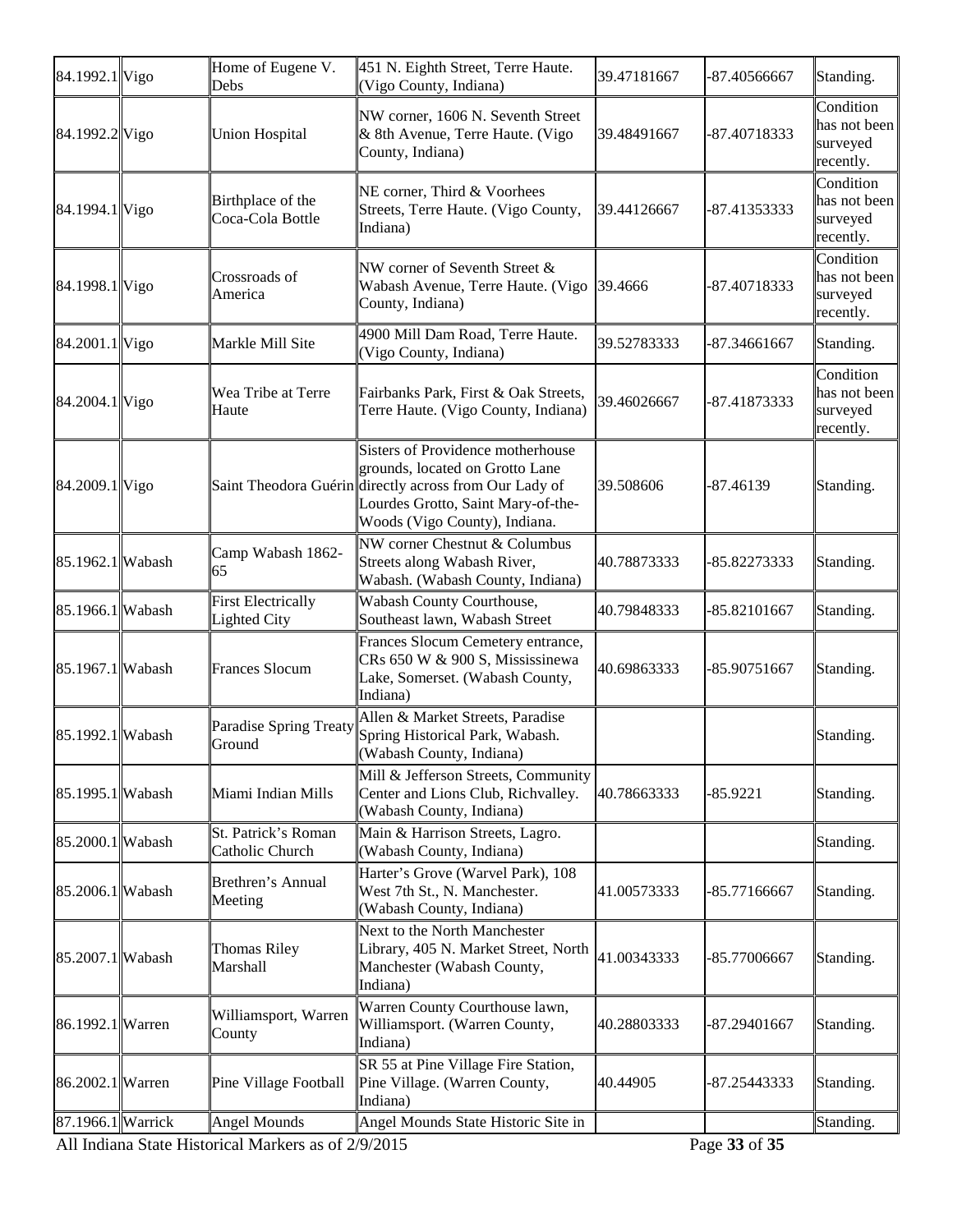|                  |                      |                                                                               | front of interpretive center, 8215<br>Pollack Avenue, Evansville.<br>(Warrick County, Indiana)                                            |             |              |                                                    |
|------------------|----------------------|-------------------------------------------------------------------------------|-------------------------------------------------------------------------------------------------------------------------------------------|-------------|--------------|----------------------------------------------------|
|                  | 88.1963.1 Washington | Morgan's Raid July 8-<br>13, 1863                                             | South side of Washington County<br>Courthouse, Salem. (Washington<br>County, Indiana)                                                     | 38.6054     | -86.10063333 | Standing.                                          |
|                  | 88.1981.1 Washington | <b>Brock Cemetery</b>                                                         | SR 135 at Brock Creek bridge, SW<br>corner, 0.5 mile north of Salem.<br>(Washington County, Indiana)                                      |             |              | Standing.                                          |
|                  | 88.1995.1 Washington | Illinoian Glacier<br>Boundary                                                 | NE corner of SR 135 & Lick Skillet<br>Road, 8 miles north of Salem.<br>(Washington County, Indiana)                                       |             |              | Standing.                                          |
|                  | 88.1998.1 Washington | <b>Washington County</b><br>Courthouse/Salem<br>Downtown Historic<br>District | North side of Washington County<br>Courthouse, Salem. (Washington<br>County, Indiana)                                                     | 38.606      | -86.10081667 | Standing.                                          |
|                  | 88.19xx.1 Washington | <b>Early Quaker</b><br>Meetinghouse                                           | 2 miles northeast of Salem                                                                                                                |             |              | Standing.                                          |
|                  | 88.2005.1 Washington | Skirmish Near Pekin                                                           | Near 5751 East Greenbriar Road<br>West, Pekin. (Washington County,<br>Indiana)                                                            |             |              | Standing.                                          |
| 89.1962.1 Wayne  |                      | Oliver P. Morton<br>Home                                                      | US 40/W. Main Street & Willow<br>Grove Road, Centerville. (Wayne<br>County, Indiana)                                                      |             |              | Condition<br>has not been<br>surveyed<br>recently. |
| 89.1963.1 Wayne  |                      | Iron Brigade<br>Commander                                                     | US 40/W. Main Street & South Gay<br>Street, Cambridge City. (Wayne<br>County, Indiana)                                                    | 39.81276667 | -85.16286667 | Standing.                                          |
| 89.1963.2 Wayne  |                      | Camp Wayne                                                                    | 10 St. Park                                                                                                                               |             |              | Down.                                              |
| 89.1978.1 Wayne  |                      | <b>East Germantown</b><br>Civil War Band                                      | US 40 & Milton Street/Germantown<br>Road, East Germantown/Pershing.<br>(Wayne County, Indiana)                                            | 39.81316667 | -85.13648333 | Condition<br>has not been<br>surveyed<br>recently. |
| 89.1992.1 Wayne  |                      | Overbeck House and<br>Studio                                                  | US 40/E. Main and S. Pearl Streets,<br>Cambridge City. (Wayne County,<br>Indiana)                                                         | 39.81285    | -85.161849   | Standing.                                          |
| 89.1992.2 Wayne  |                      | Cambridge City                                                                | US 40/E. Main & Foote Streets,<br>Cambridge City. (Wayne County,<br>Indiana)                                                              | 39.81241667 | -85.17158333 | Standing.                                          |
| 89.2002.1 Wayne  |                      | Levi Coffin                                                                   | 113 US 27 North, Fountain City.<br>(Wayne County, Indiana)                                                                                | 39.95621667 | -84.91751667 | Standing.                                          |
| 89.2003.1 Wayne  |                      | Indiana's First<br>Woman's Rights<br>Convention                               | 2224 Cumberland Road, Dublin                                                                                                              | 39.811963   | -85.207794   | Standing.                                          |
| 89.2013.1 Wayne  |                      | George Washington<br>Julian                                                   | 320 E. Main St., Centerville, IN<br>47330                                                                                                 |             |              | Standing                                           |
| 89.2014.1 Wayne  |                      | Virginia Claypool<br>Meredith                                                 | 512 N. Main Street, Cambridge City,<br>IN                                                                                                 |             |              | Standing                                           |
| 90.2001.1  Wells |                      | Charles C. Deam                                                               | Pickett's Run Park, intersection of<br>Wayne & Market near Wabash<br>River, River Road & Washington,<br>Bluffton. (Wells County, Indiana) |             |              | Standing.                                          |
| 91.1961.1 White  |                      | The Wolcott House                                                             | 500 N. Range Street/US 24/US 231,<br>north edge of Wolcott. (White<br>County, Indiana)                                                    | 40.76225    | -87.04168333 | Standing.                                          |